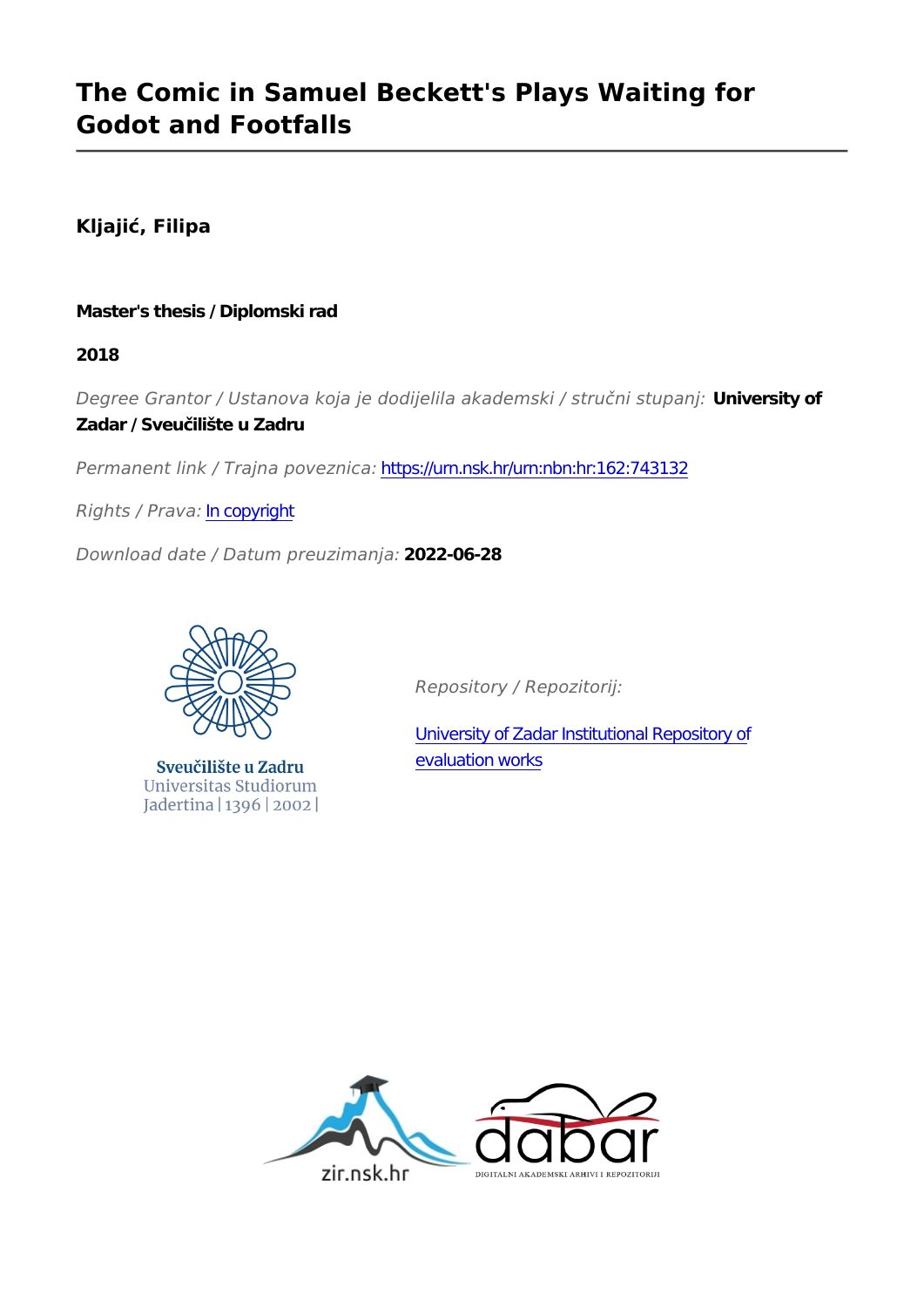# Sveučilište u Zadru

# Odjel za anglistiku

Diplomski sveučilišni studij engleskog jezika i književnosti; smjer: nastavnički (dvopredmetni)



Zadar, 2018.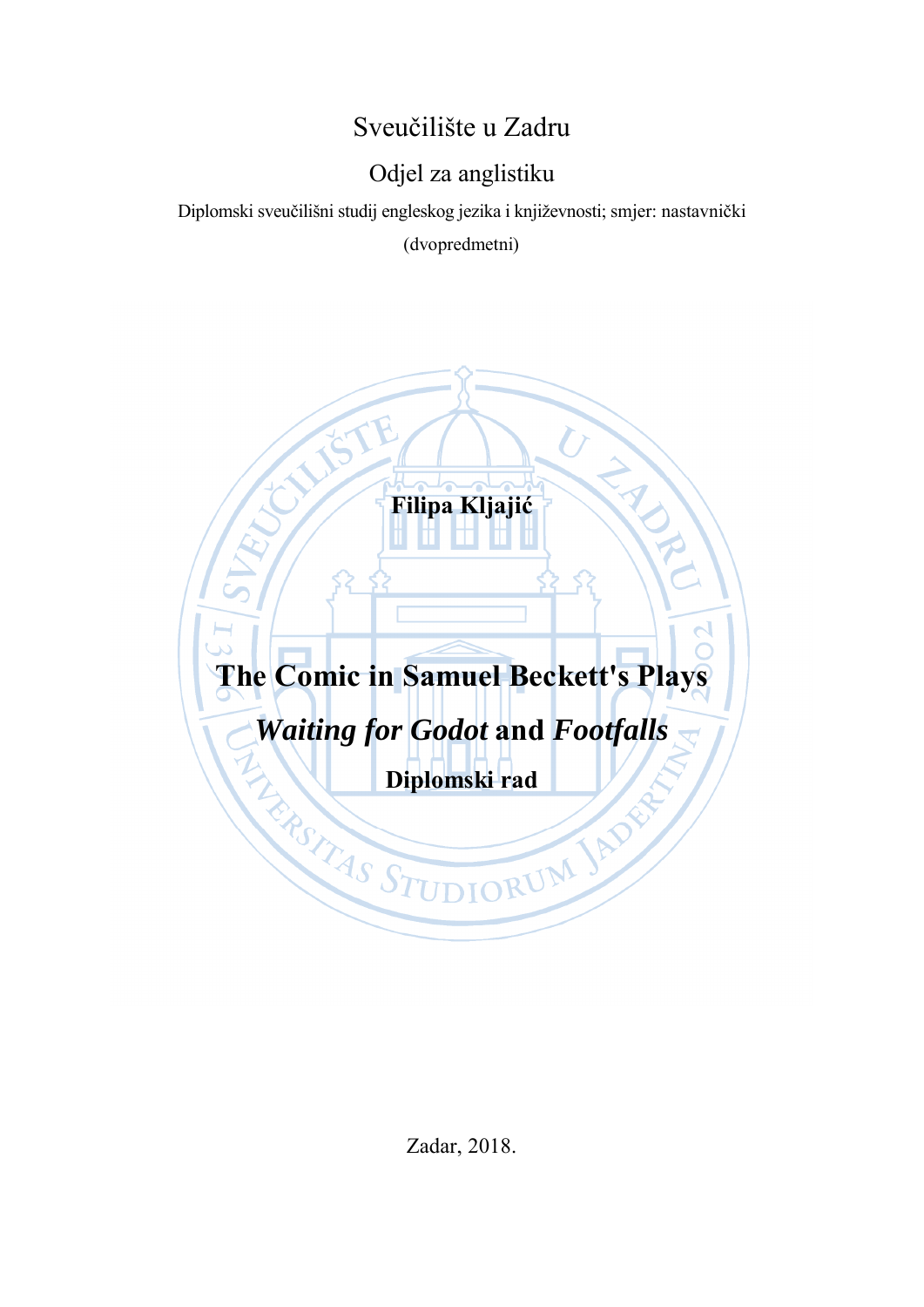## Sveučilište u Zadru

Odjel za anglistiku Diplomski sveučilišni studij engleskog jezika i književnosti; smjer: nastavnički (dvopredmetni)

# The Comic in Samuel Beckett's Plays Waiting for Godot and Footfalls

Diplomski rad

Studentica: Filipa Kljajić Mentor:

Doc. dr. sc. Mario Vrbančić

Zadar, 2018.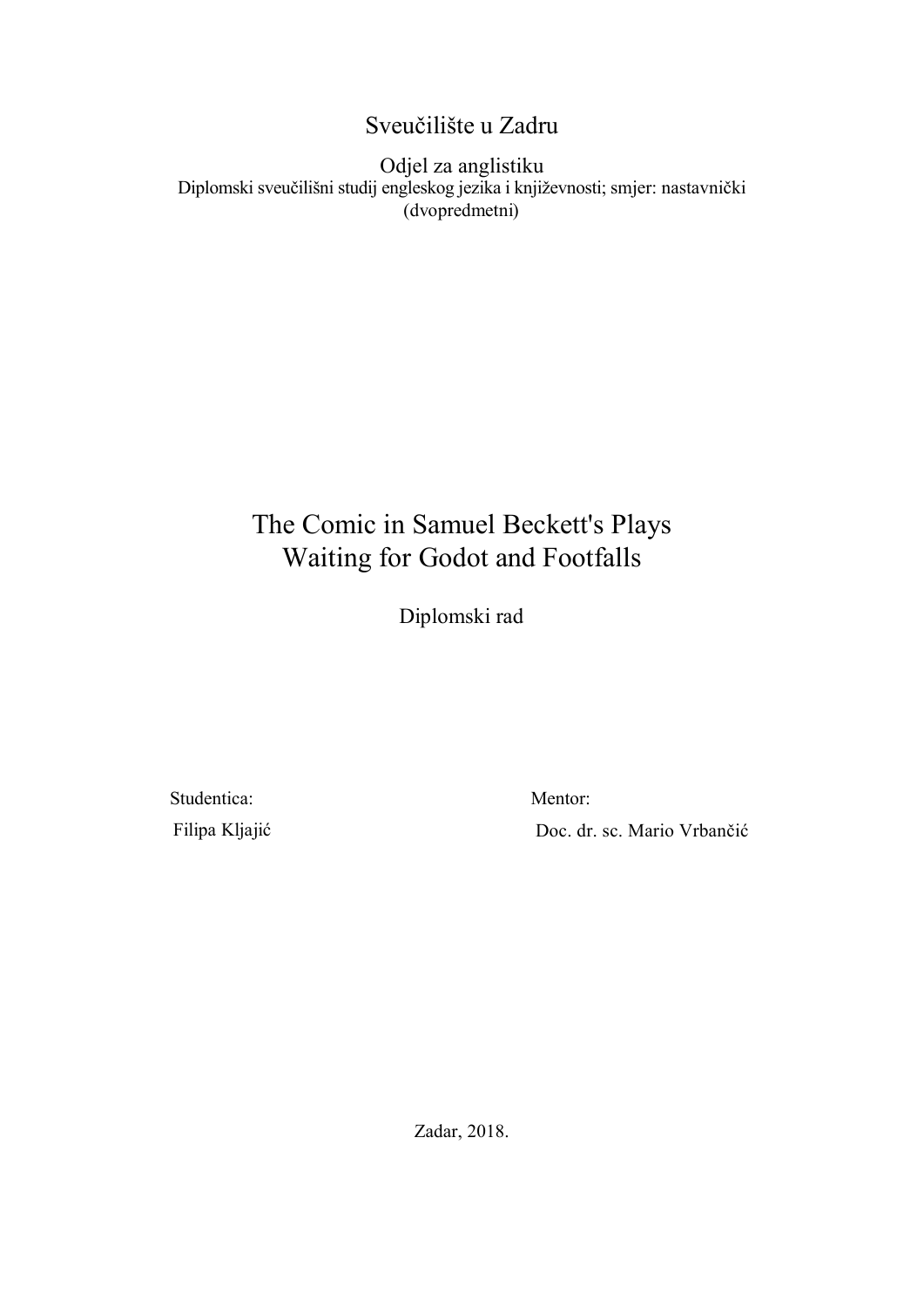

## **Izjava o akademskoj čestitosti**

Ja, **Filipa Kljajić,** ovime izjavljujem da je moj **diplomski** rad pod naslovom The Comic in Samuel Beckett's Plays Waiting for Godot and Footfalls rezultat mojega vlastitog rada, da se temelji na mojim istraživanjima te da se oslanja na izvore i radove navedene u bilješkama i popisu literature. Ni jedan dio mojega rada nije napisan na nedopušten način, odnosno nije prepisan iz necitiranih radova i ne krši bilo čija autorska prava.

Izjavljujem da ni jedan dio ovoga rada nije iskorišten u kojem drugom radu pri bilo kojoj drugoj visokoškolskoj, znanstvenoj, obrazovnoj ili inoj ustanovi.

Sadržaj mojega rada u potpunosti odgovara sadržaju obranjenoga i nakon obrane uređenoga rada.

Zadar, 19. studenog 2018.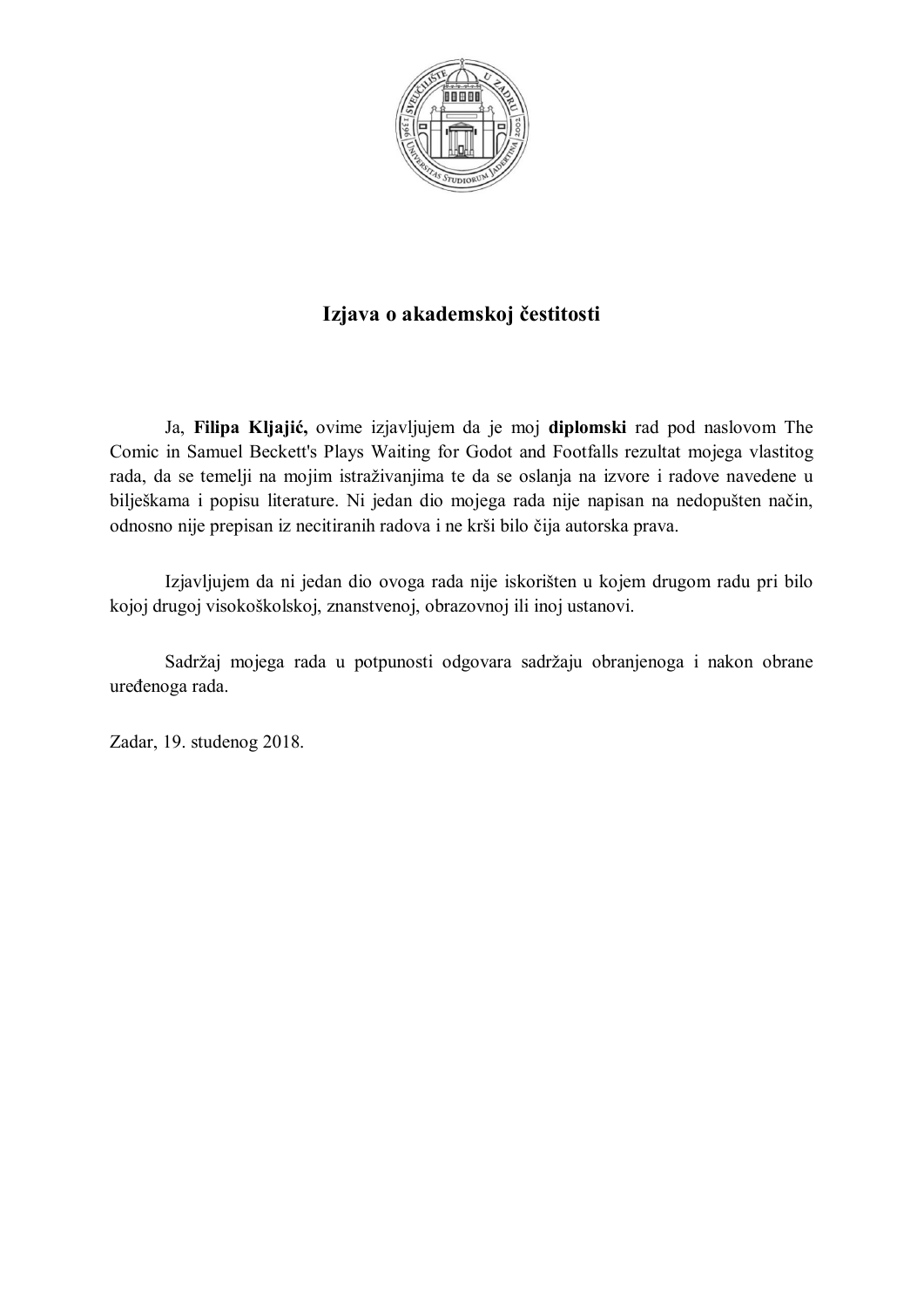## **Table of Contents**

| 4.2. A Short Introduction to the Existentialist Philosophy in Literature and Theatre  12 |
|------------------------------------------------------------------------------------------|
|                                                                                          |
|                                                                                          |
|                                                                                          |
|                                                                                          |
|                                                                                          |
|                                                                                          |
|                                                                                          |
|                                                                                          |
|                                                                                          |
|                                                                                          |
|                                                                                          |
|                                                                                          |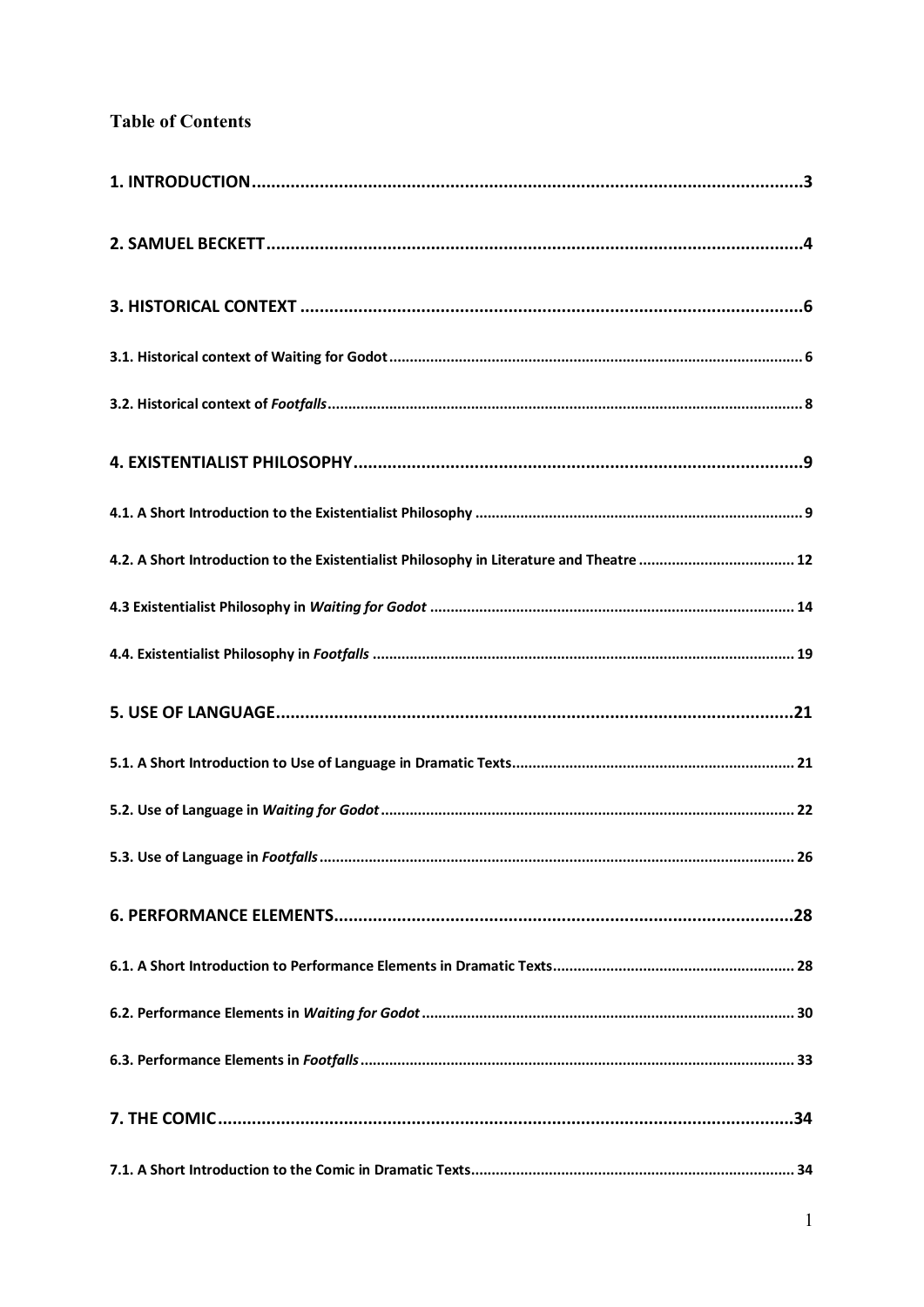| 10. THE COMIC IN SAMUEL BECKETT'S PLAYS WAITING FOR GODOT AND FOOTFALLS:  |  |
|---------------------------------------------------------------------------|--|
|                                                                           |  |
| 11. KOMIČNO U SAMUEL BECKETTOVIM DRAMAMA U OČEKIVANJU GODOTA I FOOTFALLS: |  |
|                                                                           |  |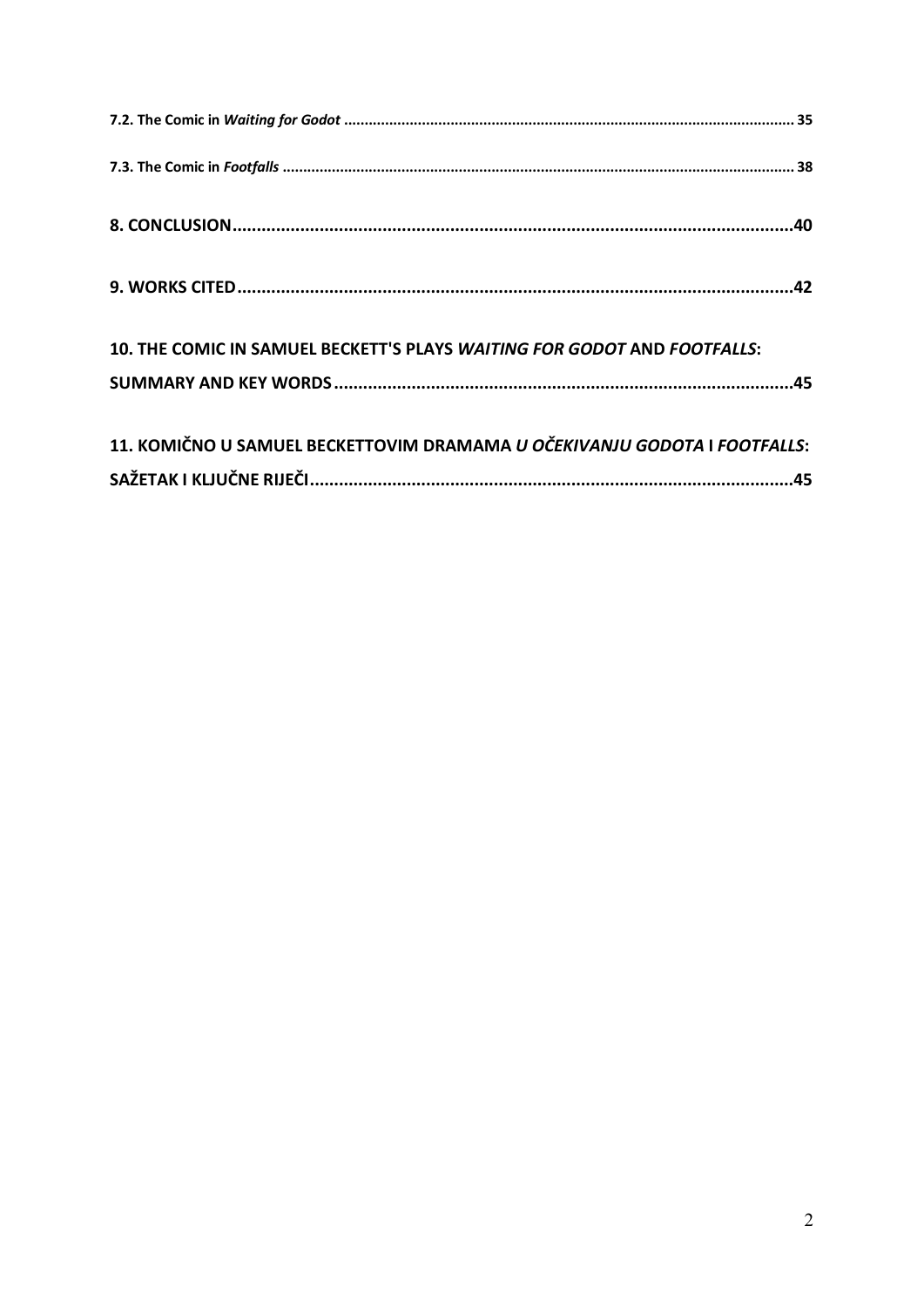#### **1. INTRODUCTION**

Samuel Beckett lived in turbulent times, ranging from the times in which he witnessed horrors of the World War II, the Cold War, the threat of a nuclear war, to the Vietnam War. I believe that these disasters and other consequences of these and similar conflicts, together with social revolutions, scientific discoveries and the natural change of interests, left a significant mark on his work. His artistic work was influenced by different life experiences and I think that this is visible in the different way he treated the same themes at the peak and at the end of his career, especially when it comes to the comic aspects of his plays that are traditionally considered to be specific for Beckett and their significance in the Beckett's vision of the absurd world.

To demonstrate the differences and similarities in Beckett's work I have chosen to analyse the play *Waiting for Godot*, which belongs to the middle period of his work (1945- 1960s) and *Footfalls*, the play that was created during his late period (1960s-1970s). The aim is to detect similarities and differences in these two plays regarding Beckett's treatment of comic aspects and their interconnection with existentialist philosophy, use of language and performance elements. The comparison of *Waiting for Godot* and *Footfalls* is supposed to provide a broad overview of the changes in Beckett's treatment of these aspects.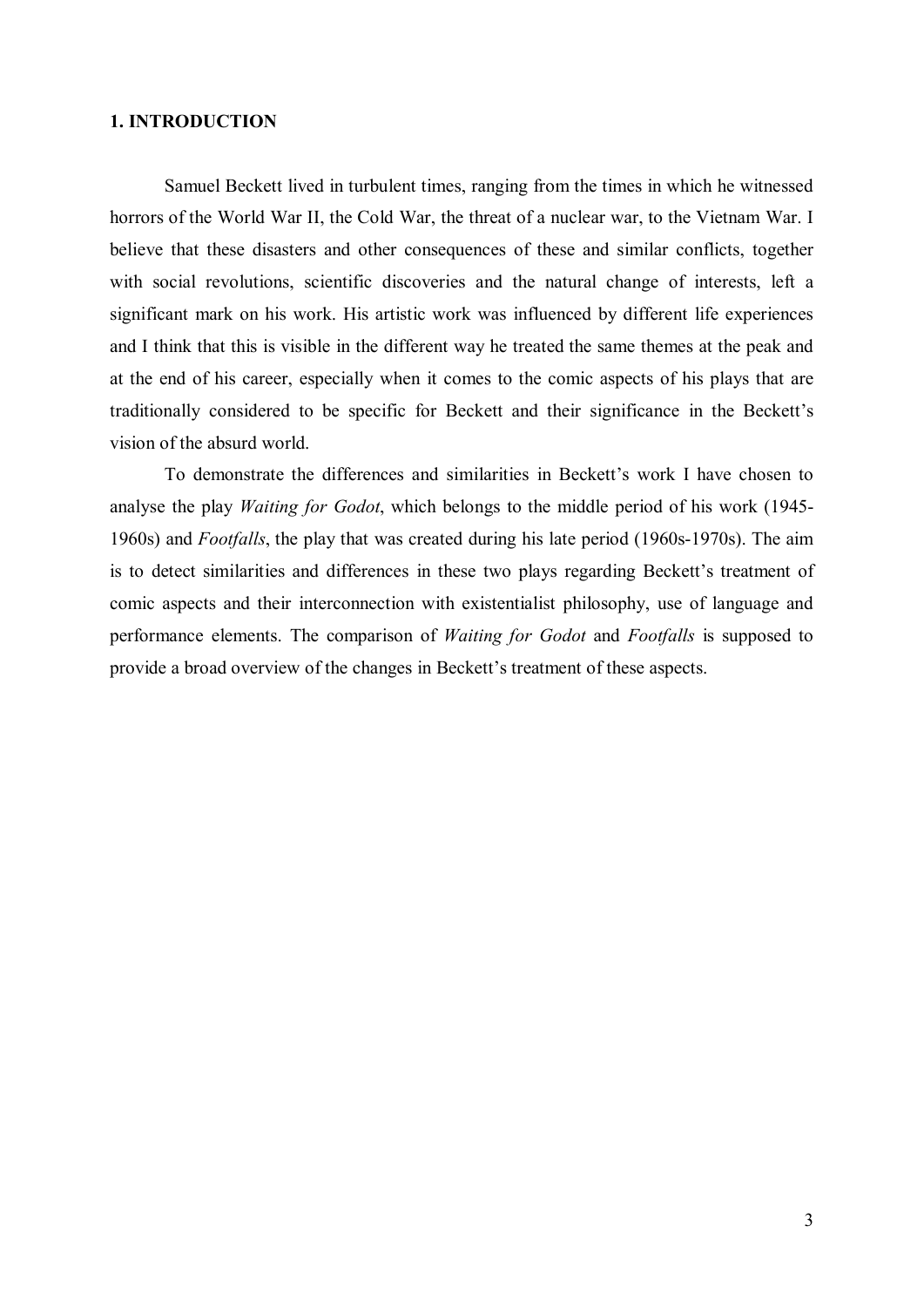#### **2. SAMUEL BECKETT**

Samuel Beckett (1906-1989) was an Irish novelist, playwright, theatre director and poet who is praised as being one of the most significant authors of the 20th century. He is particularly famous for his dramatic works, mostly categorized as belonging to the Theatre of the Absurd. Samuel Beckett's work is usually divided into three periods: until 1945, 1945 early 1960s and 1960s-1989. Each of these periods is characterized by certain specific traits, partly displaying different social and literary influences Beckett was exposed to during his life. (Freedman, Graver 134) One of very special experiences which no doubt left a trace on Beckett was probably the fact that he participated in the French Resistance during World War II, after the Nazis occupied France in 1940. He acted as a courier, and helped hide weapons, for which he was awarded several military decorations by the French government. (Knowlson 282) Beckett did not speak much about his work in the Resistance, but in my opinion, the horrors and the absurdity of World War II, which he witnessed so closely, made an impression on him, and changed his artistic framework in the same way they changed the whole world. His works written during the 1945-1960s period display the main themes of the existentialist movement and the Theatre of the Absurd – despair because of the absurd, impossibility of communication which leads to isolation, loss of the comprehensible world etc.

Maybe one of the most important literary influences that can be felt in Beckett's earlier works is the influence of James Joyce. They met around 1929, and became friends. Beckett also helped Joyce in his research. (Knowlson 65) However, after World War II Beckett completely re-examined his Joycean approach to literature, and chose another path. Joyce's works are rich in a style of writing different than Beckett's, and are known for the use of stream of consciousness, like in *Ulysses*. Beckett described this shift in the following words: "I realized that Joyce had gone as far as one could in the direction of knowing more, being in control of one's material. He was always adding to it; you only have to look at his proofs to see that. I realized that my own way was in impoverishment, in lack of knowledge and in taking away, in subtracting rather than in adding." (319) I think this statement gives an interesting aspect to Beckett's style after 1945. Although it was influenced by existentialist and absurdist themes, one might ask if the awareness that his style will never be as rich as Joyce's, nor better in this respect, somewhat contributed to the stylistic change towards simplicity and minimalism, which is so opposite from the style of James Joyce.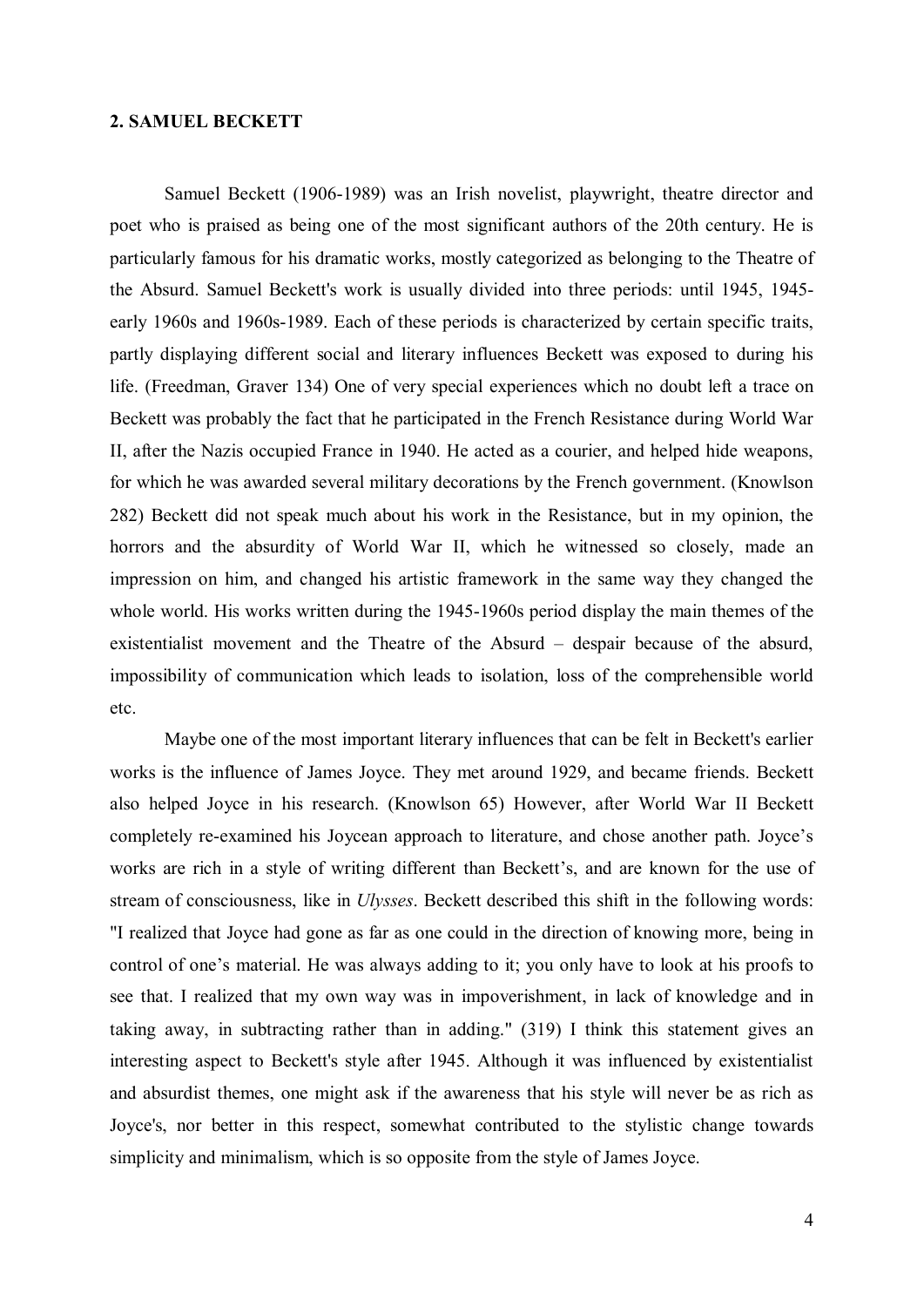As far as some other early influences are concerned, I would just like to shortly mention Marcel Proust, since Beckett wrote an essay on Proust in 1930, as well as the critical study of Proust in 1931. (Knowlson 11 89)

Other influences on Beckett's early work could also include his interest in poetry. I would just like to say that in his early period Beckett wrote poetry and reviews on poetry. (208) I think this connection with poetry can be detected in many of his works.

In 1938, Beckett published the novel *Murphy* in which he used insane characters and pessimistic views, as well as some comic moments, all of which will reappear in his later literary works. Murphy begins with a very interesting sentence: "The sun shone, having no alternative, on the nothing new." (Beckett, "Murphy" 1) This shows a pessimistic view of the world in which there is no alternative and everything remains the same. The repetitiveness and nothingness in this sentence seem to announce many similar scenes in Beckett's plays. *Murphy* might be interesting from one more point. Although Beckett kept denying any connection with any philosophy, this early work shows that he was impressed by certain philosophical ideas, and that they penetrated and influenced his work in a direct way.

In the period 1945-1960s Beckett wrote his important plays: *Waiting for Godot*, *Endgame, Krapp's Last Tape* and *Happy Days*. In these plays, Beckett abandoned traditional plots and traditional approaches to place and time, and focused on the condition of his isolated characters. These plays are generally considered to be influenced by existentialist philosophy, and belong to the Theatre of the Absurd. It has already been mentioned that Beckett refused to admit any connections with philosophy, but in my opinion, it is undeniable that he shared certain themes with philosophy, especially existentialist philosophy.

Overall, in these plays Beckett presents desperate characters that keep living in spite of being completely lost in the universe they do not understand. I think it is safe to say that the concept of absurd created by Albert Camus shares similar position and approach to the world. However, Beckett develops a very special aspect of the absurd – the tragicomic approach. It is also somewhat optimistic because it is so close to life and, in my view, it might also symbolise life. For example, in *Endgame* the character called Nell says: "Nothing is funnier than unhappiness, I grant you that... Yes, yes, it's the most comical thing in the world. And we laugh, we laugh, with a will, in the beginning. But it's always the same thing. Yes, it's like the funny story we have heard too often, we still find it funny, but we don't laugh anymore." (Beckett, *Endgame*).

Regarding Beckett's late period of work, it can be observed that his plays became more minimalistic and shorter than the previous ones. For example, there are only three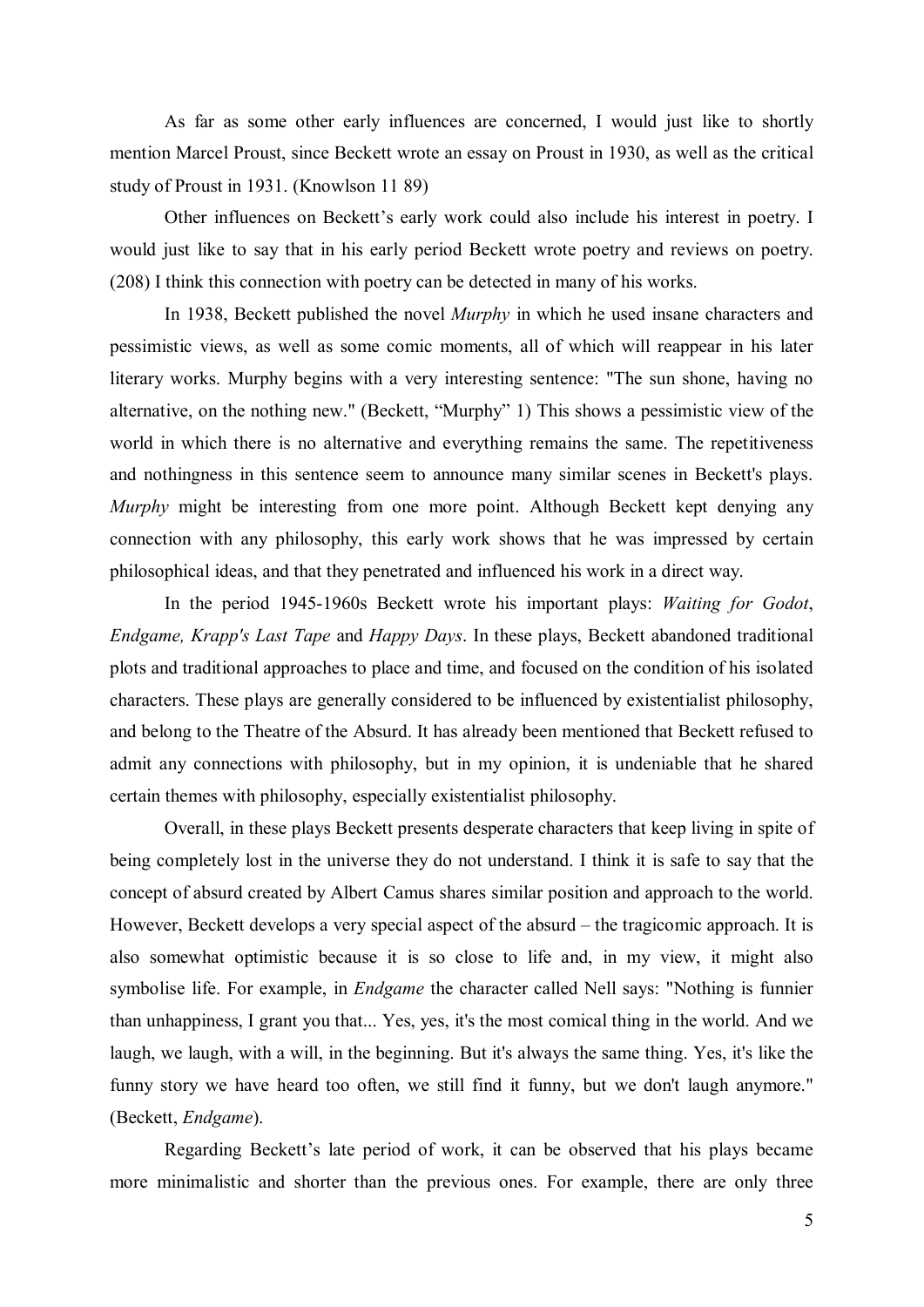characters in funeral urns in *Play* (1962). His plays also became more abstract and he started to explore themes relating to memory. All of these characteristics can be observed in his plays *Footfalls* (1975). Beckett also dealt with themes of self-confined characters accompanied by another character that silently comments on the protagonist, using for example gestures that can be observed, like in *Not I*. This plays, as well as *Company* and *Rockaby,* explored positioning of bodies in space along with loneliness and futile desire to connect with others.

#### **3. HISTORICAL CONTEXT**

#### **3.1. Historical context of** *Waiting for Godot*

The French text of the play *En attendant Godot* (*Waiting for Godot*) was written by Samuel Beckett between October 1948 and January 1949. It belongs to the literary genre of tragicomedy and, in my opinion; the time when this play was created, influenced the play and its genre very much. Furthermore, the tragic aspects of the play are very much related to the period following World War II, as well as World War I, two most catastrophic wars in human history. The Holocaust and the battles between the two opposing military alliances, the Allies (France, United States of America, United Kingdom, Soviet Union etc.) and the Axis (Germany, Italy, Japan) during World War II were terrible and shockingly violent. Also, many people died because of illnesses and famine. The official estimates show that during the war over 70 million people died. The madness of World War II ended with the disastrous effects of atomic bombs being dropped on Hiroshima and Nagasaki in 1945. The traditional moral standards were destroyed and human lives lost their values. Additionally, after World War II Europe was a physical and spiritual wreck, very much uncertain about its future. Due to their different ideologies, United States of America and Soviet Union developed another conflict - the Cold War - and Europe was soon divided again, by the Iron Curtain. More nuclear bombs were produced and the world had to face the fact that they could destroy the whole planet. The world was in crisis in all the areas, from philosophy to government. It seemed like humanity kept making the same mistakes again and therefore uncertainty, break with traditions, as well as the feeling of absurd became a part of everyday existence. World War II made people feel that the actions of an individual did not matter, that people were being used for political ends, and that an individual's existence had no purpose at all. People started questioning religion as it could no longer give answers to their existence.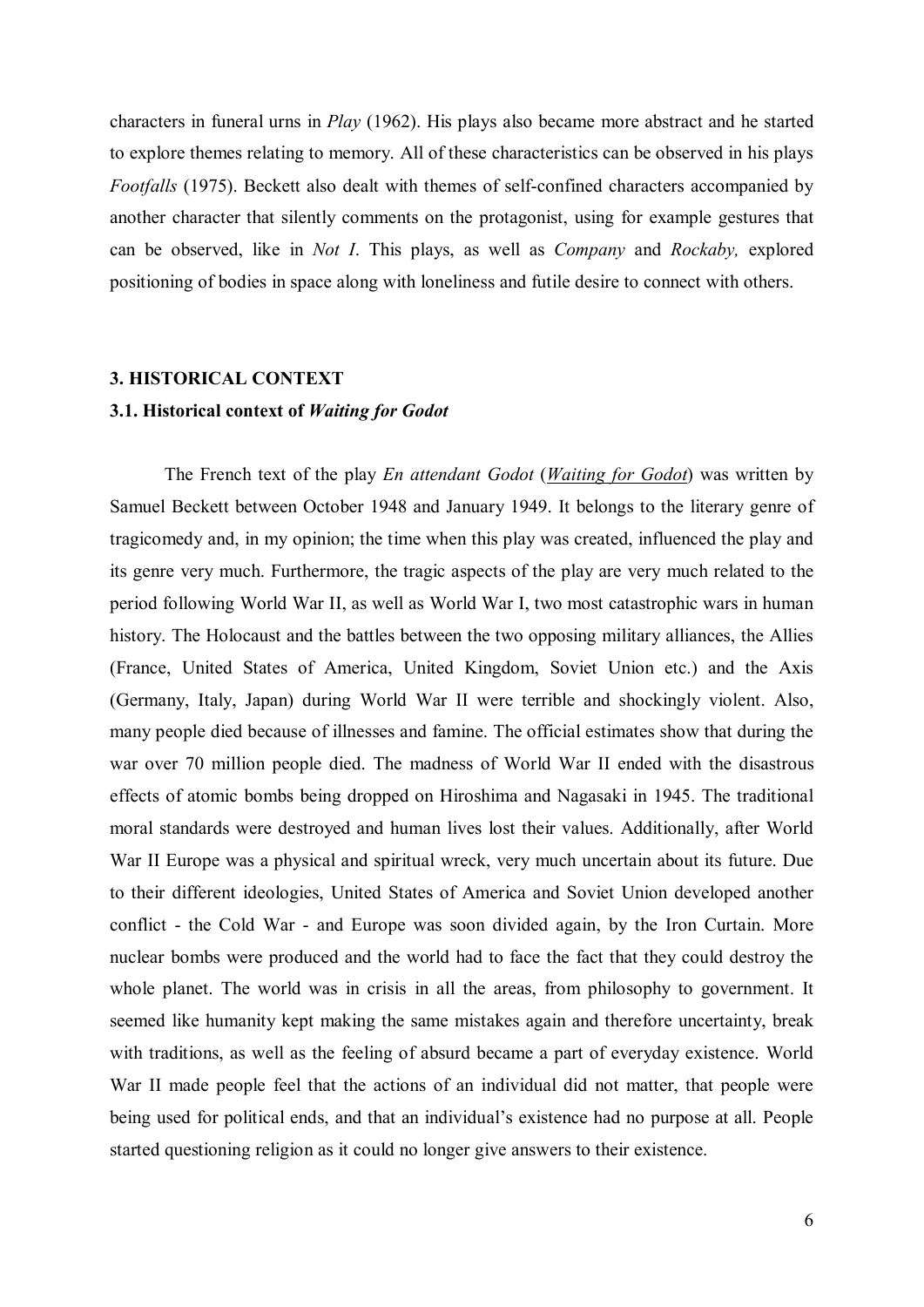The post-World War II art touches many philosophical and religious ideas of its time. The culture, religion and philosophy lost their traditional structure and artists dealt with these old and new religious and philosophical conflicts in their works. All these experiences revived many ideas of the philosophy of existentialism that could be felt in art even before the war. Emptiness and absurd isolation felt in Europe in 1948 can be detected in *Waiting for Godot*, as well. Of course, it also presents the existentialist position of waiting for God who does not come.

However, we might also say that when the world started from scratch in 1945 it also discovered a new type of freedom, and a new, ironic and comic view of extreme nihilism and individual search, or lack of search for a meaningful existence. This can also be detected in *Waiting for Godot* and lead to the analysis of the comic aspects of this tragicomedy.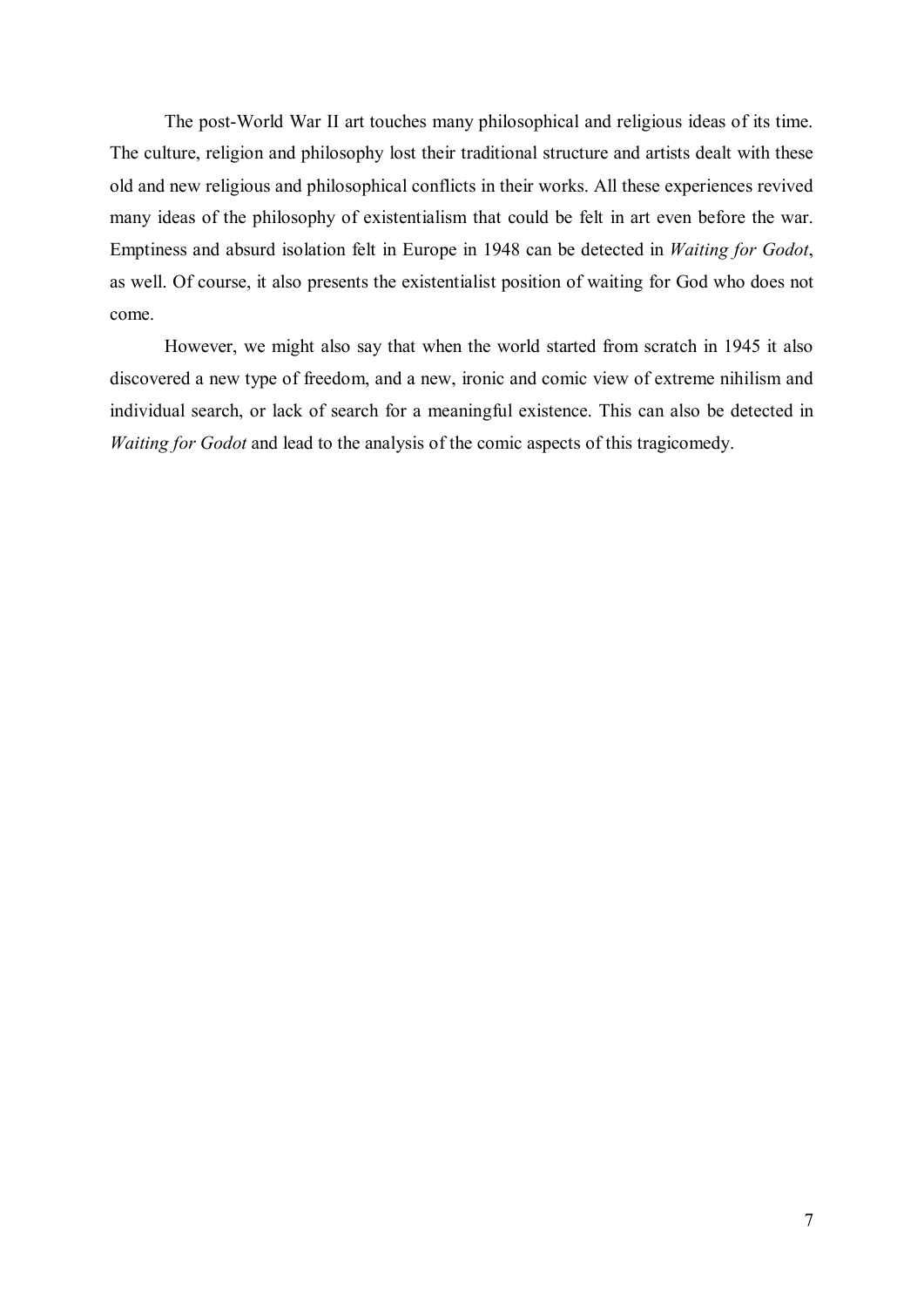#### **3.2. Historical context of** *Footfalls*

Samuel Beckett's play *Footfalls* was written in 1975, while Beckett was living in France. I think that this play was influenced by the historical context in which it was created, as well. Many aspects of this play seem to be connected to the atmosphere following the period full of political and social changes the world was going through between 1963 and 1974. This period brought many interconnected social and cultural directions, linked with many important events throughout the globe. One of the first significant events was the assassination of the American president John F. Kennedy in 1963, which generally felt like an assassination of the symbol of the bright new world that started to emerge. 1960s and early 1970s were full of both new trends and their relative defeats. One more war was particularly important in 1960s and early 1970s – the Vietnam War. It had been raging between communist North Vietnam and democratic South Vietnam since 1959, but the heavy involvement of the US troops in 1960s was followed by a large number of civilian casualties and strong reactions throughout the world. Most of the US soldiers were conscripted and their military service was compulsory. Morale declined among US soldiers and there were incidents of self-harming, insubordination and drug using. Opposition to the Vietnam War was high in the early 1970s. Many US citizens and people throughout the world did not believe that this war was justified and they protested against the government's policy of compulsory military service. The US army finally withdrew from Vietnam in 1975. The number of Vietnamese civilians and soldiers killed in the Vietnam War has been estimated to up to 3 million. Around 60,000 US soldiers also died in this war. The Vietnam War was one more mistake the world repeated.

In 1960s protests in many countries were elements of wider movements throughout the world, especially in the Western countries. There were protests against the war, but also protests against many other established views. This period was characterised by a revolution in social norms about morality, sexuality, role of women, clothing, music, drugs etc. and the world seemed to explore more freedoms.

However, by 1975 the freedoms from the previous decade showed their dark sides, as well. The decay of social order and irresponsible excesses did not exactly prove that the world had significantly improved. The West and the East were still divided by the Iron Curtain, Russian tanks invaded Czechoslovakia, East Germans were being killed on the Berlin Wall, Martin Luther King was assassinated, the civil rights movement in Northern Ireland started to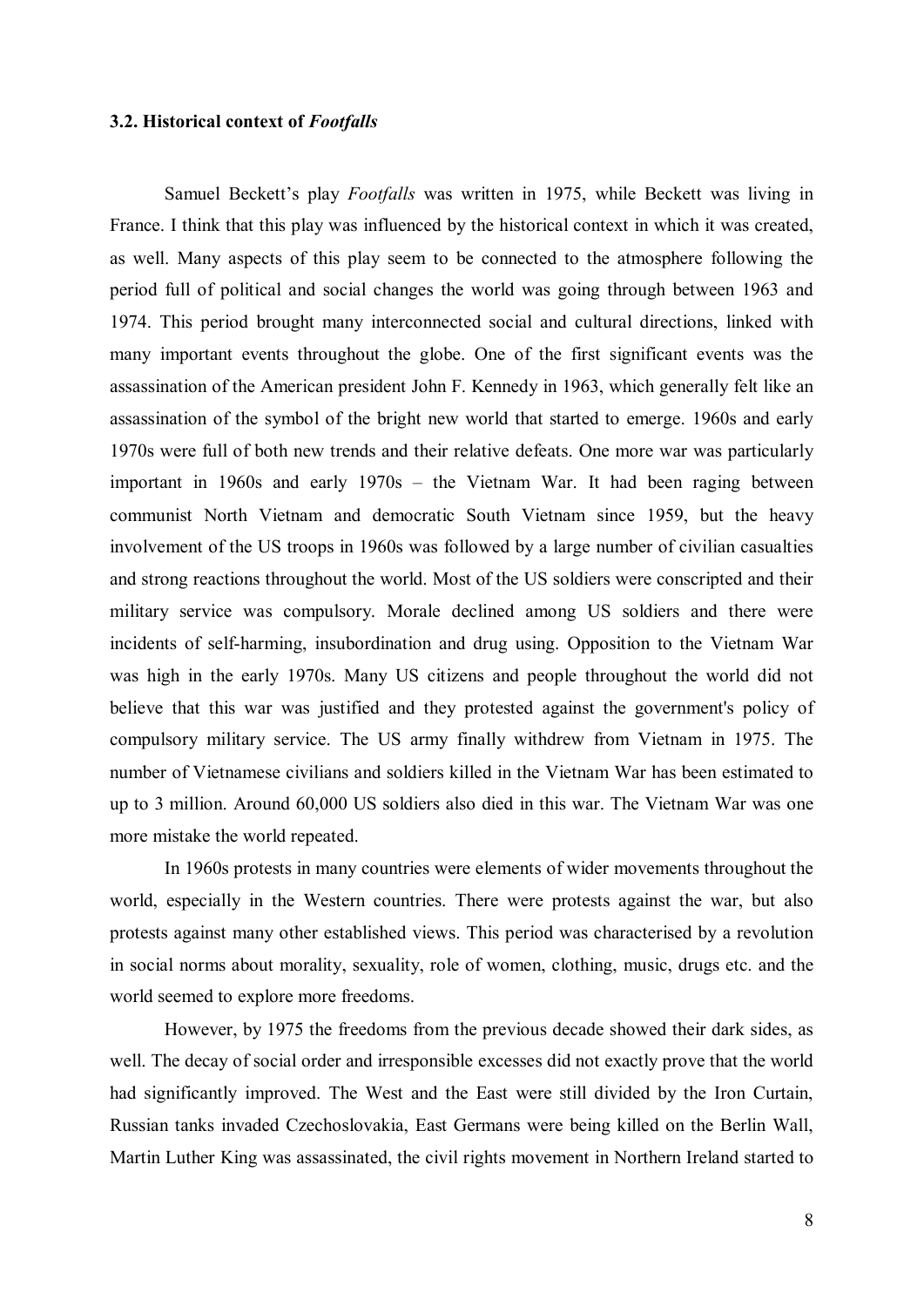be dangerously mixed with terrorism, an economic crisis could be felt in many countries etc. The Watergate scandal in the USA in 1974 also showed that dirty illegal activities and abuses of power have never stopped being a part of the highest authorities. In this context, the protests and the new movements from 1960s seemed to be showing that one more revolution ate its children and that the planet had not learned much since World War II. The atmosphere seemed to be full of disappointment, disillusionment and indifference. I believe that the atmosphere of darkness, coldness and death that we can feel in *Footfalls* corresponds to many aspects of the world Beckett saw around him in 1975. It seems like he felt that he had nothing more to say, except to announce death.

I think that the period 1963-1975 opened several valuable paths for the future, although we cannot see or feel them in *Footfalls*. The racial segregation diminished, the concept of gender roles started changing and more women started coming into the work force. More people came to live in urban areas and the social classes started mixing and creating different ideas. Social sciences were developing, especially cognitive psychology. I think that new developments in psychology left a mark on Beckett's work, as well. He started to deal less with the themes relating to human existence and more with the themes relating to human mind, like memory, haunting pasts that are still present in characters' minds, child-parent relationship etc.

#### **4. EXISTENTIALIST PHILOSOPHY**

#### **4.1. A Short Introduction to the Existentialist Philosophy**

Existentialist philosophy is a philosophical movement that appeared in the late 19th century. It stresses the key importance of individual existence on the basis of the main philosophical questions relating to knowledge, morality, truth etc. Existentialism asserts that the philosophical analysis of existence requires new concepts that were not covered by the earlier philosophical schools. The older philosophical approaches claimed that human essence is predetermined and unchangeable, but the existentialists introduced the idea that *essence* is something we can choose, and this leads to new ways of philosophical analysis of human existence.

Existentialist philosophy originated with the works of 19th century Danish philosopher Søren Kierkegaard, the German philosophers Friedrich Nietzsche, Martin Heidegger, Karl Jaspers and Edmund Husserl, as well as writers such as Fyodor Dostoyevsky and Franz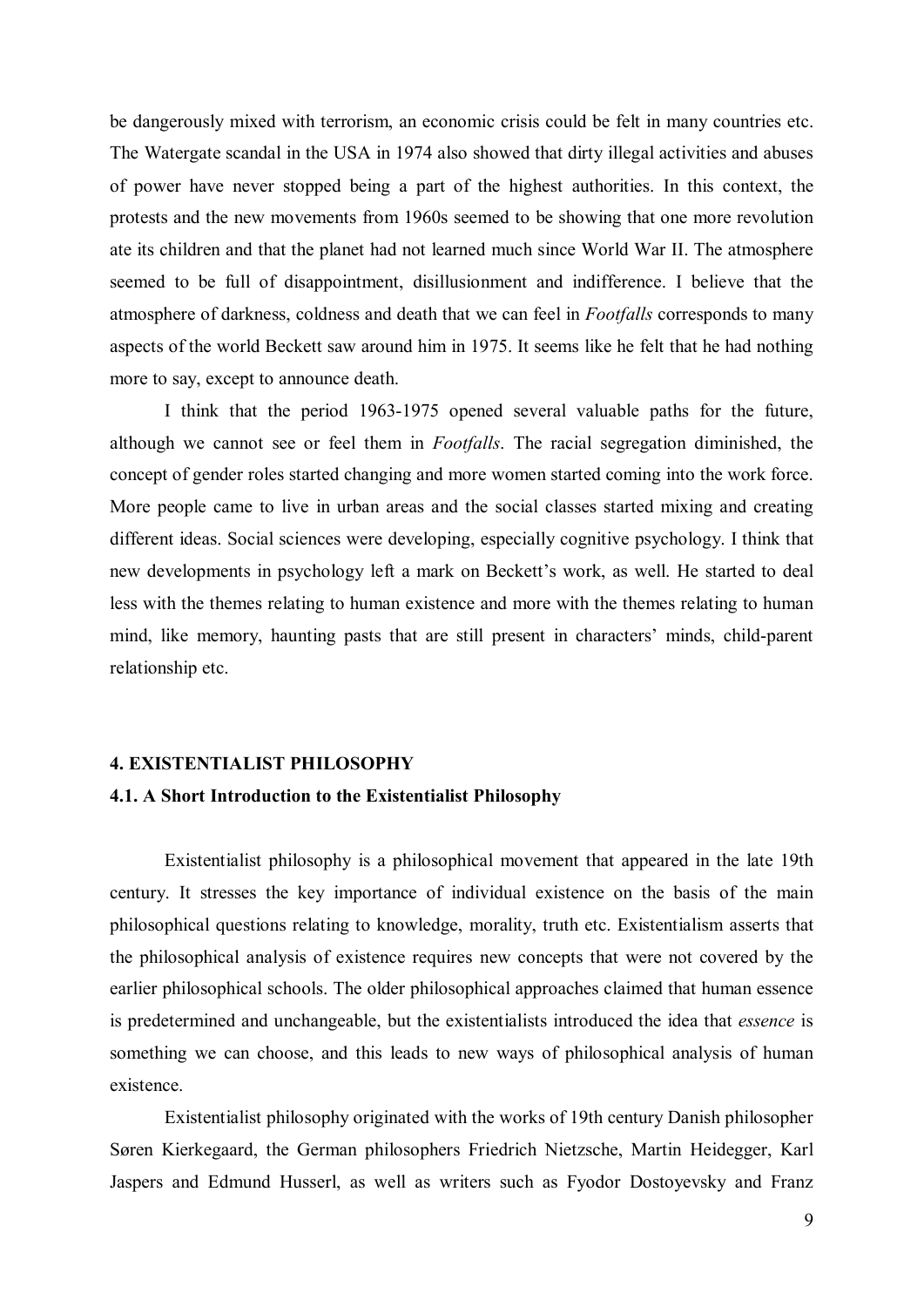Kafka. These philosophers and authors thought that the analysis of human existence had to start with a person who acts, has feelings, and lives her or his individual life, in other words, exists. The existentialists believed that people are lost and isolated from their surroundings and each other. They believed that we exist in the absurd universe without any meaning, but they also developed the idea that we have the freedom to live authentically, and this idea is close to the centre of the existentialist philosophy.

The beginning of existentialism and the sudden change this philosophy brought to the views of religion can be connected to Kierkegaard and Nietzsche. Existentialism claimed that an individual has to believe in himself or herself, not in God. This new aspect was the most obvious with Nietzsche, and it shaped the approach the existentialist philosophers had regarding human condition.

Søren Kierkegaard is considered to be at the roots of the existentialist philosophy. He thought that every person bears responsibility for living a meaningful and sincere life. The existentialists generally thought that it is crucial that an individual uses their freedom to choose the basic values of their life. Kierkegaard felt that a person should be a "knight of faith", and believe in God and in themselves. Kierkegaard decided to make the so-called leap of faith and trust that God will provide the meaning for his existence, and the consolation, which can allow him to escape the painful realization that everything is meaningless. Both Kierkegaard and Nietzsche thought that a man should avoid meaningless life, but Nietzsche had a different approach then Kierkegaard. Nietzsche advocated nihilism, which asserts the idea that life has no intrinsic value, and therefore the concept of God also has none. Moreover, Nietzsche claimed that human beings must not rely on notions such as God or an afterlife but must rise above it and bring forth the "Overman" (Übermensch) (Durant 467) who can become superior without God. The idea of the Overman shows, in my opinion, the possibility of man's victory or power over meaninglessness, without having trust in anyone else besides himself, which is in contrast with Kierkegaard's approach.

The existentialist philosophy was revived after World War II, and its main representatives were Jean-Paul Sartre, Albert Camus and Martin Heidegger.

Sartre's main ideas are that a man is "thrown" into the meaningless world and that *existentia* (existence) comes before *essentia* (essence). Essence is considered to be a set of characteristics that make an individual what he or she fundamentally is. He presented the real world as something that prevents individuals from being free and reaching their purpose, because they attempt to apply preconceived systems on the universe that is not rational. Sartre thinks that living responsibly as a conscious individual is more important than fitting in some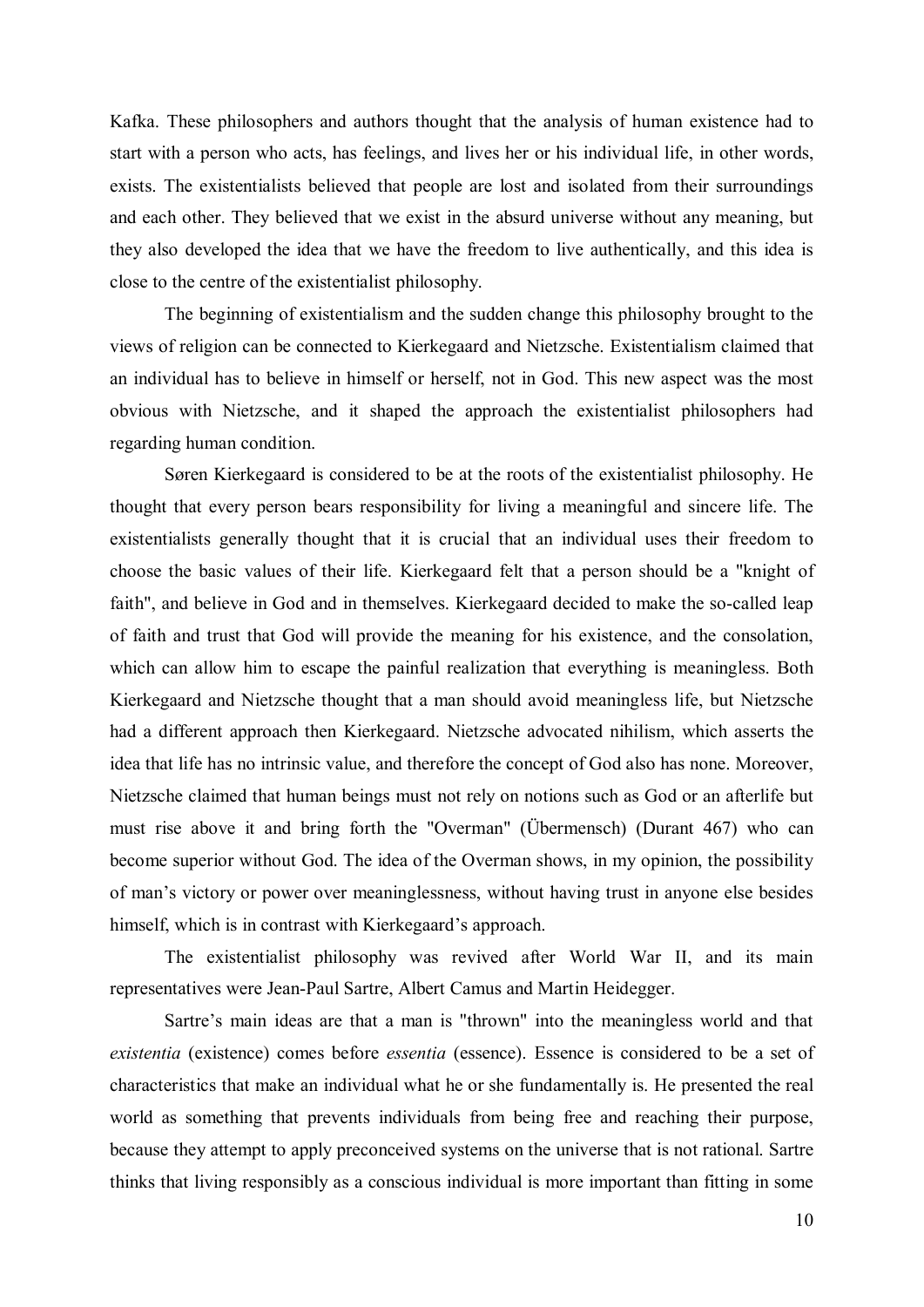predefined stereotypes that society sets for individuals. An authentic living would lead to "true essence", i.e. true meaning. This means that we, before everything else, exist. Nobody can tell us who we are but ourselves, we choose our essence.

Another prominent philosopher connected to existentialism was Martin Heidegger. In his work *Being and Time*, he discussed ontological aspects of existence like: Angst (anxiety) and *Dasein* which is human's way of being in the contemporary world. Heidegger wrote the following thought: "The nothingness before which Angst brings us reveals the nullity that determines *Dasein* in its ground, which itself is as thrownness into death". (Heidegger 285) This is one of the key ideas of existentialist philosophy- the realization of our own temporality can lead to Authenticity. This means that we come to realize how we must live fully and authentically without worrying about what others think.

Post-World War II period also brought absurdism, a philosophical school of thought deeply connected with existentialist philosophy. It stressed the extreme distrust in the world and its key concepts were that life is not rational, meaningful, moral, nor just and that true existence, objectivity and meaning cannot be reached beyond what individuals set for these concepts. The philosopher and author that influenced the development of absurdism the most was Albert Camus. Camus considered absurd to be an outcome of person's attempts to belong to the structured world, and the continual realization that the world does not have any structure, no matter how much we wanted it, and that there will never be one. Camus stressed the meaningless and absurd existence, but also showed the possibility of achieving meaning by constantly trying to approach it, by accepting absurdity and in spite of absurdity. His essay *The Myth of Sisyphus* was particularly important in this respect. In this essay, he explains what the absurd is, and how to defy it on the example of Sisyphus, his protagonist. In *The Myth of Sisyphus* Camus concludes: "But Sisyphus teaches the higher fidelity that negates the gods and raises rocks. He too concludes that all is well. This universe henceforth without a master seems to him neither sterile nor futile…" (Camus, "Myth of Sisyphus" 24). Sisyphus chooses what to be, and how to act, and in this way he defies the meaninglessness, so the world is not futile for him anymore. Sisyphus represents Camus's concept of an absurd man who chooses to confront the absurd despite the crushing realization that this meaninglessness will never go away. In his own ways he is revolting against the absurd.

Generally, most existentialist philosophers believed that people exist alienated from the universe, but are nevertheless part of it. Human beings experience this anxiety stemming from the realization involving their own finality and the meaninglessness of their surroundings. But there is still hope, as this gives individuals a chance to fulfil their potential,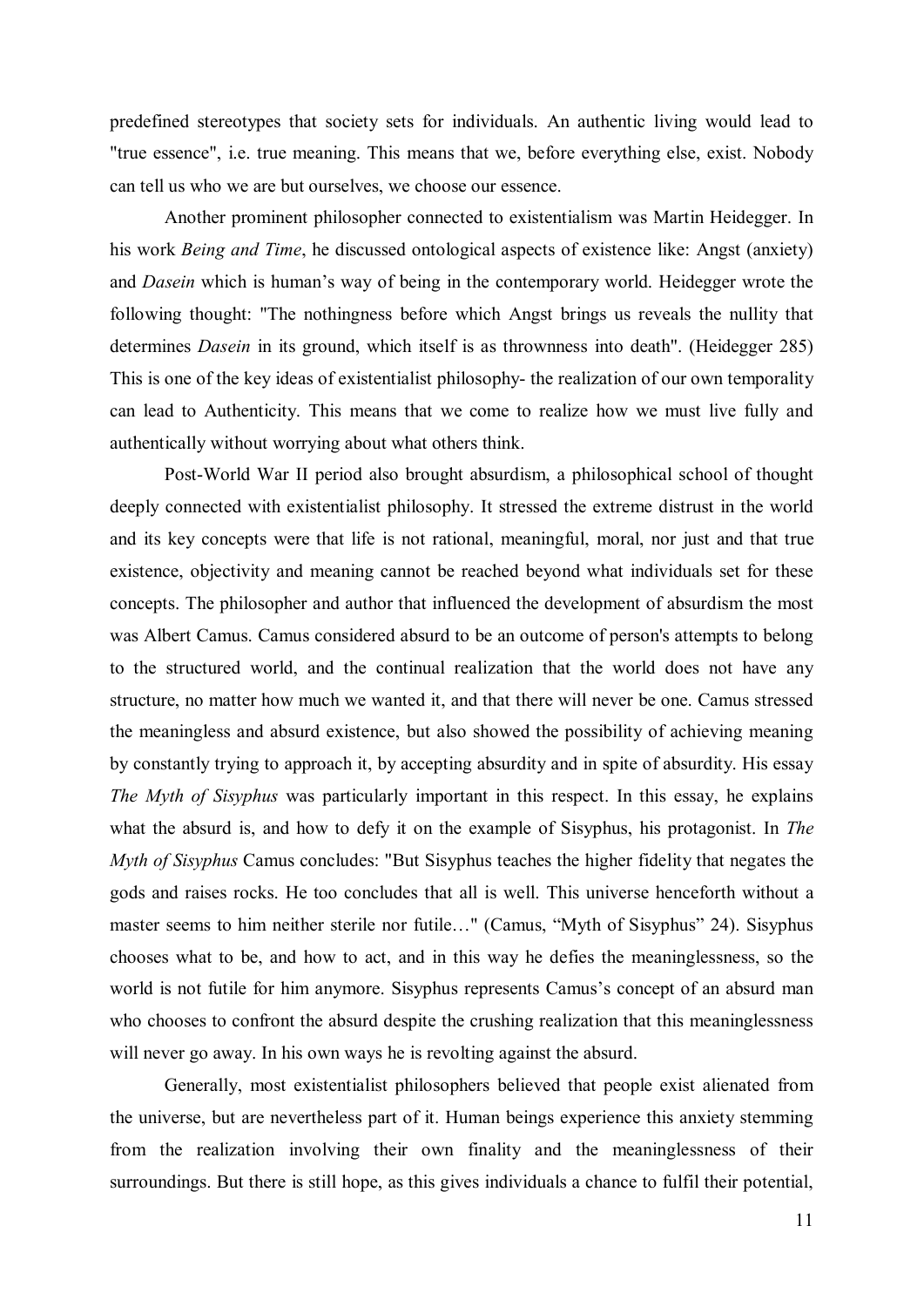or self-actualize and create their own meaning and give it to the world. Existentialists argued that once the individuals realize they are leading inauthentic lives, and decide to make authentic actions on their own beliefs, then they have a chance for reaching deep realizations about who they are, and what kind of lives they are leading.

#### **4.2. A Short Introduction to the Existentialist Philosophy in Literature and Theatre**

The world of art, especially modern literature and theatre, found a lot of inspiration in existentialist ideas, even in the 19th century. However, it is not possible to say that all the authors who included existentialist ideas in their work belong to the group of existentialist writers, since they display many individual approaches, so I opted for a few of them which seemed to have the most obvious existentialist themes in their work.

One of the first writers who included some of the existentialist themes in his work was Fyodor Dostoyevsky. For example, in his novel *Crime and Punishment* he shows us a lonely character, Raskolnikov, whose choices lead him to an immoral catastrophe. His alienation comes from his choice of his own moral code to which he decided to live by. (Barnes 103) "Why has he killed? To establish his own law, to give himself meaning to himself!" (Barnes 103) Through him Dostoyevsky shows that existentialist ideas can be perverted, and that it can lead to ethical and personal ruin, like in the part where Raskolnikov is trying to decide whether to turn himself to the police or not: "They say it is necessary for me to suffer! What's the object of these senseless sufferings? Shall I know any better what they are for, when I am crushed by hardships and idiocy, and weak as an old man after twenty years' penal servitude?" (Dostoyevsky 917) In this quote we see Raskolnikov's moral decay produced by his conscious, free decision (which is advocated by existentialists) to do evil.

In the first half of 20th century several other writers included certain aspects of existentialist ideas into their works, especially Franz Kafka, Jean-Paul Sartre, Albert Camus, Eugène Ionesco, Jean Genet, Jean Anouilh etc.

Franz Kafka was influenced by certain existentialist ideas, especially since he witnessed the horrors of World War I. He wrote the novella *The Metamorphosis* in which the main character, Gregor Samsa, becomes a horrible creature who does not understand what happened to his world. In many of his works Kafka presented isolated characters lost in absurd structures and processes they cannot explain. In *The Metamorphosis* Kafka's hero accepts his nonsensical situation in life, but he also uses humour, which can also be found in the works of some other writers close to the existentialist philosophy: "Well, leaving out the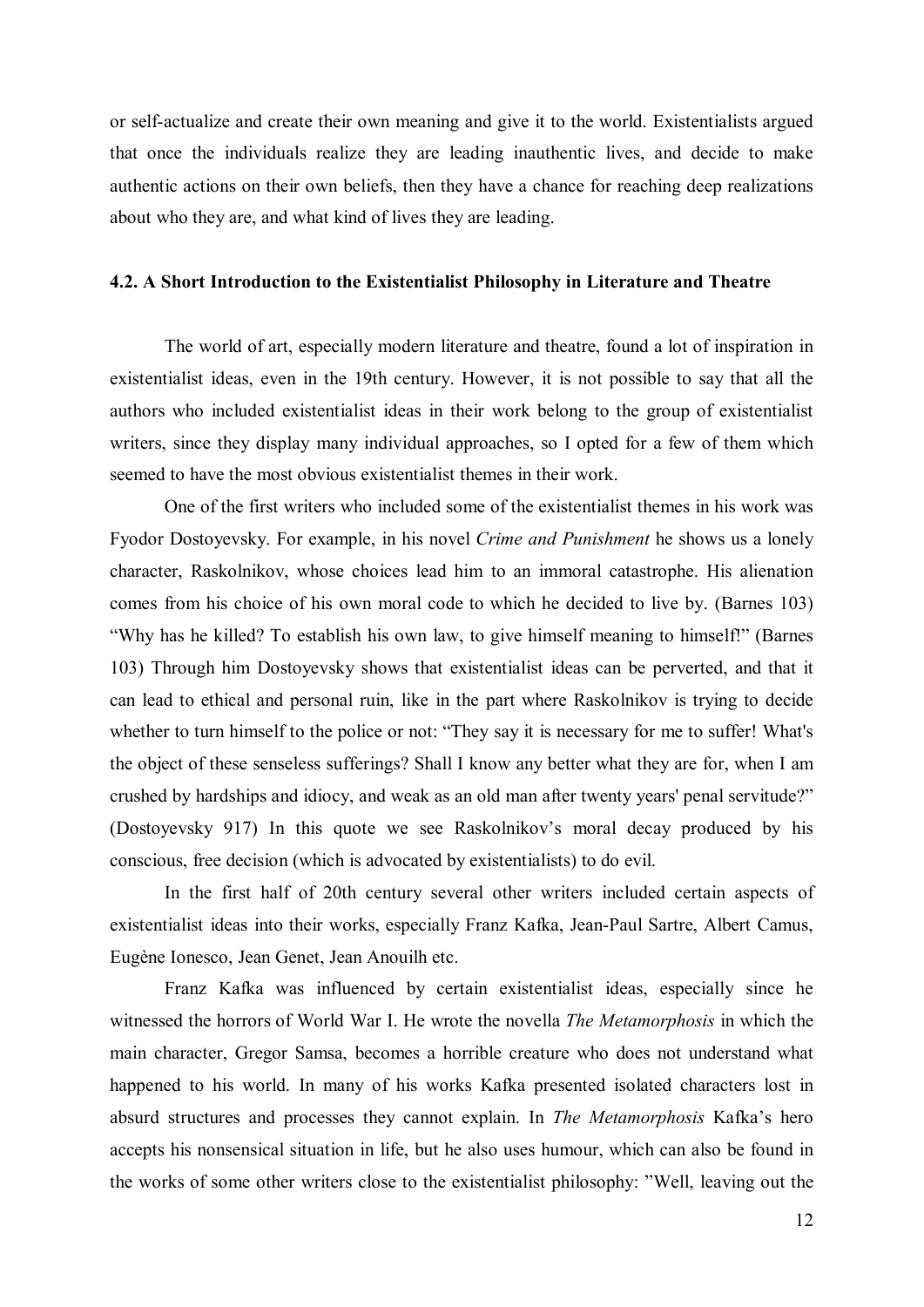fact that the doors were locked, should he really call for help? In spite of all his miseries, he could not repress a smile at this thought." (Kafka 12) This quote shows the dark humour and the awareness of the absurd.

Jean-Paul Sartre is the most prominent existential philosopher and writer. His novel *Nausea* shows his philosophical ideas the best. In this novel Sartre presents a character, Antoine Roquentin, who has a unique existence, totally separated from the world around him. He is troubled with the feeling of nausea coming from his existence, and he cannot escape it: "My thought is me: that's why I can't stop. I exist because I think… and I can't stop myself from thinking… At this very moment, it's frightful, if I exist; it is because I am horrified at existing." (Sartre, "Nausea" 99-100) Sartre's play *No Exit* also shows how much it was influenced by his existentialist philosophy. The three dead characters, Joseph Garcin, Inès Serrano, and Estelle Rigault, literally lost to the world, have to watch themselves as objects in the eyes of the other two characters. This play is the source of the quote, "Hell is other people", which echoes Sartre's concept of seeing our own individualities only as objectified by the persons surrounding us.

Albert Camus wrote several novels that are deeply inspired by existentialism, like *The Plague*. His protagonists, generally, do not have any influence on their positions in life and they are unimportant, alone, aimless and trapped. Camus stresses the absurdity of their situations: "Thus each of us had to be content to live only for the day, alone under the vast indifference of the sky." (Camus, "The Plague" 73) However, Camus also introduces the concept of Revolt, the choice to live despite the depressing realization that everything is meaningless which represents a kind of response to the absurd. In his novel *The Plague* we can find this response to the absurd, the Revolt in the citizens who had to face death and become decisive enough to be able to fight back: "And Tarrou, Rieux, and their friends might give one answer or another, but its conclusion was always the same, their certitude that a fight must be put up, in this way or that, and there must be no bowing down." (Camus, "The Plague" 127) This quote reflects Camus' notion of Revolt.

Theatre shows a lot of connections with existentialist philosophy, especially the Theatre of the Absurd and its main representatives: Samuel Beckett, Eugène Ionesco, Jean Genet, Luigi Pirandello etc. Several of these writers claimed that they were not influenced by existentialism, but certain common themes cannot be denied. For example, the characters in the plays written by Ionesco and Beckett, and the situations they experience, display the existentialist thought that individuals are alienated, and that they are thrown in the meaningless and absurd world without any real communication.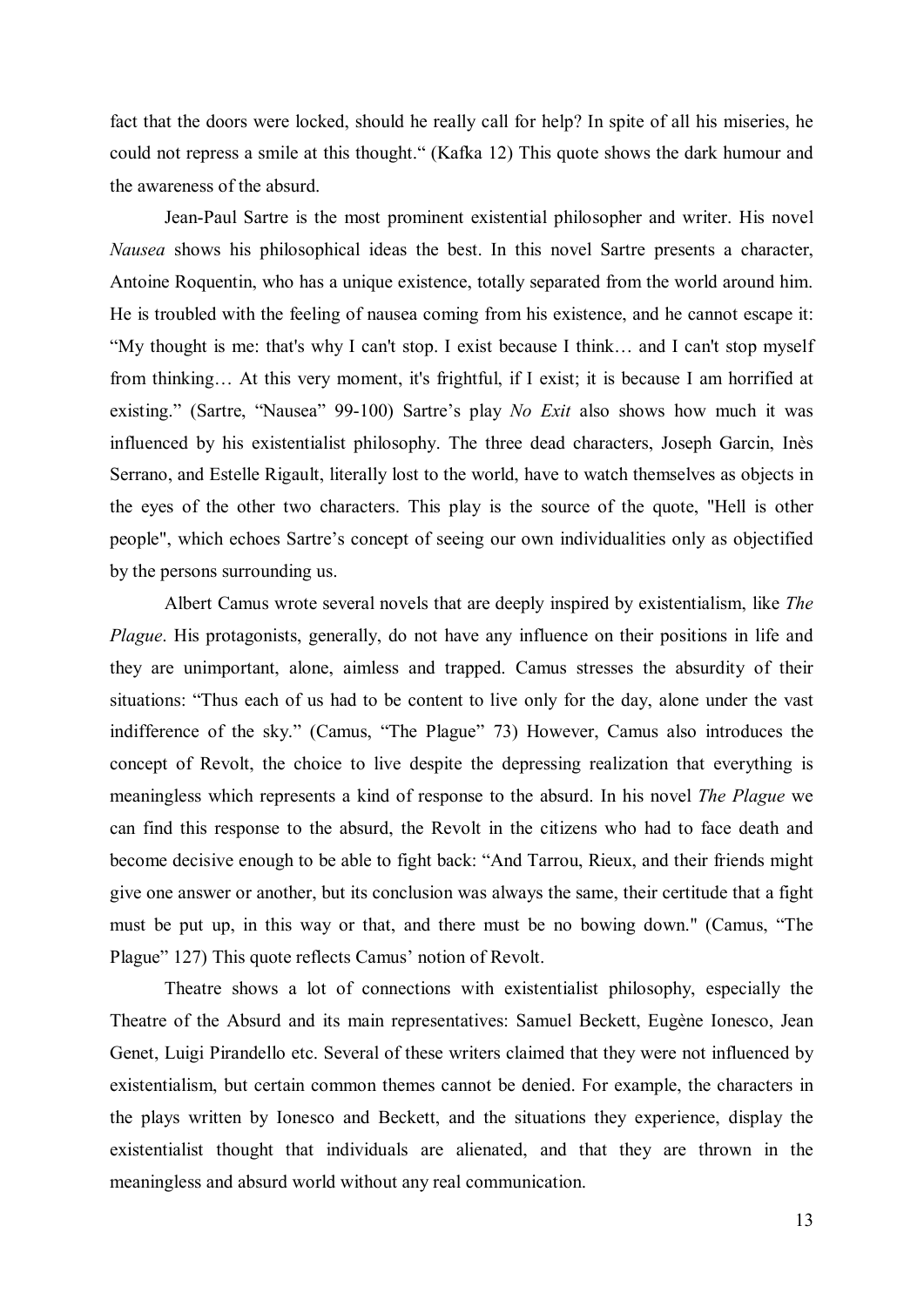The playwrights of the Theatre of the Absurd eliminated most of the logical structures of traditional theatre. For example, in Beckett's *Waiting for Godot* the plot is practically nonexistent. It is circular, without beginning, middle or ending, featuring bleak characters without clearly defined personalities. Also, the language in an Absurdist play is often non-sequiturs, full of puns and repetitions, as to mirror the idea of the absurdity of life. However, the Theatre of the Absurd seems to offer some space for reaction to the absurd existence and the absurd world. I think this aspect was well presented by critic Martin Esslin in his text called *Absurd Drama* in which he stresses humour as one of possible reactions to the absurd:

"The Theatre of the Absurd attacks the comfortable certainties of religious or political orthodoxy. It aims to shock its audience out of complacency, to bring it face to face with the harsh facts of the human situation as these writers see it. But the challenge behind this message is anything but one of despair. It is a challenge to accept the human condition as it is, in all its mystery and absurdity, and to bear it with dignity, nobly, responsibly; precisely because there are no easy solutions to the mysteries of existence, because ultimately man is alone in a meaningless world. The shedding of easy solutions, of comforting illusions, may be painful, but it leaves behind it a sense of freedom and relief. And that is why, in the last resort, the Theatre of the Absurd does not provoke tears of despair but the laughter of liberation." (M. Esslin, Absurd Drama)

Here it can be seen that Esslin explains how the Theatre of the Absurd tries to confront the audience with the harsh reality through shock. He also explains that the goal of Absurdist plays is to bring relief through laughter and in this way help us in the difficult task of accepting reality of the human condition.

#### **4.3. Existentialist Philosophy in** *Waiting for Godot*

Samuel Beckett tried to distance himself from existentialism and any philosophical structures on several occasions. For example, in 1961, in his interview with Tom Driver he said:

"What is more true than anything else? To swim is true, and to sink is true. One is not more true than the other. One cannot speak anymore of being, one must speak only of the mess. When Heidegger and Sartre speak of a contrast between being and existence, they may be right, I don't know, but their language is too philosophical for me. I am not a philosopher. One can only speak of what is in front of him, and that now is simply the mess." (Weiss 505- 506)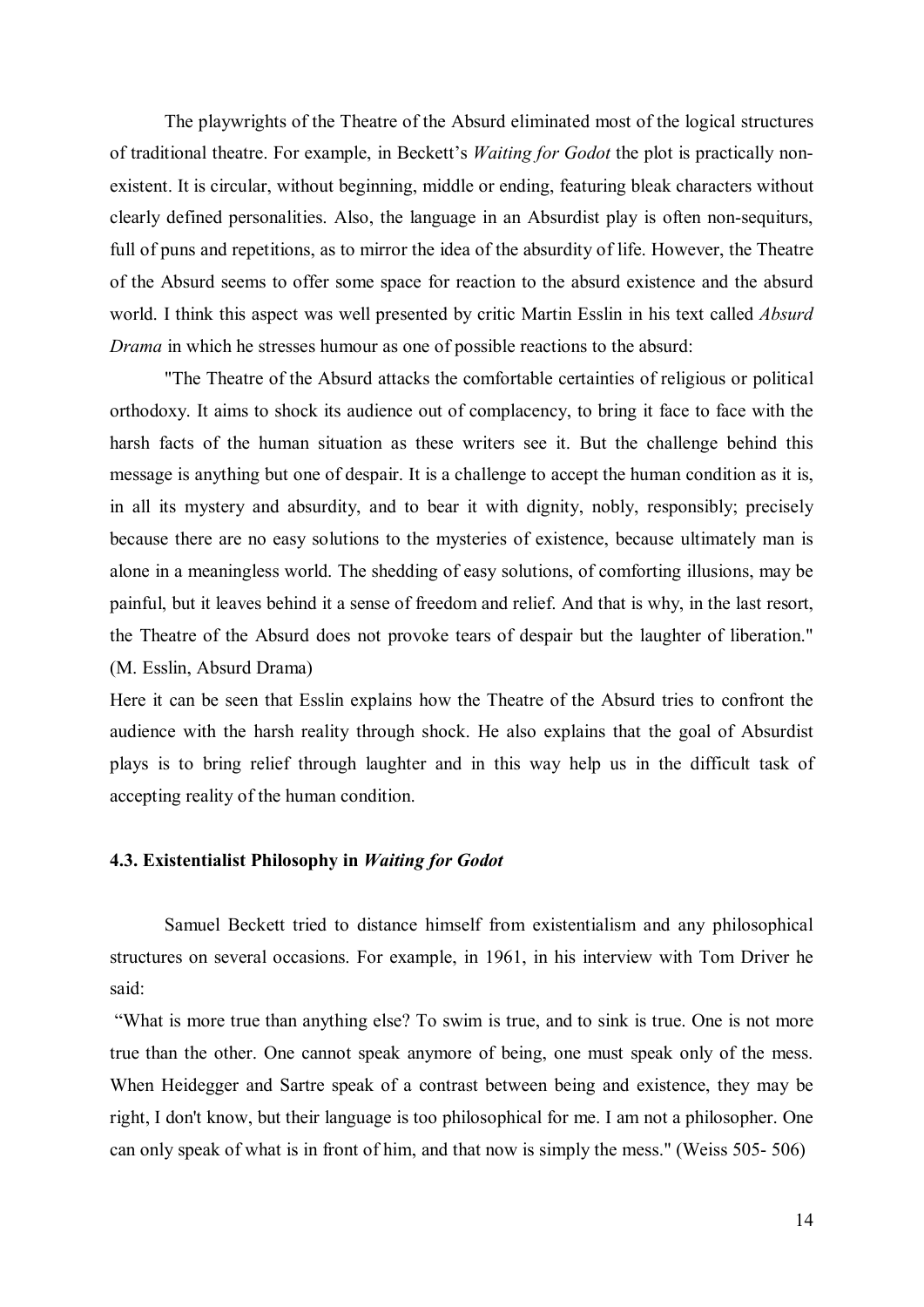We can see that Beckett did not think that the ontological question of existential differentiation between Being and Existence is relevant for him, and that he can speak only of what is in front of him as an individual, not about the abstract themes of ontology that are "too philosophical".

However, although it is true that Beckett neither developed his own philosophical structure, nor openly identified himself with any philosophical approach, the philosophical themes in his works, especially existentialist themes, cannot be denied. They are present, but he treated them primarily as a creative artist, without giving them a theoretical expression, like Jean-Paul Sartre or Albert Camus.

Generally it seems to me that Beckett kept raising and analysing a lot of key philosophical questions like "What?", "Why?", "How?", "Where?" or "When?", which could be considered as classical beginnings of some key philosophical questions. This shows that he thought about existence and explored it. In some dialogues in *Waiting for Godot* these questions seem to be the most important parts of the dialogue, more important than the answer they refer to:

Estragon: Who? Vladimir: What? Estragon: What's all this about? Abused who? Vladimir: The Saviour. Estragon: Why? Vladimir: Because he wouldn't save them. (Beckett, "*Waiting for Godot*" 9)

In my opinion many philosophical and existentialist elements can be detected already in the opening scene of the play:

*Estragon, sitting on a low mound, is trying to take off his boot. He pulls at it with both hands, panting. He gives up, exhausted, rests, tries again. As before. Enter Vladimir*: Estragon: (*giving up again*). Nothing to be done.

Vladimir: I'm beginning to come round to that opinion. All my life I've tried to put it from me, saying Vladimir, be reasonable, you haven't yet tried everything. And I resumed the struggle. (*He broods, musing on the struggle. Turning to Estragon.*) So there you are again.

Estragon: Am I? (Beckett, "*Waiting for Godot*" 1)

Estragon tries and tries and gives up, concluding that nothing can be done to change his situation. Vladimir confirms that he tried and failed many times, as well. This approach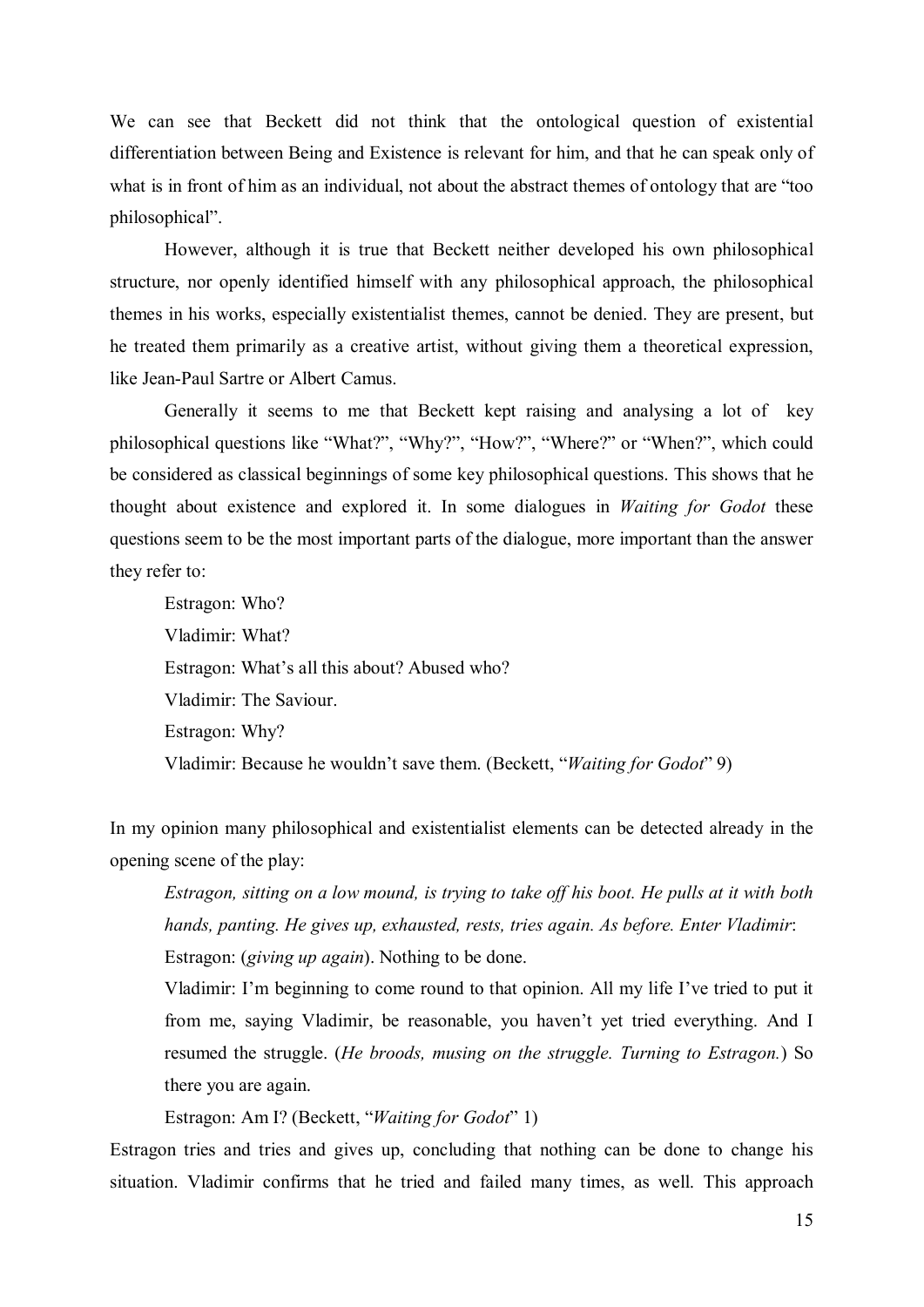corresponds to the existentialist opinion that people are doomed to fail, and any efforts to change this lead only to absurd. I think that the entire play shows that they have given up on the idea of changing their situation. The sentence "Nothing to be done" is one of the leitmotivs of the play. Furthermore, Vladimir's statement "So there you are again" seems to establish the fact of Estragon's presence and existence, but Estragon immediately questions this fact: "Am I?" He makes his own existence relative; individuals in the uncertain, absurd world can be only uncertain in themselves. It will be shown that this feeling of doubt (and the absurd) is present in many similar situations throughout the play.

Another prominent existentialist idea that is constantly present in the play is the feeling of absurd. The concept of absurd was very important to Beckett. This is visible in the play even on the structural level, since the play does not have a plot in any traditional sense, and the characters are barely outlined. Also, the absurd can be seen in the situations where memory, time and space become uncertain, like in the following scene:

Estragon: We came here yesterday.

Vladimir: Ah, no, there you're mistaken.

Estragon: What did we do yesterday?

Vladimir: What did we do yesterday?

Estragon: Yes.

Vladimir: Why… (*Angrily*.) Nothing is certain when you are about. (Beckett, "*Waiting for Godot*" 10)

In this scene the conversation is absurd and it might even suggest that the very idea of conversation is also nonsensical. They do not reach any answers, just anger and uncertainty. And absurd and uncertainty are two concepts very much connected in existentialist philosophy. The idea of another individual causing uncertainty also evokes Sartre and his idea "Hell is other people", which infers that our own individualities are both confirmed, but also objectified and judged by others.

This leads to our own individualities being based on unstable perceptions of others. Because the two characters realize that their world is absurd they strive towards some kind of stability. Harold Bloom, in his *Modern Critical Interpretations,* says the following about Vladimir's and Estragon's need for certainty:

"Vladimir's and Estragon's only certainty is the terrible uncertainty of the world, together with their accompanying needs to assume that somehow and someday meaning will become manifest. That there must be a Godot who will provide the ultimate focus of their everyday activities," (Bloom 125)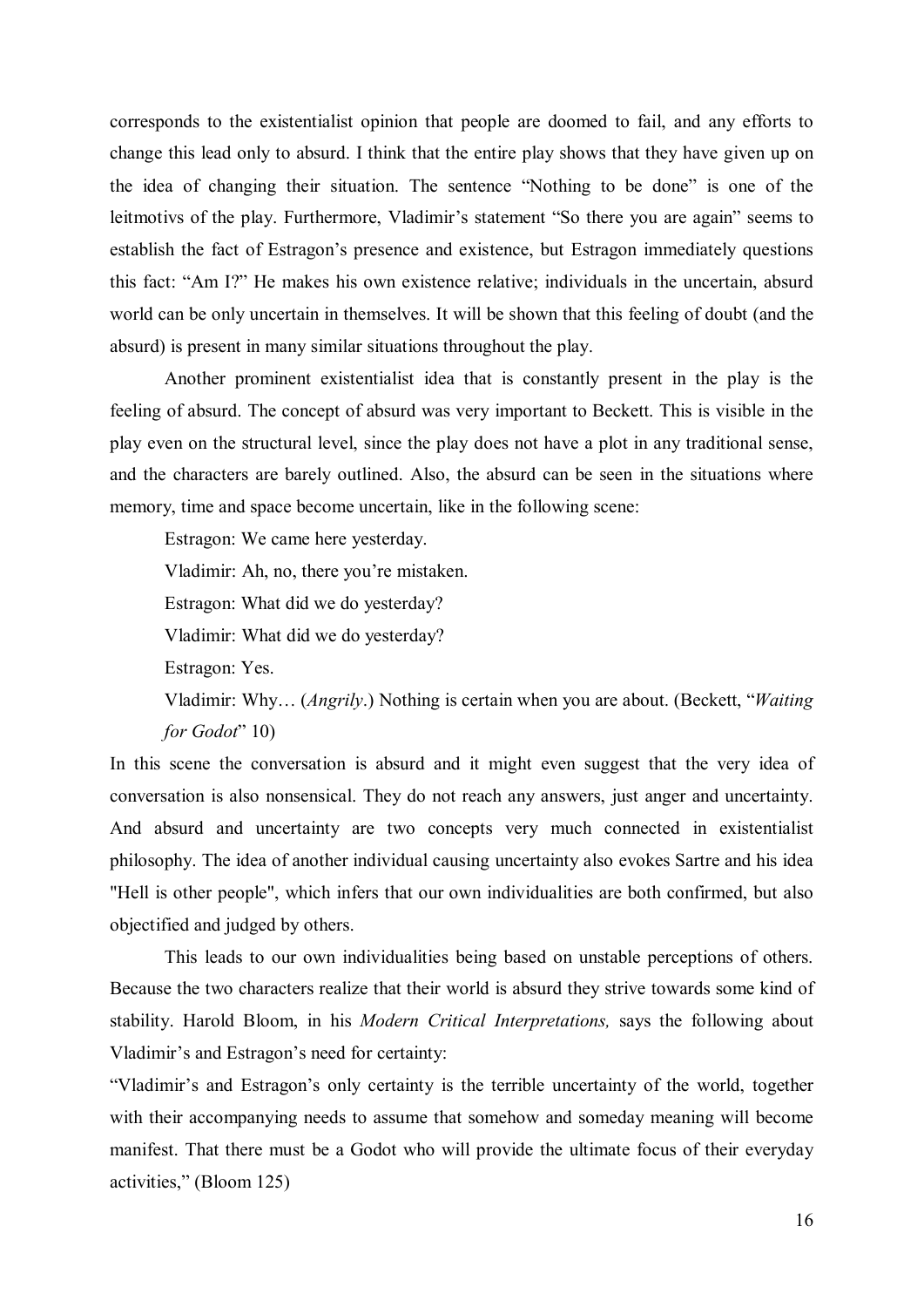They do not bring certainty to each other but they hope Godot will. Bloom also suggests that Godot may be understood as a kind of an external world of which Vladimir and Estragon expect to provide them with meaning and stability. (Bloom 128) However, in the post-World War II universe Godot can also be interpreted as the God who disappeared and does not return. The concept of God in Beckett's world is close to Camus and his idea of God. For Camus, God is insignificant in the absurd world and therefore we should not rely on him. Even if he exists, we cannot prove it so we must face the absurd on our own, without avoiding it. But Estragon and Vladimir are *Waiting for Godot*, and therefore avoiding the absurd. Although this is the main goal of their waiting the two of them often forget about Godot, and have to remind each other who they are talking about - "Who?" asks Estragon and Vladimir replies: "Godot." This contributes to the idea that God is insignificant but at the same time he is important, after all Vladimir's and Estragon's actions revolve around waiting from him. This is one of many paradoxes in *Waiting for Godot*.

Furthermore, absurd was born in the universe without God because God means hope and there is none of it in the absurd, which reflects the existentialists' conclusion that there is no hope in religion. However, I think Beckett also gives another aspect to the idea of hope. In the following dialogue he shows that Vladimir and Estragon give hope to each other, but the absurd fact that Vladimir is hoping Estragon will help him commit suicide here basically destroys the very meaning of hope:

Estragon: Use your intelligence, can't you? *Vladimir uses his intelligence.*  Vladimir: (*Finally*) I remain in dark. Estragon: This is how it is. (*He reflects*.) The bough… the bough… (*Angrily*.) Use your head, can't you? Vladimir: You're my only hope. (Beckett, "*Waiting for Godot*"12)

Although Vladimir and Estragon bring uncertainty to each other, they are the only ones that confirm each other's existence. They may be isolated and objectified by, what Sartre calls, each other's Look (Sartre, "Bitak i ništo" 338-340), but Vladimir and Estragon would go mad without each other. So they become each other's audience in order to avoid the torture of waiting.

The situation of pointless waiting in the meaningless world causes a lot of anxiety in *Waiting for Godot*. The concept of anxiety (Angst) can be traced to Heidegger and existentialism, and in the play we feel it through the awareness of the fact that the world is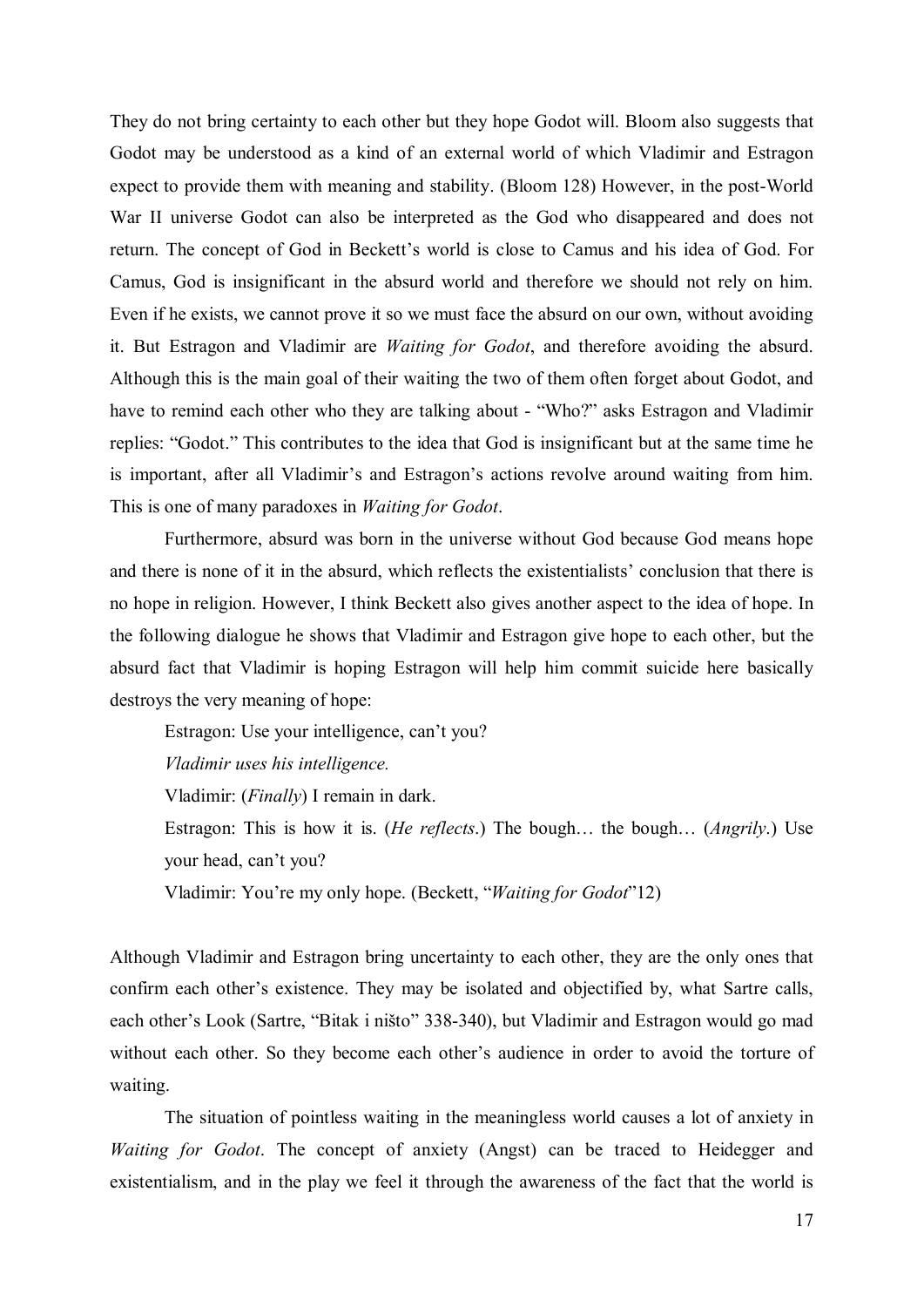absurd. The characters know their universe is absurd, and they feel the anxiety because of this awareness. But instead of freeing themselves in these moments of anxiety, the characters remain in this state indefinitely.

Anxiety and the absurd are not just present in their illogical conversations and pointless waiting, but also in their actions. Characters in *Waiting for Godot* seem to be free to do whatever they want, but they do not do anything, and even the actions they seem to take are not real. For example Pozzo enslaves Lucky, but he is not really the enslaver. Dobrez, the author of *The Existential and its Exits* says: "It is the very magnitude of their possibilities that cripples the tramps. The world is theirs to fill with significance, but where are they to begin? The vision of freedom with its naked austerity can only be expressed as angst..." (Dobrez 95) The endless possibilities of action block them and this causes anxiety.

The concept of freedom in *Waiting for Godot* closely resembles Sartre's idea of personal freedom. Sartre claims that the only thing keeping us from being truly free are arbitrary expectations from others and ourselves. Likewise, Beckett stresses the constraints that we impose onto ourselves, and considers them to be real obstacles that are impossible to overcome. In the following dialogue Vladimir says that they themselves took away their rights, their freedom:

Estragon: We've no rights any more?...

Vladimir: You'd make me laugh if it wasn't prohibited.

Estragon: We've lost our rights?

Vladimir: We got rid of them. (Beckett, "*Waiting for Godot*"13)

This can also be seen in the form of Vladimir's and Estragon's waiting. There are many situations in which they talk about leaving but never leave. They sometimes try to discuss the fact that they do not have to wait, but irrationality takes over and they remain convinced they have to wait. Beckett shows this in the scene where Estragon asks if they are tied down to Godot and Vladimir answers: "To Godot? Tied to Godot! What an idea! No question of it. (*Pause*.) For the moment." (Beckett, "*Waiting for Godot*" 14) It seems as if they convinced themselves that they do not have any other solutions, so they gave up on their freedom the same way they gave up on finding and giving meaning to the world. It also seems they find it tiring to choose an action and perform it, so they run in anxious circles.

Absurd can also be found in certain conflicts that exist in *Waiting for Godot*. For example, between Pozzo and Lucky, Godot and the Boy, and between Vladimir and Estragon. All of the complex relationships and their surroundings lead to absurd, and it results in unstable emotions of hate and love, as in the following dialogue: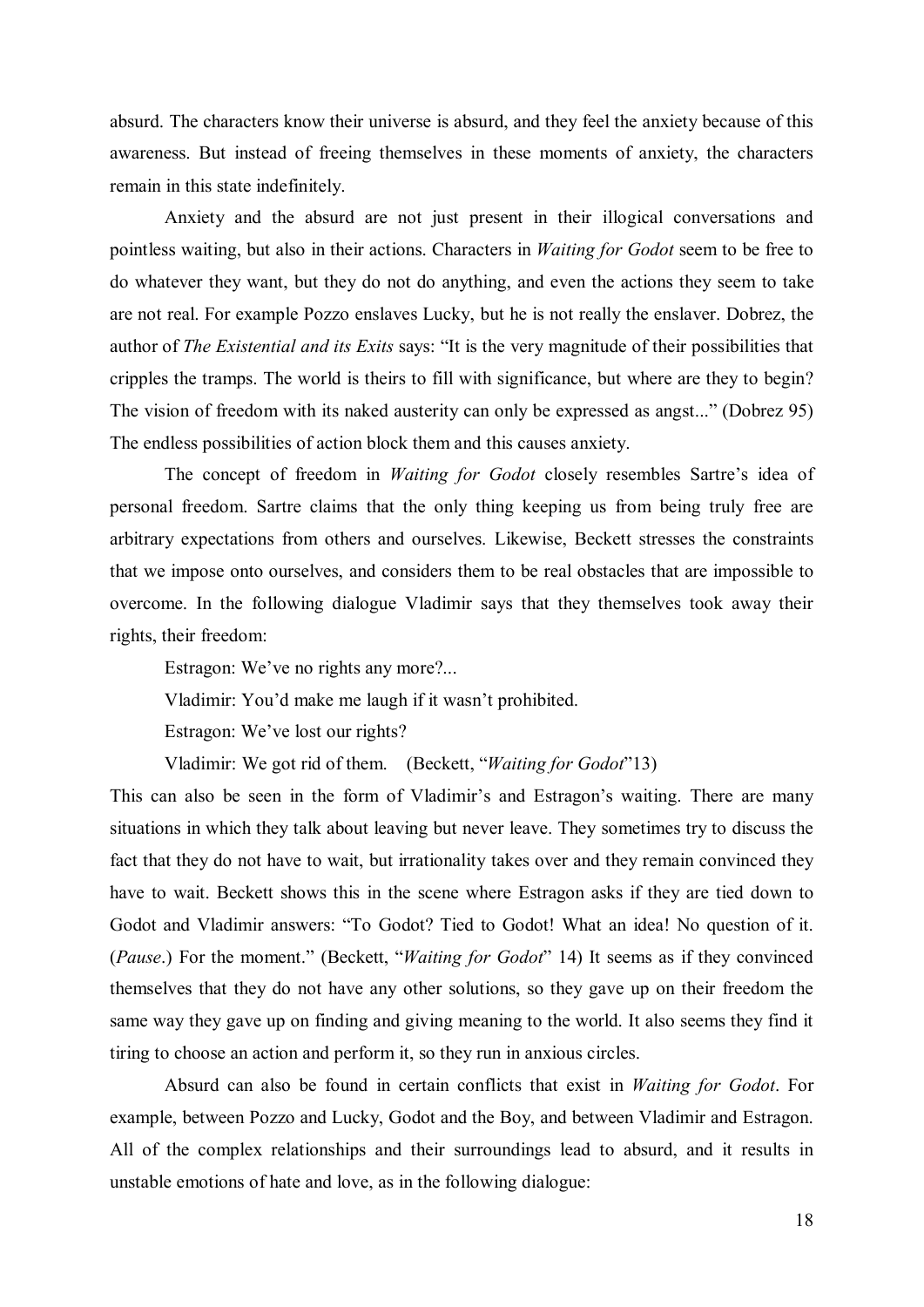Estragon: Don't touch me! Don't question me! Don't speak to me! Stay with me! (Beckett, "*Waiting for Godot*" 37)

Vladimir: "I missed you… and at the same time I was happy. Isn't that a strange thing? (Beckett, "*Waiting for Godot*" 38)

Beckett's expression of the absurd in *Waiting for Godot* has reached an almost extreme level, touching almost every aspect of the play, but it does not seem to be absolutely pessimistic. Immobile characters live in the destroyed world, but they do not die nor commit suicide – they just do not move. Their emotions are unstable, but they are still emotions, they still feel. They are each other's consolation in madness and they are dependent on each other, which is shown through the scene in which Estragon trips without his friends support:

Estragon: Stay with me!

Vladimir: Did I ever leave you?

Vladimir and Estragon also show us that relationships between people are an absurd paradox, and that love does not lead anywhere, although it is possible to experience it. This is opposed to the concept of love as developed by Sartre, who claims that love is impossible, due to the objectification of the other by the Look. In Beckett's view, although complex and pointless, love is indeed possible. He shows there is affection in the relationship between the two companions. Gogo and Didi, the nicknames they gave to each other, are almost romantic and sweet:

Estragon: You'll help me? Vladimir: I will of course. Estragon: We don't manage too badly, eh Didi, between the two of us? (Beckett, "*Waiting for Godot*"44)

#### **4.4. Existentialist Philosophy in** *Footfalls*

*Footfalls* shows that in 1975 Beckett was dealing less with the themes relating to existentialist philosophy, absurd and human existence and more with the themes relating to human psychology. However, I believe that some philosophical and existentialist elements can be detected in *Footfalls,* as well.

The viewer meets two characters: May and her mother, the Voice. While they talk, it is not quite clear if they are still alive. They are talking about some traumatic episode, but it is not clear what this episode actually was. It is possible that May is a kind of ghost who is not able to move to another world and is doomed to constantly remember her trauma and change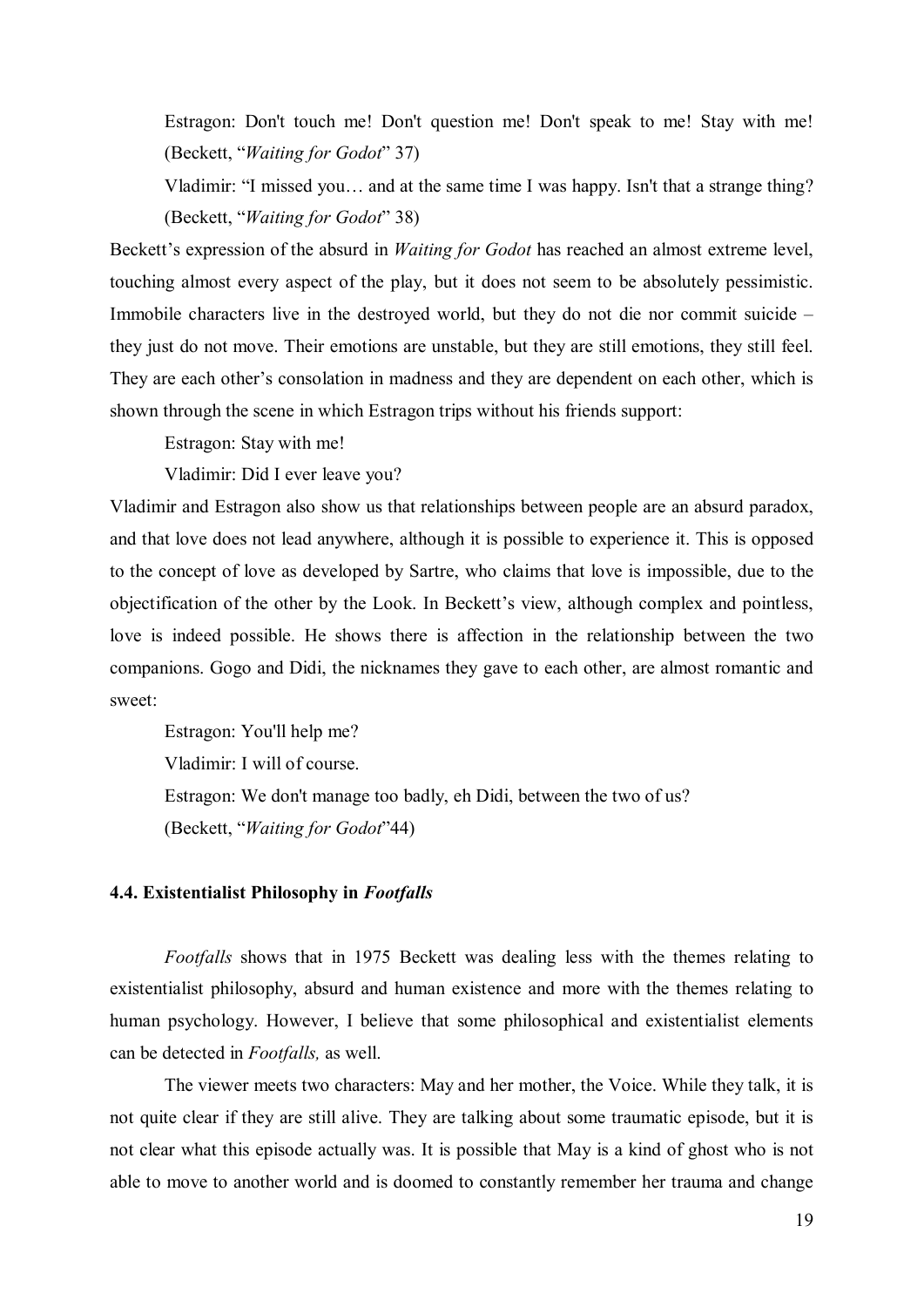it in her mind. We could even think that this traumatic episode is just something they imagined, but it is clear that May experiences existential anxiety and does not feel authentic. Steve Connor, the author of *Modernism and the Material Imagination*, thinks that in *Footfalls* Beckett problematizes Heidegger's *Dasein* or being-in-world. In order for *Dasein* to be *Dasein*, it has to exist in the world and interact with it. It also has to be able to experience anxiety coming from the realisation that life is finite in order to achieve authentic life, to realise itself in some way. However, if May is not really being-in-the-world, if her interaction with the world is negligible how can she be *Dasein*? If a person is stuck within his or her own memories and traumas how can he or she experience the anxiety? Authentic life cannot be achieved in the world of Beckett; there is only endless stagnation for May, only endless being or *Sein*. In other words, it can be said that May is not present, she is nowhere, she cannot move and she can never become authentic. She is trapped in her limited situation, feeling pain and repeated loss.

Mother's Voice also confirms May's existence by counting her footsteps and talking about an obscure event that defined May. The same confirmation goes from May to her mother, who seems to exist only because May is talking to her. However, the conversation may have happened in the past and we might be seeing a ghost and repeated memories. We might even say that May's existence is confirmed by us, the audience. It seems that May is actually aware of the audience: "…the daughter's given name, as the reader will remember." (Beckett 403). May is defined by the Voice and the audience. This is reminiscent of Sartre's Look. May and the Voice need an audience, a listener that will confirm the existence of the other person. Nothing is certain in the absurd world, not even the existence, so there must be a confirmation of it by someone else. My existence is confirmed by the other's Look, but at the same time defined by it. In a way, this constricts our being, but the being cannot do without it. It brings confirmation of our existence, but it also brings uncertainty in which we are. This confusion caused by others is inevitable because we share this world with others.

In *Footfalls* the interaction between May and Voice brings additional confusion for May. May asks if her mother needs something and the mother's reply is not clear: "Yes, but it's too soon."

We can also say that Beckett gives special meaning to the experience of anxiety in *Footfalls*. It means something hopeless, final and leads to death. Steve Connor comments on this: "Finitude signifies a kind of privation in the heart of being, an awareness of the everpresent possibility of loss, and the looming necessity of death, which means that one is never 'quite there', as Beckett said of 'M' in *Footfalls*, and prevents one living wholly in the here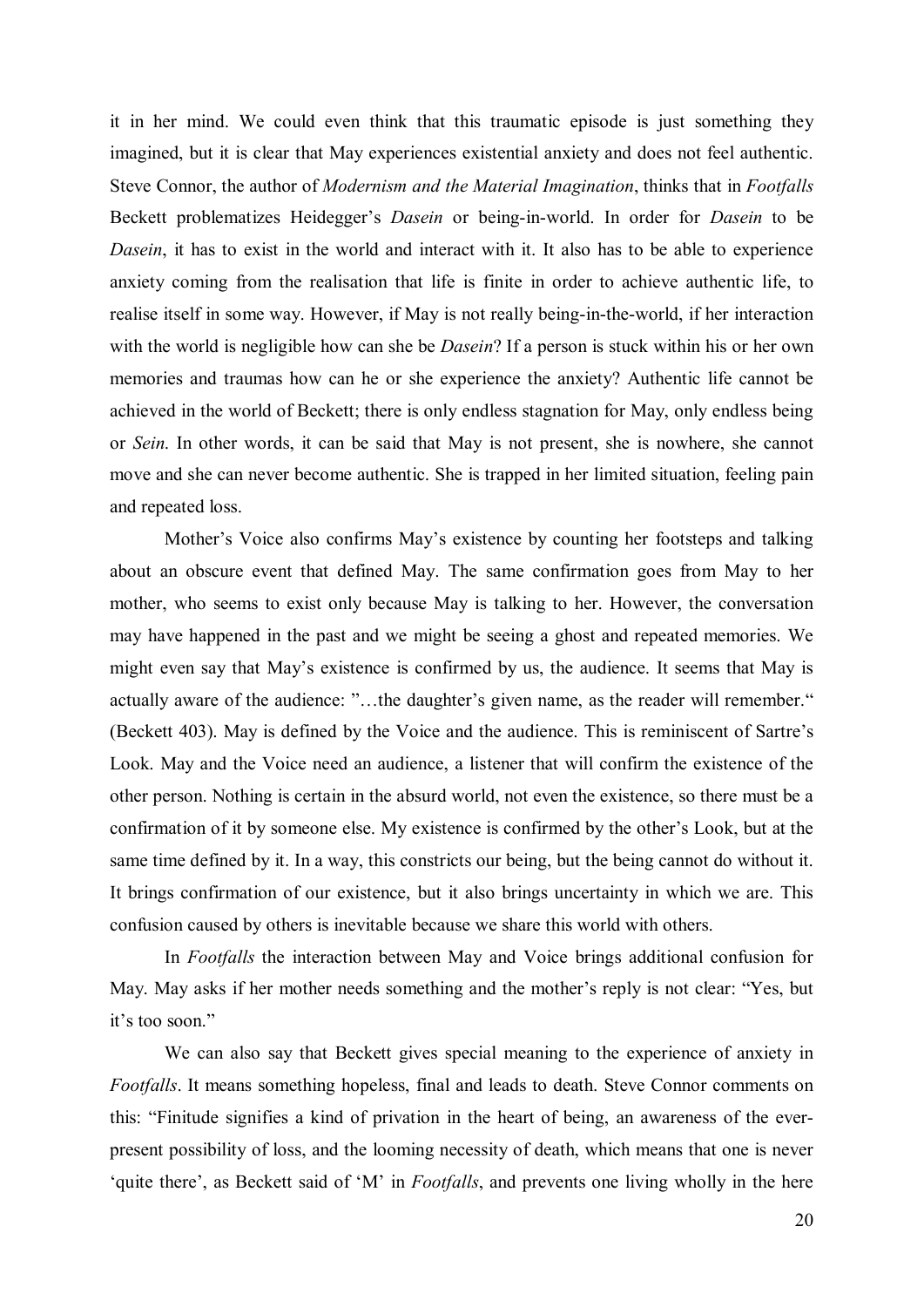and now... Finitude here means not the certainty of coming to an end, but the certainty of ending unfinished, dying, as we all must, before our time, and consequently never being able to have, or inhabit, the time of our lives." (191) The characters in *Footfalls* are not able to communicate with their surroundings, nor lead real lives. They cannot become *Dasein*, they can only exist and be *Sein* - ghosts.

Connor also observes that the spectrality or the ghosting in the play has a connection with Sartre's feeling of nausea. He says that it does not have to do with the fact that the physical body is less manifested, but with the impression that the characters are, as he puts it, bodyhaunted. In other words, the feeling of nausea comes from us being aware of our body and identifying with it, but at the same time rejecting the body and identification with it. So nausea is not just a passive condition, to which I am subjected, and against which I may or may not revolt. It is the revulsion itself; it is the self-precipitated in revulsion from self. (34- 35) I can never be other than myself. I am forced to experience the nausea of being myself. What Sartre is trying to tell us is: I am my nausea at what I am.

May is a representation of this existential nausea. She is disgusted with her body and rejects her physical existence, but she also identifies with it. This feeling is contradictory, it makes the characters in *Footfalls* go around in circles, unable to get rid of nausea and suffering. But their anxiety and nausea bring only death. The concept of Revolt, the choice to live despite the depressing realization that everything is meaningless seems to be completely absent in *Footfalls*.

Generally, the existentialist ideas are less prominent in *Footfalls* and Katherine Weiss offers an explanation: "Beckett's *Footfalls* is a complex exploration of the archive and May's failure to make her past move into the present to shape her future." (58). In *Footfalls* Beckett expresses more psychological imprisonment, coming from the past and the human mind.

#### **5. USE OF LANGUAGE**

#### **5.1. A Short Introduction to Use of Language in Dramatic Texts**

The development of the language used in dramatic texts has a strong basis in dramatic poetry which used the discourse of the characters to tell a story or to describe a situation. It was written down in dramatic verses. These verses were meant to be spoken in plays and their tradition goes back to the ancient Greece. The height of popularity of dramatic poetry was during the English Renaissance with playwrights like Shakespeare, Ben Jonson and Christopher Marlowe who contributed to it by inventing new poetic forms and dramatic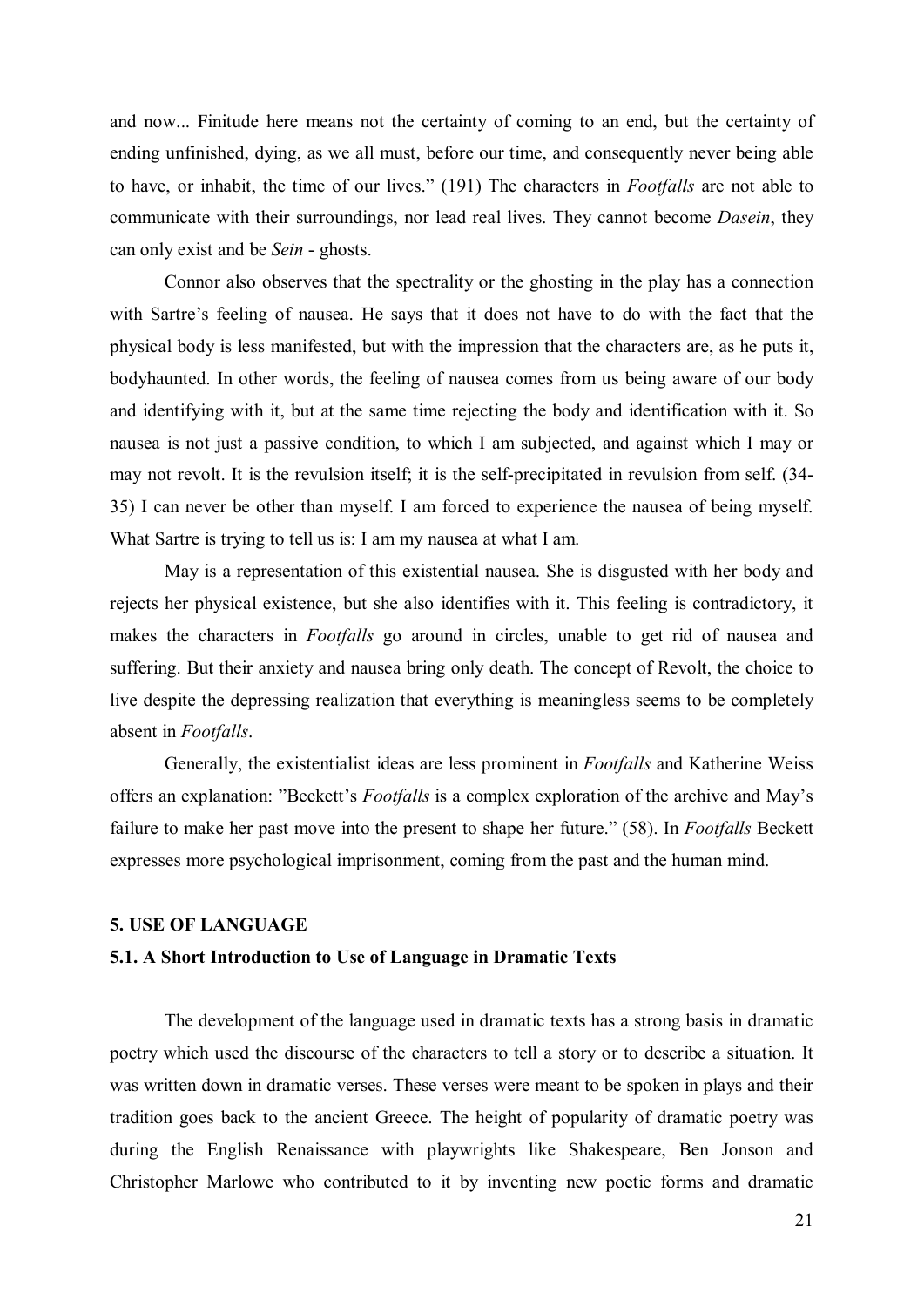structures. However, its use decreased in the  $19<sup>th</sup>$  century because playwrights like Henrik Ibsen introduced their conversational style. But the verse drama continued to have an important role in the development of the theatre.

There was also the closet drama in the  $19<sup>th</sup>$  century, which was a new kind of text that was intended only to be read, rather than performed. It was created by writers like Lord Byron and Percy Bysshe Shelley. After this, opera gained popularity with its usage of verse libretto. During this time closet drama was becoming just a longer poetic form without much connection to theatre.

Generally speaking, even though the dramatic language and verse changed over the centuries, it can be said that dramatic language is poetic and more complex than everyday language. Its style depends on the situation in which it is performed, so we can say that the dramatic language is also performative language. Dramatic speech also has different functions. Generally, the dramatic statements are supposed to function as means of representing characters, things or events. The statements can also lead the audience through the dramatic text.

#### **5.2. Use of Language in** *Waiting for Godot*

The way Beckett uses language in his plays is rather specific. Linda Ben-Zvi said that in his plays speaking and thinking become one and the same, ego and language are inseparable and all language is metaphorical. Consequently, it causes the language to express paradoxes on every level of his plays. (187) Beckett uses language full of absurd contradictions and breakdowns and this causes confusion for the audience who is mainly focused on the language.

Beckett also shows us the limitations of language. They are characteristic for the Theatre of the Absurd in general, but Beckett shows them in a specific way. He wants to show us that language became inadequate and lost its function by using specific structures like repetitions, puns, contradictions, clichés, indelicacies, monologues, phatic communication, even silence and absence of language. Beckett sometimes uses them in a way that creates rhythm with musical aspects. He tried to develop a new language as "a system of sounds devoid of content which moves only within itself". Such a language in Beckett's plays serves to express the breakdown, the disintegration of language." (Rahimipoor, Edoyan, Hashemi 821) He also uses these structures to stress the hopelessness and lack of meaning in the lives of his characters.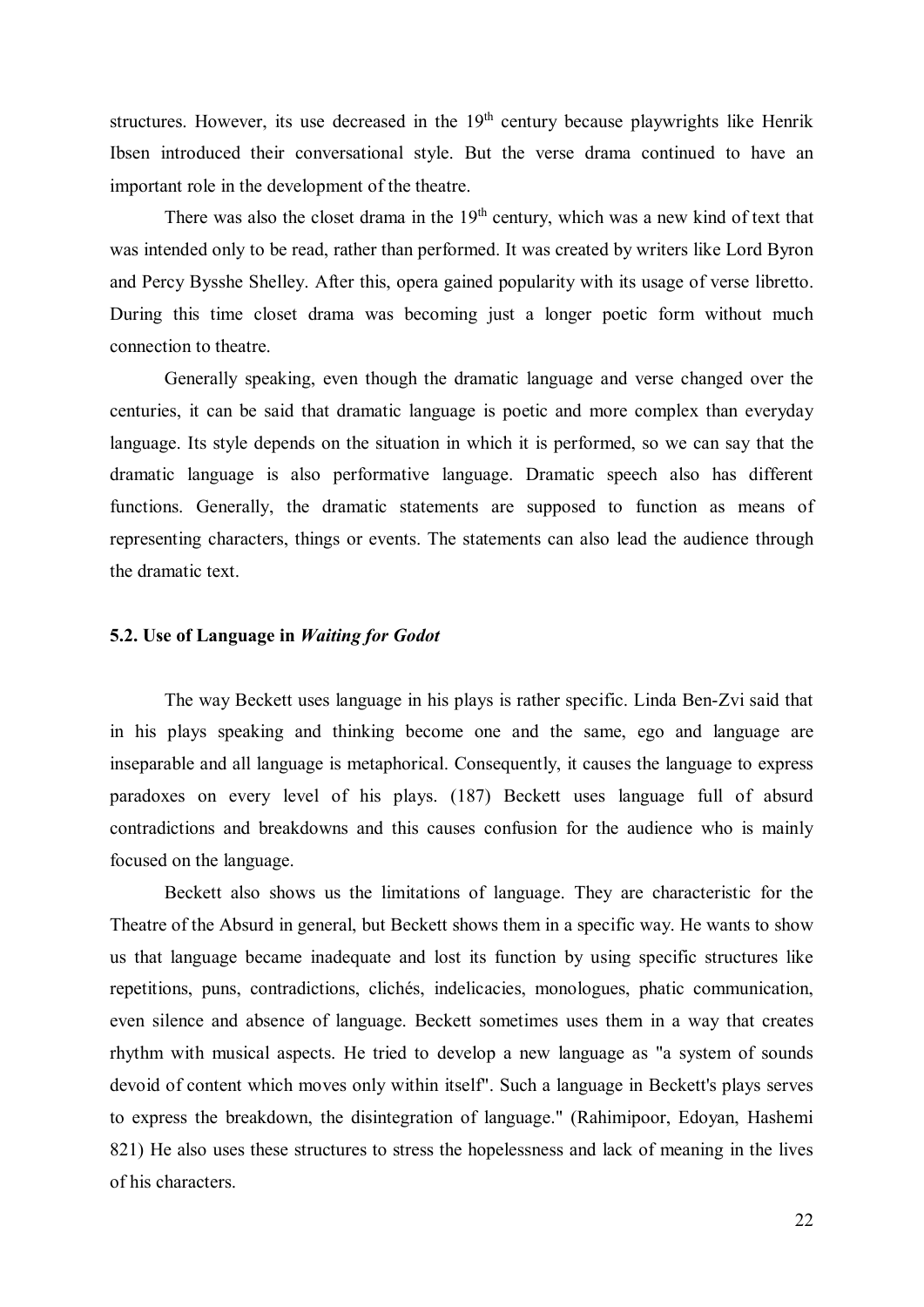Beckett uses the structures mentioned above to show a breakdown of language in various ways. The first one that we will mention is repetition. Repetition is not only evident in the dialogues and monologues of *Waiting for Godot*, but it is also present in the circular structure of the plot. Act I is similar to Act II, similar conversations and actions occur in both parts of the play and adding the repeating words on top of that emphasises the situation in which Vladimir and Estragon found themselves - the endless waiting. The use of repetitions on every level of the play summarizes several themes of the play: relativity of time and facts, faith in God, meaninglessness of human actions and so on.

Whenever the characters speak, they are uncertain about what to say, how to say it, and whether to say anything at all. Beckett's artistic expression with the use of illogical language depicts the tragic impossibility of communication and with that, isolation.

Characters often sound as if they are reciting, and their conversations are often repetitive. The repetition may reflect the tragic aspect of the uncertain world which constantly repeats its mistakes. However, on the other hand, it also evokes the feeling that we are watching funny parrots or even clowns. Both of these aspects are demonstrated in the following dialogue:

Estragon: Then adieu. Pozzo: Adieu. Vladimir: Adieu. Pozzo: Adieu. Estragon: Adieu. Pozzo: And thank you. Vladimir: Thank you. (Beckett, *Waiting for Godot* 31)

By repeating utterances Beckett creates an effect in which the meaning of the word becomes detached from the word itself. The meaning is not necessarily connected to the words that are spoken. It is not possible to establish the actual meaning of the words and they become irrelevant. The only thing that matters to the characters is the action of speaking. The questions do not really need answers and the characters forget what they said or asked. The language is broken, the dialogue has degenerated and the conversation is just a game to pass time. There is no real meaning in the words and the characters speak to avoid facing their meaningless lives.

Estragon: (Chewing.) I asked you a question. Vladimir: Ah.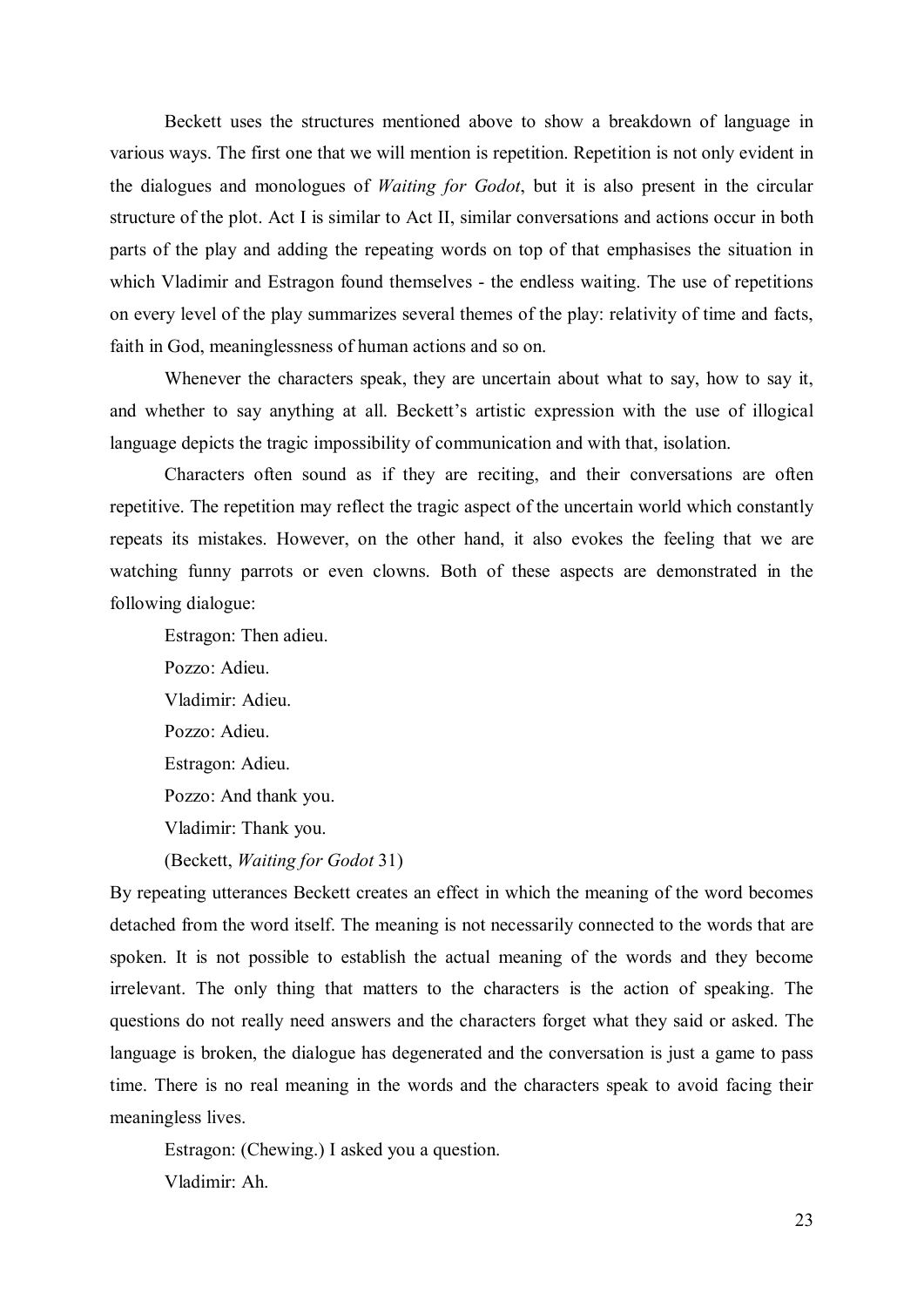Estragon: Did you reply?

Vladimir: How's the carrot?

Estragon: It's a carrot.

Vladimir: So much the better, so much the better. (Pause) What was it you wanted to know?

Estragon: I've forgotten. ... (21)

The repetitions are even the reason for waiting. Whenever they start questioning their actions, Vladimir and Estragon repeat the sentence "We are *Waiting for Godot*" and they keep on waiting. After numerous repetitions this sentence loses the meaning and becomes an empty cliché.

*Waiting for Godot* is also full of questions and answers. Estragon and Vladimir ask questions mostly to make sure they still exist. Their conversations are examples of phatic communication, which is used to establish social connection and not for real exchange of information or ideas.

Becket also uses a lot of contradictory statements and actions. This is also a way of representing conflicting behaviour.

Estragon: (Step forward.) You're angry? (Silence. Step forward. Estragon lays his hand on Vladimir's shoulder.) Come Didi. (Silence.) Give me your hand. (Vladimir half turns.) Embrace me! (Vladimir stiffens.) Don't be stubborn! (Vladimir softens. They embrace. Estragon recoils.) You stink of garlic! (18)

The contradictions can be found in many parts of the play. For example, Vladimir and Estragon say that they would be better off without each other, but they stay together anyway. They also often say that they should go, but they do not go anywhere. The contradictions can also be found in the characters' descriptions of time and space that surrounds them:

Estragon: In my opinion we were here.

Vladimir: (Looking around) You recognize the place?

Estragon: I didn't say that. (16)

Estragon adds to the confusion by asking what day it is: "Saturday? Is it not rather Sunday (Pause.) Or Monday? (Pause.) Or Friday? "(17)

Through the repetitions, clichés and contradictions Beckett shows that the language became inadequate and that it can cause confusion in our everyday lives.

Beckett also uses stichomythia. The characters say single lines alternately, which gives the speech certain poetic and musical rhythm:

Estragon: All the dead voices.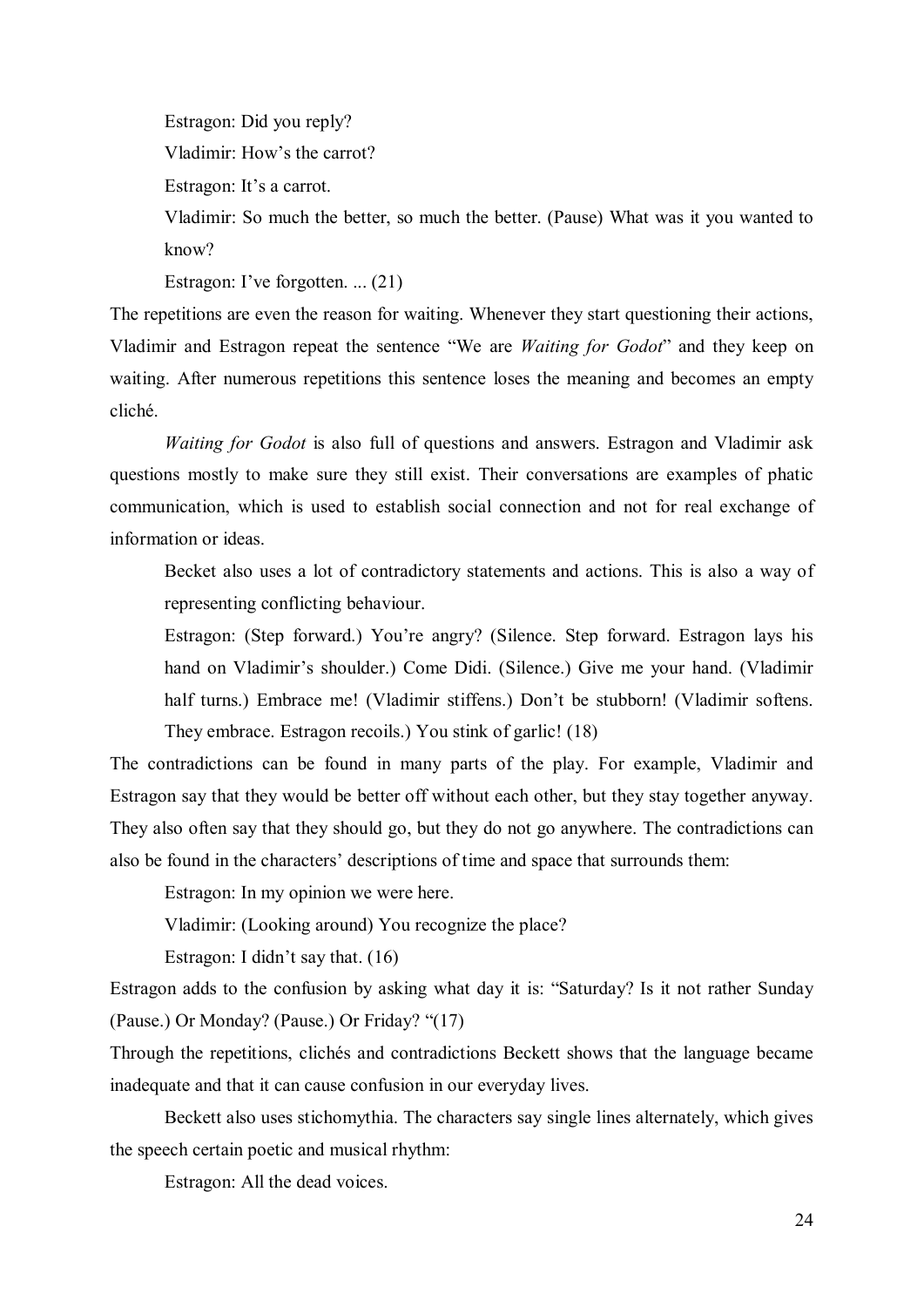Vladimir: They make a noise like wings. Estragon: Like leaves. Vladimir: Like sand. Estragon: Like leaves. (Silence.) Vladimir: They all speak together. Estragon: Each one to itself. (Silence.) Vladimir: Rather they whisper. Estragon: They rustle. Vladimir: They murmur. Estragon: They rustle. (Silence.) (58)

The use of stichomythia shows the conversation without any real meaning. It seems that it is used only to create rhythm by words. It shows that real communication is not actually necessary. They talk just to pass time. When they do not talk for a while, Estragon says: "Let's make a little conversation".

When Beckett uses stichomythia, the conversations often end in silence, which represents failure of the language. Silences in *Waiting for Godot* do not bring any peace. They bring focus on the hopeless situation of the characters. Silence speaks louder than words and is a language in itself.

(Long silence.)

Vladimir: Say something!

Estragon: I'm trying.

(Long silence)

Vladimir: (in anguish) Say something at all! (59)

Beckett also uses monologues in a specific ways. The characters in *Waiting for Godot* use monologues to break the silence. Beckett also uses monologues to express some of his attitudes, for example on religion when Vladimir tells the story of two thieves that were crucified together with Jesus or in the Lucky's monologue, which is full of disconnected parts of the speech. Beckett created rhythm in this monologue and expressed his opinions on philosophy.

Monologues in *Waiting for Godot* sometimes lead to a kind of a questioning game: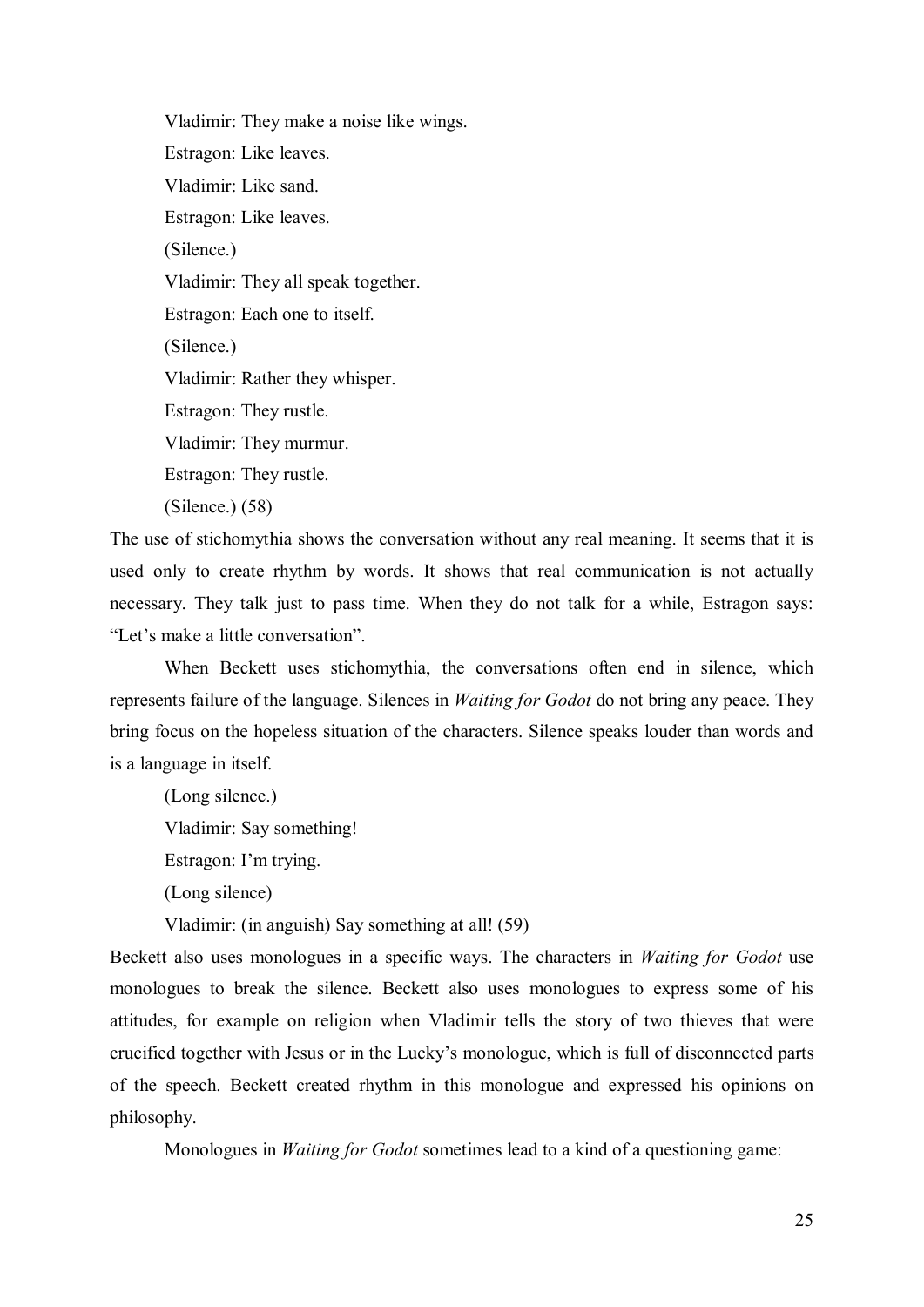Vladimir: One out of four. Of the other three two don't mention any thieves at all and the third says that both of them abused him.

Estragon: Who?

Vladimir: What?

Estragon: What's all this about? Abused who?

Vladimir: The Saviour.

#### Estragon: From hell? (14)

In *Waiting for Godot* characters often speak just to pass the time, which is also a way of using the time for exploring and confirming their empty lives. Martin Esslin says: "For to be alive is to be aware of oneself, to be aware of oneself is to hear one's thoughts, that endless, relentless stream of words. As a human being suffering from this compulsion, Beckett rejects language; as a poet, endlessly compelled to work with language, he loves it. This is the source of the ambivalence of his attitude to language sometimes appears to him as a divine instrument, sometimes as mere senseless buzzing." (84)

If Beckett's plays are concerned with expressing the difficulty of finding meaning in a world subject to incessant change, his use of language examines the limitations of language both as a means of communication and as a vehicle for the expression of valid statements, an instrument of thought.

The way Beckett uses language in *Waiting for Godot* shows that language is not adequate any more, that it cannot express our thoughts and does not facilitate communication, which we need to resolve the human problems, but at the same time, in spite of everything, his characters try to communicate and offer this as an escape, however ironic and nonsensical it might be.

#### **5.3. Use of Language in** *Footfalls*

Language in *Footfalls* shows a struggle with words to express what cannot be expressed, but this can also represent a special exploration of identity and presence. We are not sure whether mother exists and we are not quite sure whether May that we see on the stage is real or a ghost.

We often hear a lot of unconnected thoughts. Beckett also uses stichomythia, for example in this conversation:

May: Would you like me to inject you again?

Voice: Yes, but it is too soon.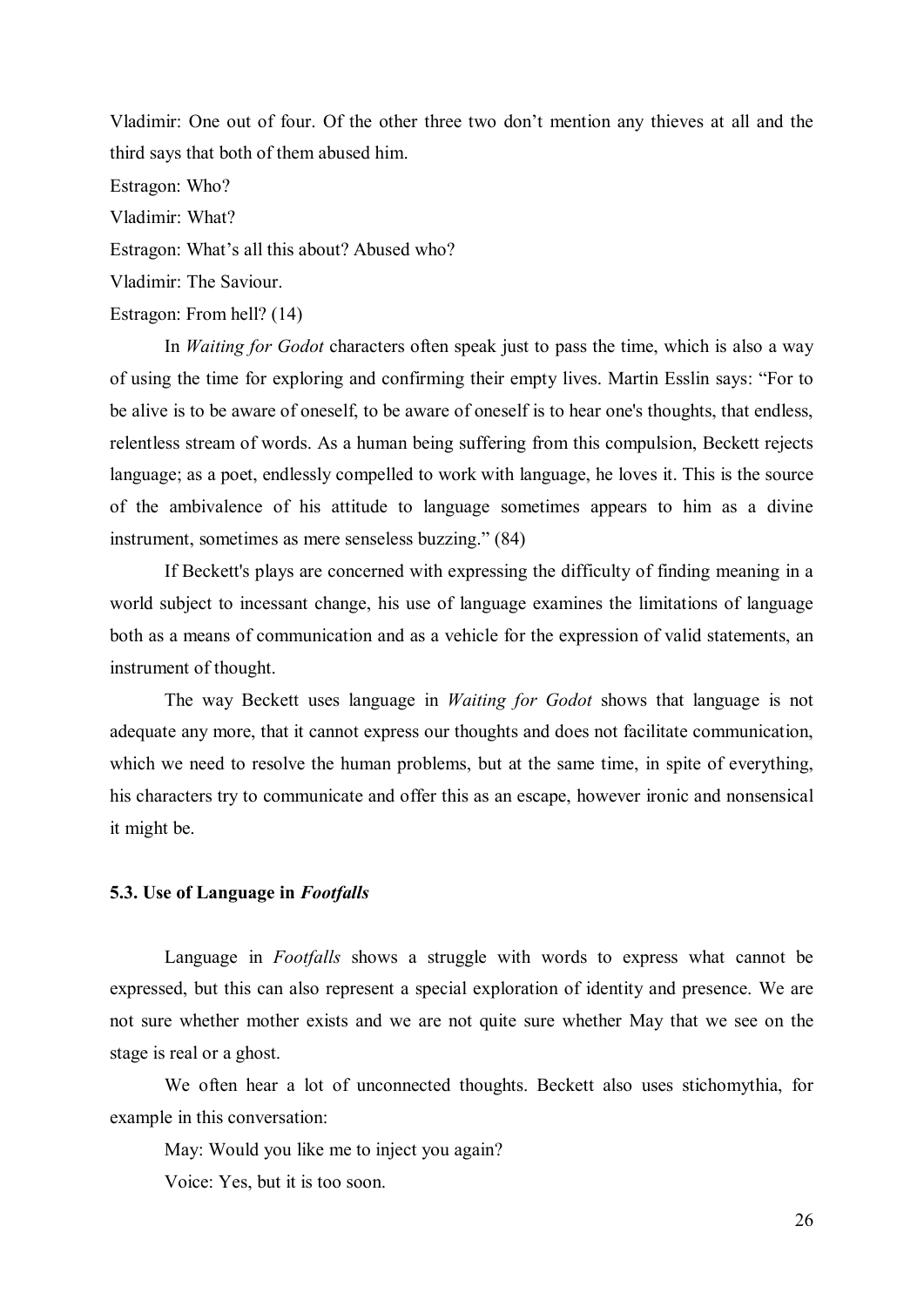(Pause)

May: Would you like me to change your position again?

(Pause)

Voice: Yes, but it is too soon. (400)

Beckett used contradictions here, as well. May asks if she could do something for her mother and the mother says "Yes". And then contradicts herself by saying: "But it is too soon." The contradictions show that the language is not useful any more, it lost its function. The contradictions are also a part of to the everyday language and prove that it lost its meaning:

"Will you never have done?"

Conversations mostly contain questions and answers. The characters ask a lot of questions, but they are not interested in the answers. The conversation between May and her mother becomes two monologues and this makes us feel that there is no real connection between them. They talk just to hear their own thoughts and use the other one just to confirm their own existence. Ben-Zvi Linda says that through these monologues Beckett tells us that language can be a tool that enables us to understand the external world, but when it comes to understanding our inner world, it fails us just like it failed May. (193)

It seems that May is suffering from some traumatic event that led her to this situation. She cannot deal with it and she is trapped in repeating her statements and walking up and down.

The dialogues and the monologues convey deep despair and pain and dialogues become more and more monologues without reply. The monologues lose their meaning and the audience hears only fragments of the characters' thoughts and fragments of the important traumatic experience. The characters are separated from each other, they just present their thoughts and they are not interested in the others. The other character has to repeat a question or an answer:

May: What age am I now?

Voice: And I? (Pause. No louder.) And I? (400)

There are also many examples of repetitions which express May's and mother's empty and repetitive lives. For example, May repeats statements that correspond to the rhythm of her steps, which also creates special, automatic language rhythm for the audience. It sounds as if the characters describe some memories they do not remember very well.

May: ... (Pause) Mrs W: You yourself observed nothing... strange? Amy: No, Mother I myself did not, to put it mildly.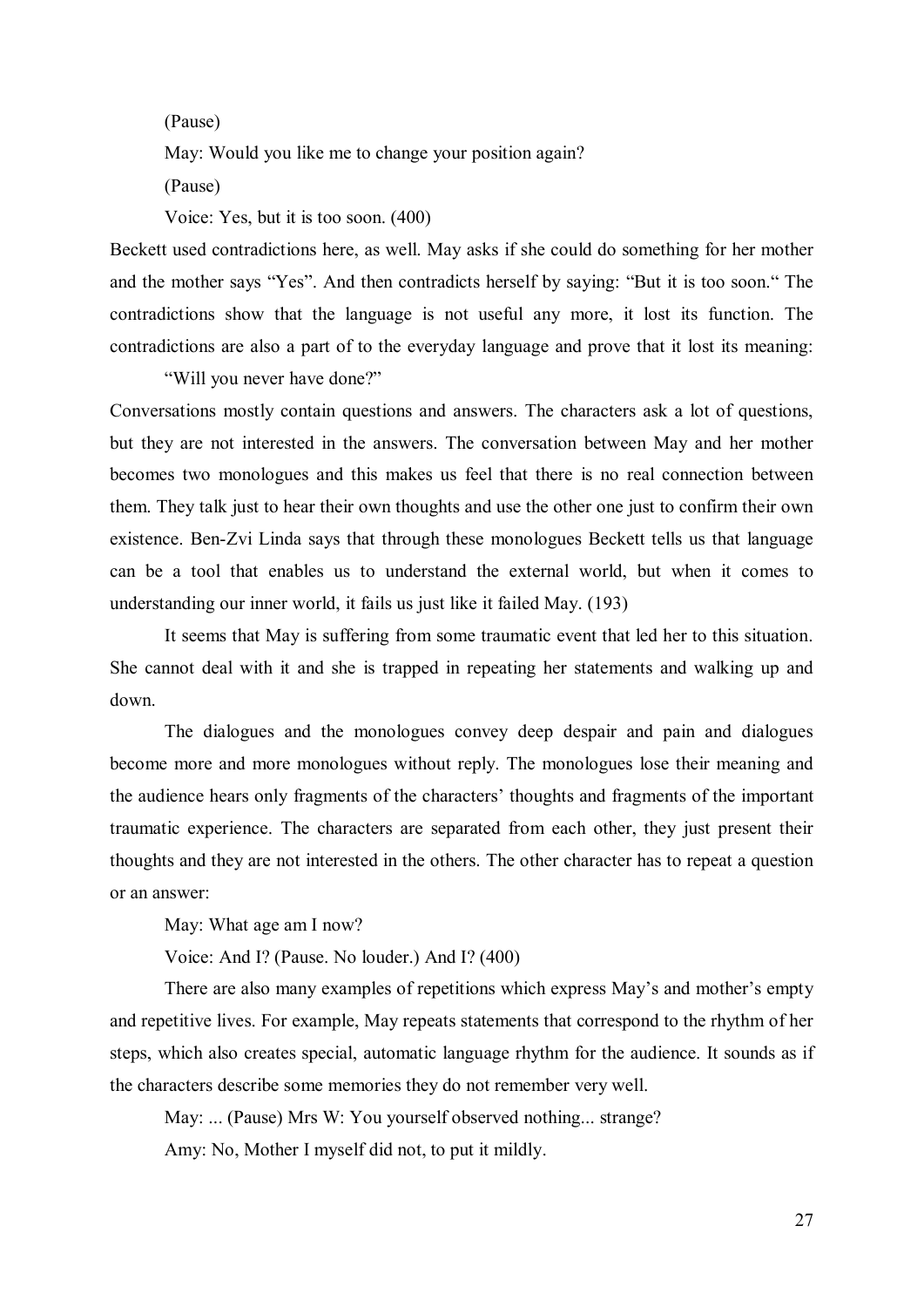Mrs W: What do you mean Amy, to put it mildly, what can you possibly mean, Amy, to put it mildly?

Amy: I mean, Mother, that to say I observed nothing... strange is indeed to put it mildly. (403)

Beckett uses a lot of silences in *Footfalls*, as well. His characters cannot stand the silence and the uncertainty that it brings. This forces them to talk about anything, even if it is nonsense. For example, May says: "the motion along is not enough, I must hear the feet, however faint they fall" (401). Speaking to another person proves they exist and that they are not alone in the world.

The absence of language plays an important role in *Footfalls*. There are a lot of pauses after sentences: "... when she fancies none can hear. (Pause.) Tells how it was. (Pause.) Tries to tell how it was. (Pause.) It all. (Pause) It all. (Pause.)" (401)

May needs to avoid silences by walking or talking because every pause reminds her how empty her life is. We also feel that pauses separate the statements from the characters who are saying them and the characters from each other. The characters speak, but the silences follow and the language does not seem to have any point or meaning. Beckett shows us that the language is not effective.

#### **6. PERFORMANCE ELEMENTS**

#### **6.1. A Short Introduction to Performance Elements in Dramatic Texts**

When examining performance elements in dramatic texts, special attention should be paid to differences and connections between the dramatic text and its performance on the stage. It might be said that exploring this difference is not very important, since it is expected that authors create dramatic texts for the performance on stage and rarely think of them as pure literature. There are examples of different approaches throughout the history of dramatic texts, both from the point of theoreticians and the playwrights. In his introduction to his play *The Robbers*, written in 1781, the German playwright Friedrich Schiller suggests that he created this play more for reading than for being performed on stage, probably because he wanted to raise his reputation as a writer at the time. On the other hand, Shakespeare's plays were created primarily for the performance on the Elizabethan stage, but they are also perceived and studied as brilliant pieces of literature. I think that a dramatic text and its performance should not be viewed as separate aspects, but I also think that the analysis of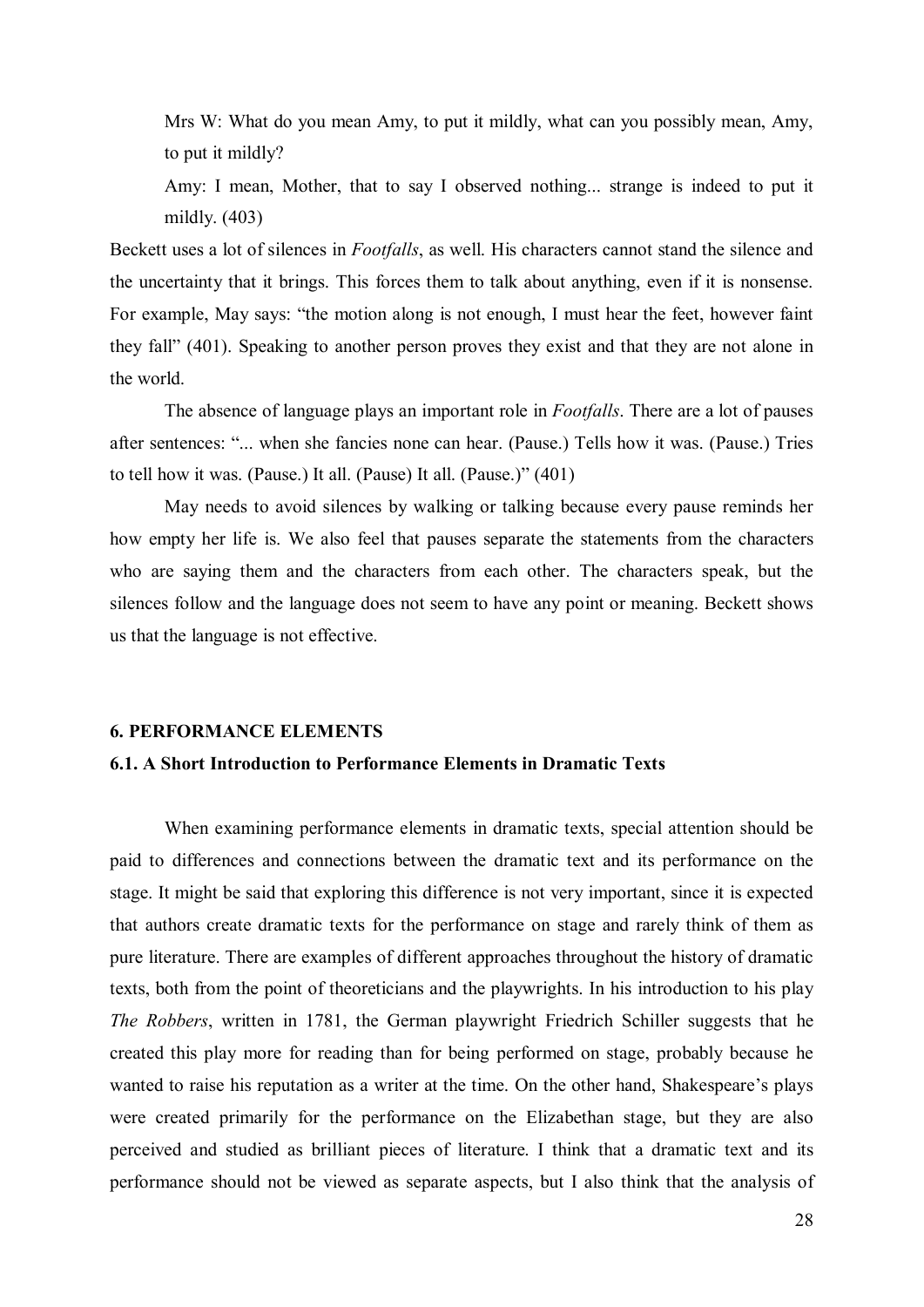their connection is best if the performance elements are studied through the stage directions that the playwright wrote, since I think they express the author's intentions in the most authentic way.

I believe that it should also be taken into account that the  $20<sup>th</sup>$  century saw performance becoming an independent form of art in which an artist can use their body or voice to convey artistic expression, while theatre is considered to be a branch of performing arts that is concerned with acting out texts in front of an audience, using a combination of speech, gesture, music, dance, sound and spectacle.

The histories of theatre and performance are very much intertwined with each other. Even their basic descriptions confirm this connection. The theatre started as a performance of ritual activities that did not need initiation from the audience. It resembled the sacred mysteries and the primary aim was to bring purification and healing to the spectator by means of a vision, the *theama*. The physical location of such performances was accordingly named *theatron*.

This ritual typically included elements that entertained or gave positive experience, and the performers had costumes and masks. Later on, as society developed spectacular elements, they began to be performed in non-ritualistic conditions. From these non-ritualistic performances came the theatre as an autonomous activity that was later held in specialized spaces.

Throughout history, theatre and performance have developed certain traditions and during the  $20<sup>th</sup>$  century, realism and naturalism in theatre became more and more popular. They also had an additional current in the shape of experimental theatre that rejected the conventions and traditions of the theatre. These experiments come from modernist and postmodernist movements that can include forms of political theatre, as well as more aesthetically orientated work. Some of the best-known experimental theatres are: Epic theatre, the Theatre of Cruelty, and the Theatre of the Absurd. The Theatre of the Absurd was breaking away from the traditional theatre in a way that it sometimes contained abstract performances and stage settings of plays that also eliminated traditional structures. The Theatre of the Absurd was concerned with existential and psychological themes and was very much influenced by the horrors of World War I and World War II.

During 1960s, performance became more abstract and incorporated elements of surrealism and futurism, as well as technology. The artists started to experiment with body motion, recorded sounds, written and spoken texts and even smells. I believe that these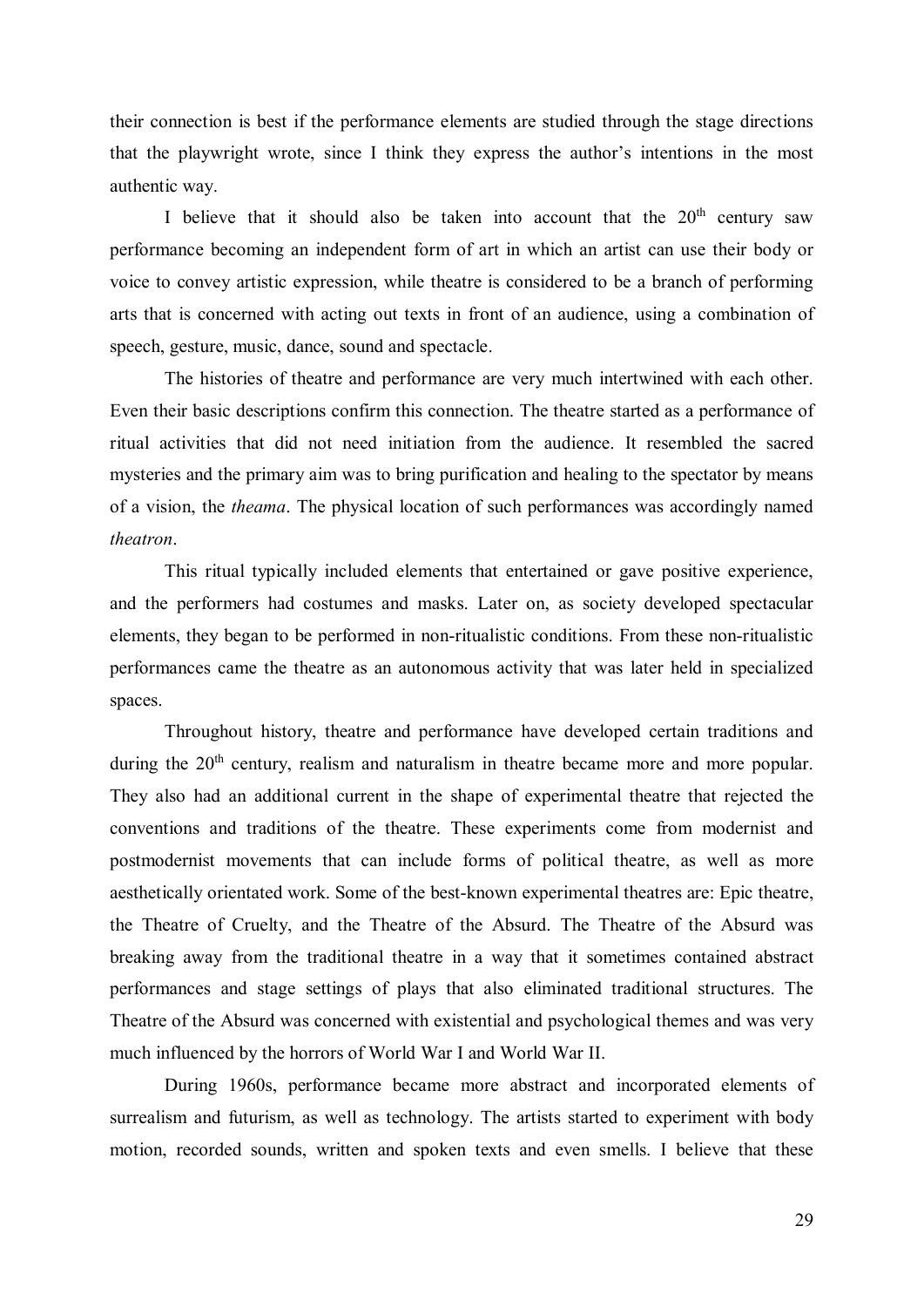experimentations also influenced Beckett's plays and their performance in a way that they became more minimalistic, abstract and surreal.

#### **6.2. Performance Elements in** *Waiting for Godot*

As far as the connections between dramatic text and its performance on the stage are concerned, I believe that Beckett was a playwright who was very much aware that his plays are going to be performed on stage and he paid special attention to stage directions. His stage directions are not just illustrations of the dramatic text, but add very special aspects and effects to the performance. However, he used some stage directions to simply enrich the written text and make readers laugh or think, since some of the stage directions cannot be transferred to the stage:

Estragon: Use your intelligence, can't you? *Vladimir uses his intelligence.* 

Vladimir: (Finally). I remain in the dark.

Some of the important aspects of Beckett's plays are the themes related to discourse, identity and action. All of them are present and intertwined in *Waiting for Godot* and Beckett explores them through his characters on stage.

The actions of the characters in *Waiting for Godot* are particularly interesting. The main action, around which everything revolves, is waiting. Estragon and Vladimir just wait. This action inspires their conversations and their games to go on. The whole point of waiting is finally to come to the end of it and transition to something new, but it never ends. Estragon and Vladimir are not bound physically to the waiting, but they choose it. They are free to leave and at the same time they are not free. They convinced themselves that they are obliged to wait for Godot. The audience is constantly seeing the expression of the ideas of physical impediment and psychological restraint. It can also be seen in the literal version of Pozzo's rope. He becomes blind and Lucky deaf. existentialist themes are expressed in these two plays.

The trapped mind is felt through characters' bodies. Lucky is hunched over and tied to a rope, Pozzo is lost without his watch, Vladimir has problems with urination and Estragon with his boots. Beckett emphasises their bodies and movement. For example, the characters often repeat certain actions: Pozzo gives orders to which Lucky obliges, Vladimir and Estragon play games or walk across the landscape even though there is nothing to be seen: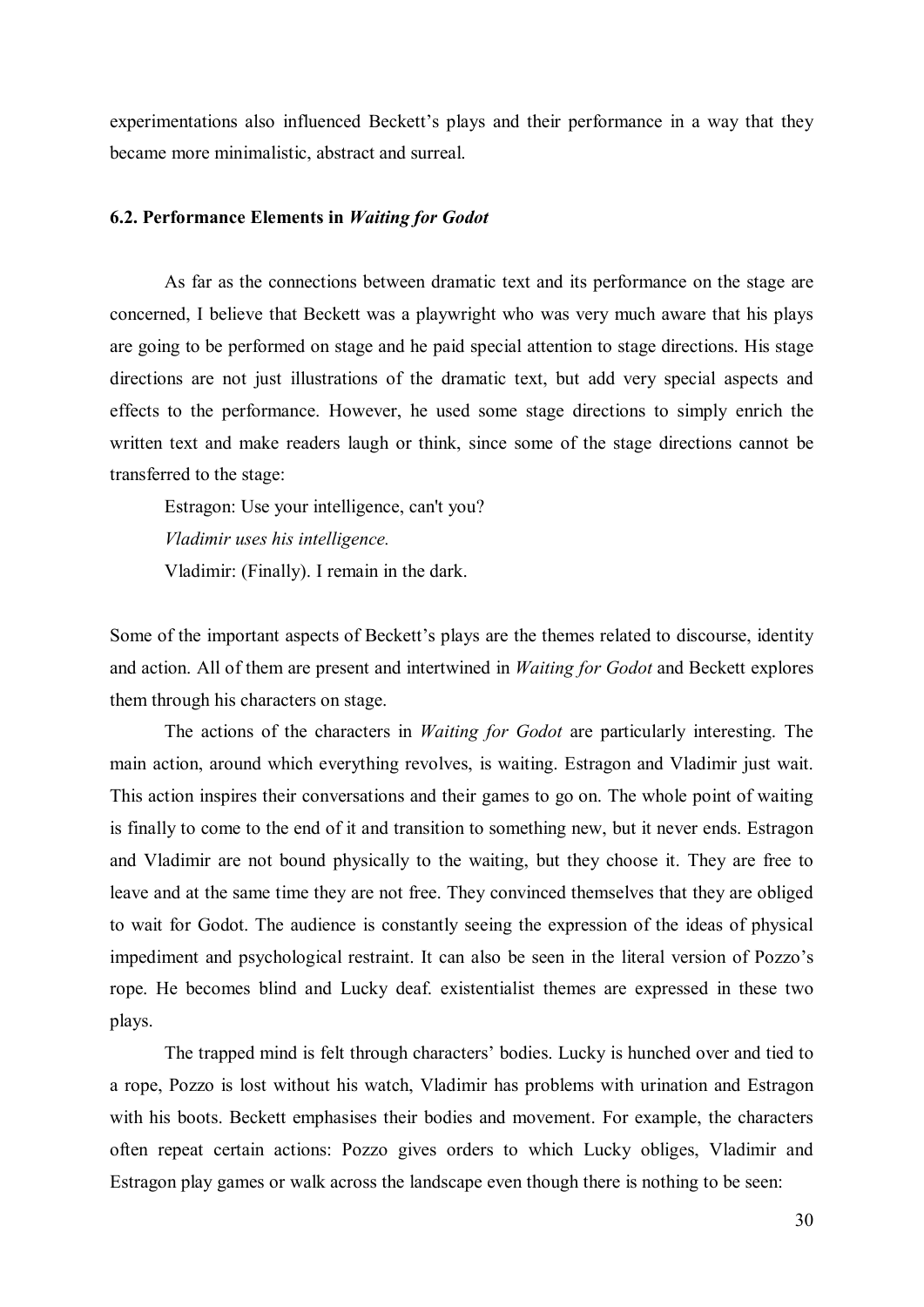(He spits. Estragon moves to centre, halts with his back to auditorium.)

Estragon: Charming spot. (He turns, advances to front, halts facing auditorium.) Inspiring prospects. (He turns to Vladimir.) Let's go." (15)

The stage setting is also important in *Waiting for Godot*. Beckett graphically describes the places in which his characters appear. All of the Beckett's instructions about the scene or light are relevant and they often show the absence of nature and culture to which the characters belong. The empty landscape reflects Vladmir's and Estragon's empty lives. Charles B. Lyons says: "In this play the characters do not use images of the past to create a sense of their identity within time. They either cannot or will not sustain a concept of the continuity of their experience by assimilating images of the past. Consequently, they must invent and improvise with the material they find in their present situation: the barren landscape, their own physical processes and the painful failure of these processes, the presence of Pozzo and Lucky, and the potential help to be offered by Godot." (27)

Beckett uses certain strategies in order to make the audience laugh. For example, in *Waiting for Godot* he uses a pair of characters to play as clowns. There are certain reasons he might have chosen Vladimir and Estragon to act as clowns. A clown is usually someone with whom the audience sympathise and who makes them laugh. Clowns are usually clumsy figures who trip and experience some kind of comic misfortune. In some way, clowns represent ordinary human beings with their ups and downs. The clowns' failures to achieve something are a kind of parody of small tragedies, but their absurd turns them into comic element, as well.

Beckett also uses elements of farce, for example in the scene where Estragon's trousers fall down. We laughed because Estragon was in a socially funny situation at that moment. That scene was necessary because it made Estragon's empty existence less heavy and it was a way Beckett decided to diminish hopelessness. However, there was one more aspect to this situation. We started to laugh and then realised that the characters in the play did not laugh and that they were not a part of the society in which this situation is funny, so this scene stopped being funny for us, as well. Beckett's farce is not the ordinary farce. There is no regular society in *Waiting for Godot* and the reactions are not regular either.

Esslin recognized that Beckett relied on the tradition of music halls, as well: "Vladimir and Estragon - who call each other Didi and Gogo, although Vladimir is addressed by the boy messenger as Mr Albert, and Estragon, when asked his name, replies without hesitation,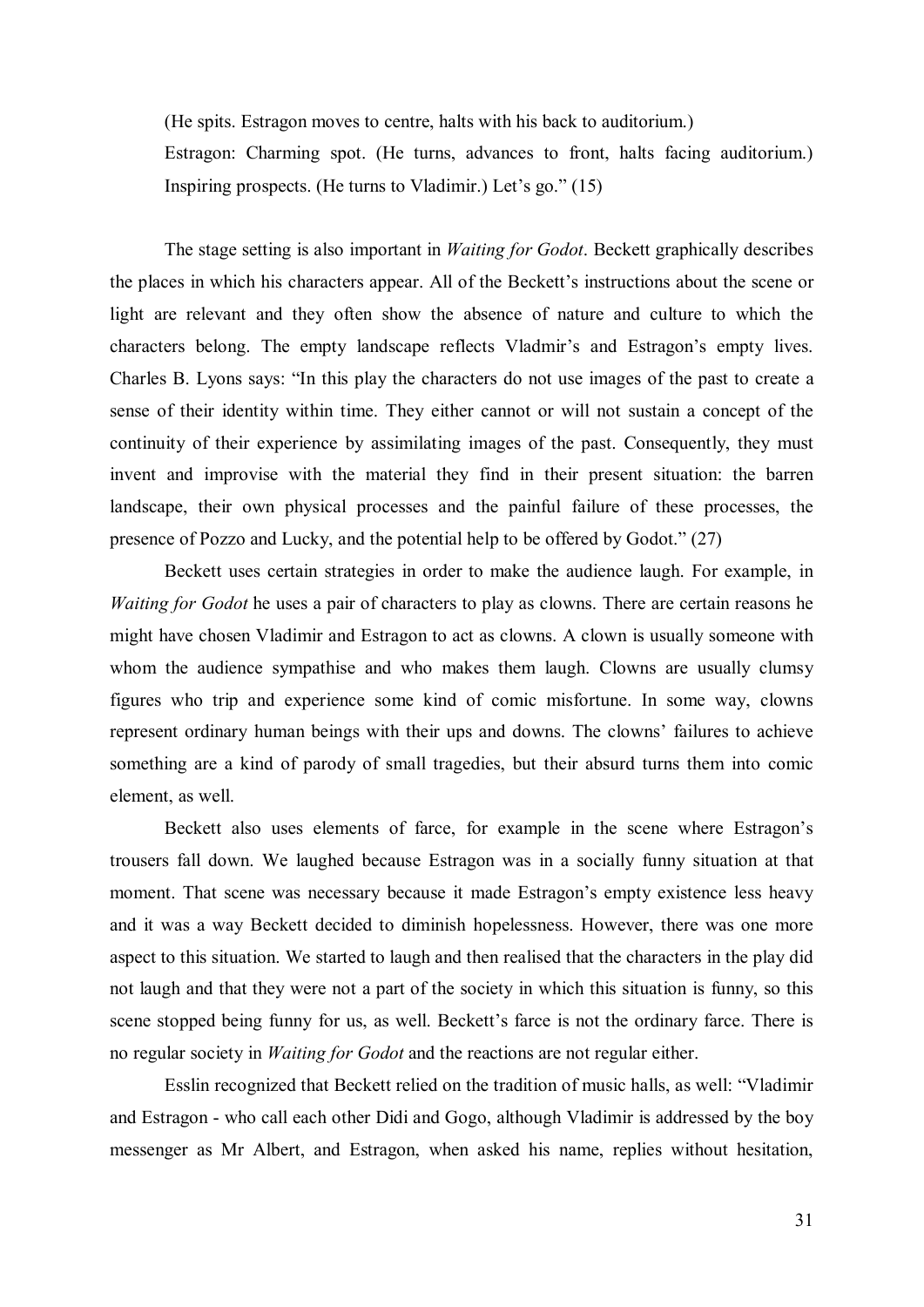Catullus - are derived from the pairs of cross-talk comedians of music halls. Their dialogue has the peculiar repetitive quality of the cross-talk comedians' pattern.

Estragon: So long as one knows.

Vladimir: One can bide one's time.

Estragon: One knows what to expect.

Vladimir: No further need to worry.

And the parallel to the music hall and the circus is even explicitly stated:

Vladimir: Charming evening we're having.

Estragon: Unforgettable.

Vladimir: And it's not over.

Estragon: Apparently not.

Vladimir: It's only the beginning.

Estragon: It's awful.

Vladimir: It's worse than being at the theatre.

Estragon: The circus.

Vladimir: The music hall.

Estragon: The circus."

The contradictory and repetitive physical actions also reflect the contradictory and repetitive world around them.

"In accordance with the traditions of the music hall or the circus, there is an element of crudely physical humour: Estragon loses his trousers, there is a protracted gag involving three hats that are put on and off and handed on in a sequence of seemingly unending confusion, and there is an abundance of pratfalls. On the stage, language can be put into a contrapuntal relationship with action, the facts behind the language can be revealed. Hence the importance of mime, knockabout comedy, and silence in Beckett's plays. Beckett's use of the stage is an attempt to reduce the gap between the limitations of language and the intuition of being, the sense of the human situation he seeks to express in spite of his strong feeling that words are inadequate to formulate it. The concreteness and three-dimensional nature of the stage can be used to add new resources to language as an instrument of thought and exploration of being." (Esslin)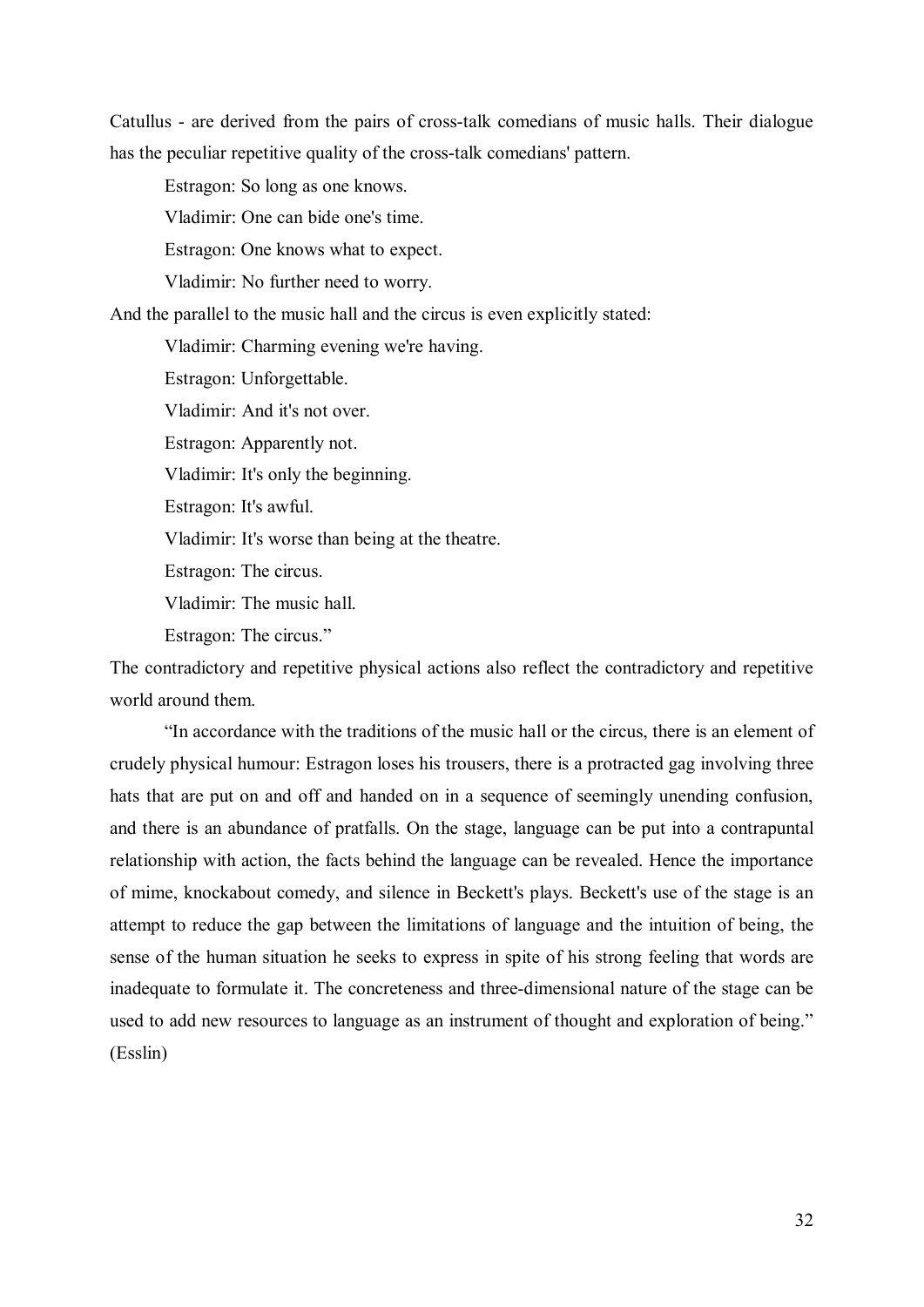#### **6.3. Performance Elements in** *Footfalls*

*Footfalls* is a play that constantly makes us wonder what is actually happening on the stage. We are not even sure whether characters really exist. There are supposedly two characters - May and her mother, Voice. As we go along the performance or the text, we become unsure whether the Voice is in fact May's mother. Anna McMullan thinks that in actuality May is imagining the Voice or she is remembering the conversation with it: "The fact that Voice is aroused by May from a 'deep sleep' could suggest that the scene is a past memory being replayed in the present, in May's 'poor mind', the deep sleep suggesting not only, literally, the sleep of the body, but, metaphorically, the depths of memory or death." (91) We are also not sure whether the other characters mentioned in the play, like Amy and Mrs Winter, actually exist separately from May.

The dim light and the confined space give special aspects to the performance, as well. Since May's trauma may involve some kind of separation from her mother that caused her anxiety, we feel that the light and the space might represent a womb. The fact that May is trapped is also visible through her hunched defensive posture and the repeating actions and words, but it is also represented through the confined space she is in. It resembles a womb that can also be seen as a tomb.

May seems to be trying to create her own existence that does not depend on her mother. We can feel this when the play peaks with May's monologue and her walking. But the separation does not happen and May's performance continues on with walking. McMullan says: "The form of the play therefore becomes that of a series of circular revolutions, moving from one phase of absence to another, gradually fading away into less and less sharp definition and moving towards silence, stillness, and deepening darkness". (98)

The sounds of rhythmic footsteps and repetitions in speech also seem to be closely connected with the performance and represent the repetitions in the lives of the characters and the world that surrounds them. May is walking around and needs her footfalls to be loud. They prove that she exists, her words are not enough. The character is hardly present and dimed and all attention is focused on the sounds of footsteps and dialogue. Beckett uses a lot of repetitive actions to mirror the characters' repetitive lives. The characters want freedom, but their attempts are unsuccessful and end in mechanical repetitions and habits that lead to the uncertainty in space, time and memory.

Beckett was quite specific in which way he wanted the actress in this play to move and speak. He has pointed out in his essay on Joyce's *Work in Progress* that the form, structure,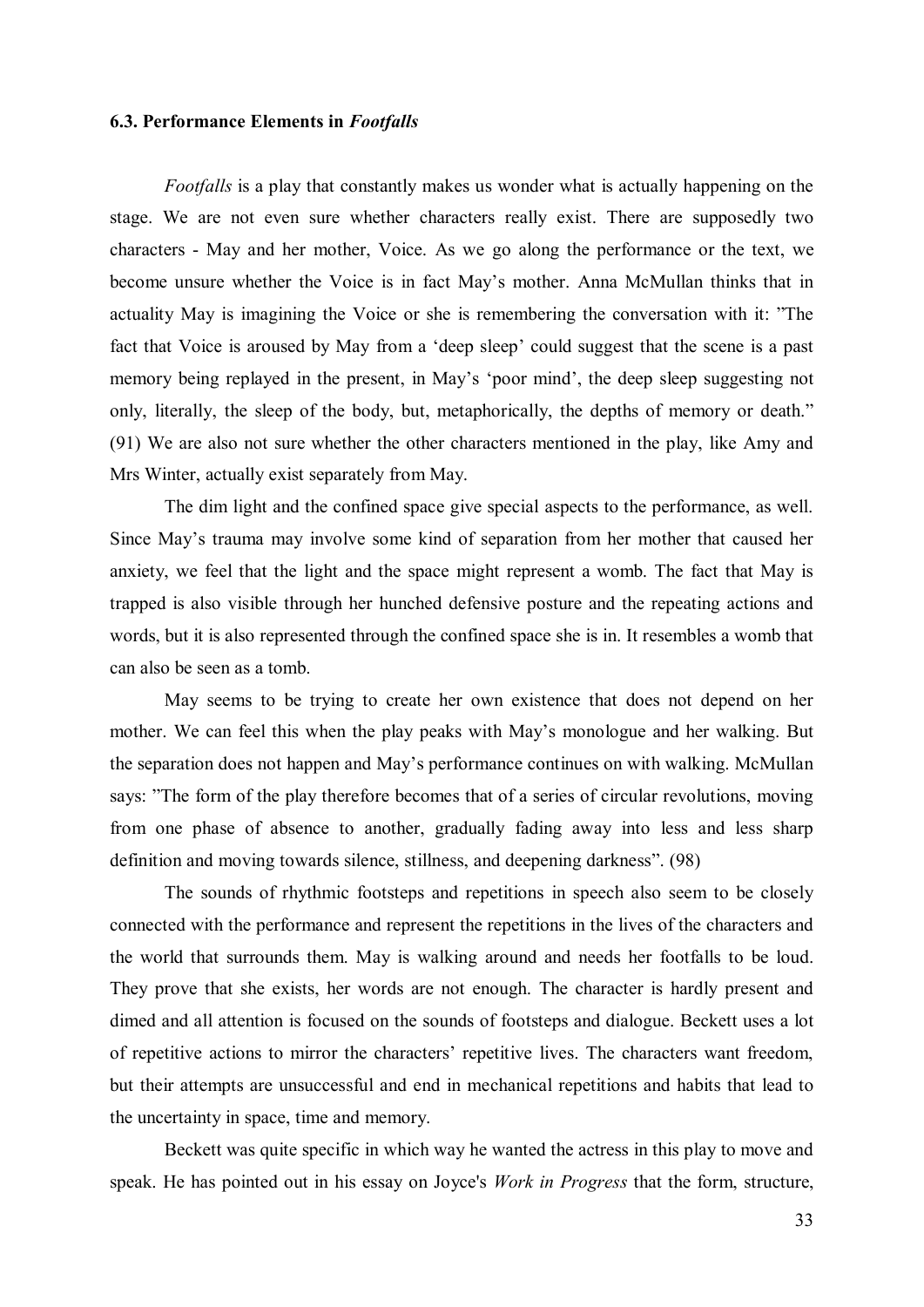and mood of an artistic statement cannot be separated from its meaning, its conceptual content, simply because the work of art as a whole is its meaning, what is said in it is indissolubly linked with the manner in which it is said, and cannot be said in any other way.

McMullan says that *Footfalls* represents: "...a development in Beckett's exploration of those areas which elude the dominant structures of symbolic representation, and of how to present such liminal spaces and provisional identities on stage." (89)

#### **7. THE COMIC**

#### **7.1. A Short Introduction to the Comic in Dramatic Texts**

In this chapter I will give a brief overview of the role of comic elements in dramatic texts that preceded the creation of Beckett's plays *Waiting for Godot* and *Footfalls*. In this context, the expression "dramatic texts" refers to the literary texts written to be performed on stage and including dramatic, tragic, as well as comic elements.

Tragedy has often been considered a more impressive genre of drama, but comic drama has always been present, as well. Comic drama has evolved over time and included a wide range of dramas: satires from classical times, Shakespearean romantic comedies, comedies of manners created by Oscar Wilde and Molière, as well as Beckett's absurdist plays. All these forms share some common traits. For example, comic elements in dramas are often there to make fun of the social rules.

The writers like Plautus and Aristophanes created classical Greek and Roman comic drama. These classical playwrights created comic dramas called satires, in which exaggerations and absurd were used to accentuate some errors in society. Some of the satires and parodies contained even sexual humour, but they also contained serious comments, even anti-war messages.

The Renaissance in the English literature was the period of great comic writers like William Shakespeare and Ben Jonson. Some of their comic dramas satirized the life around them and in this aspect they were similar to classical dramatic texts. Shakespeare was also putting his stories in exotic parts of the world and exploring norms about genders and classes. For example, in his play *Twelfth Night* he created a comic confusion full of mistaken identities and cross-dressing, but also full of social comments.

The 18th century brought the comedy of manners that usually contained characters from upper classes and laughed at their social norms and limitations. Comedy of manners kept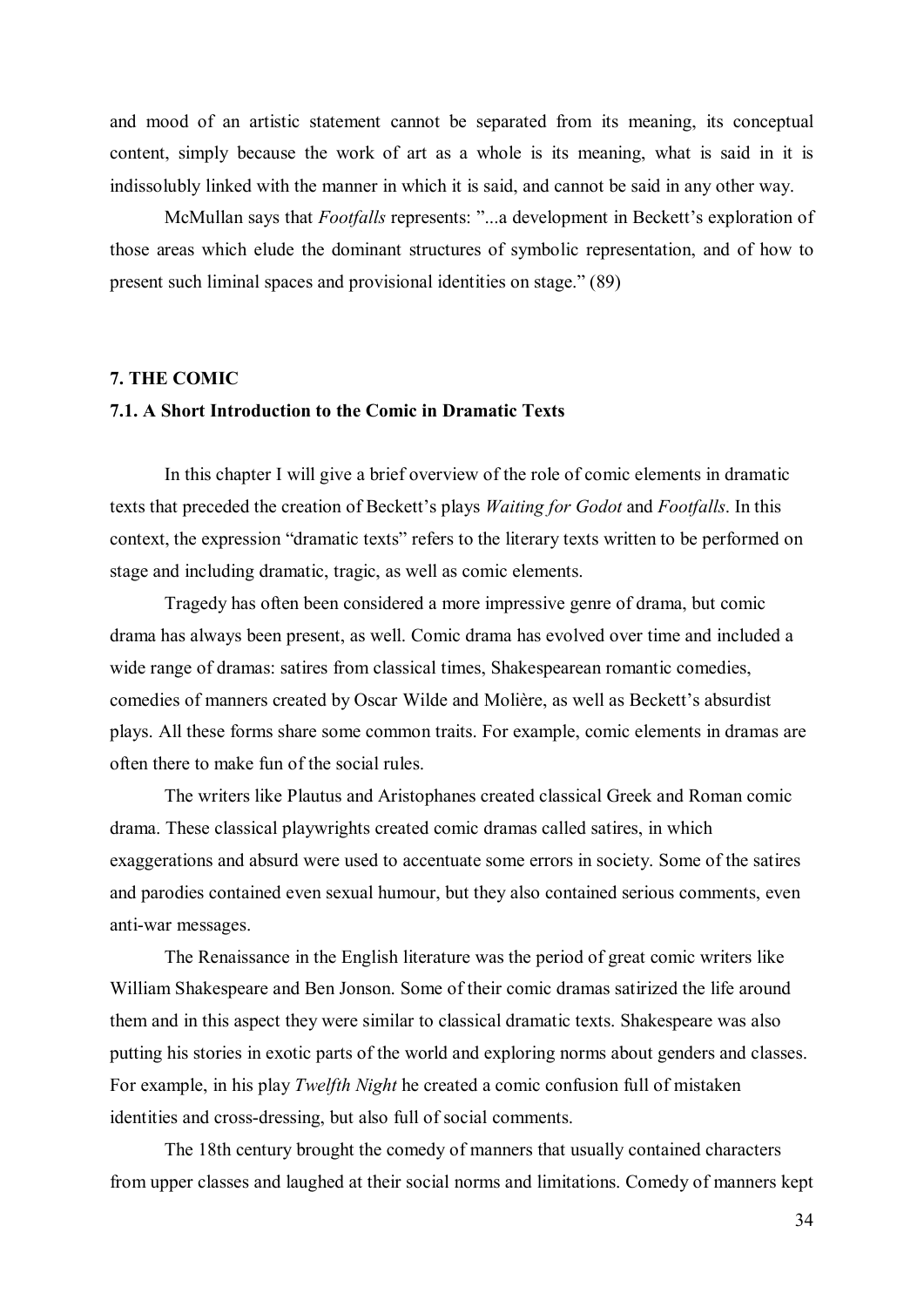appearing in the following centuries, as well, and gave us comic plays written by Molière, William Congreve and Oscar Wilde, who also wrote plays full of mistaken identities, but with less direct moral lessons.

The comic elements associated with the Theatre of the Absurd are rather specific and they will be discussed in more detail in the following chapters.

#### **7.2. The Comic in** *Waiting for Godot*

*Waiting for Godot* presents a wide range of comic elements – from the elements relating to language and ironic meanings to parody and performance aspects. The jokes and humour often appear in conversations between Vladimir and Estragon in order to pass the time. They have known each other for fifty years and they know each other very well. There are no more serious subjects they can discuss and all that is left for them is to use jokes in their conversations. Their conversations are like everyday conversations between old friends that have said all that there is to be said.

The main situation in *Waiting for Godot* is a desperate situation of hopeless waiting, but the anxiety is lighter because of the jokes, games and improvisations.

Some humour in *Waiting for Godot* comes from Beckett's use of language repetitions and puns. For example, every time Estragon wants to leave, Vladimir answers that they can't because of Godot and every time Estragon yells and repeats something surprising and confusing, which causes laughter. Although the humour coming from repetitions in *Waiting for Godot* is sometimes dark, it can still make the audience laugh.

Instead of raging over absurd human actions, Beckett decided to laugh at them. His ironical humour creates a balance between laughter and tears, until they merge. As Topsfield put it: "He observes his fellow creatures and finds comic material in their confusion. Most of all they share the joy of comic language. He notes the ridiculous, and lampoons false illusions and complacency with a personal humour that throws new light on old themes." (16)

Beckett also uses dark comedy to make the audience laugh at despair. One such example is the scene where Vladimir and Estragon are discussing whether they should hang themselves and how. Beckett was able to make the audience laugh at the ridiculous discussion on how to perform a suicide, making us laugh at despair and absurdity.

Estragon: Let's hang ourselves immediately!

Vladimir: From a bough? (*They go towards the tree*.) I wouldn't trust it.

Estragon: We can always try.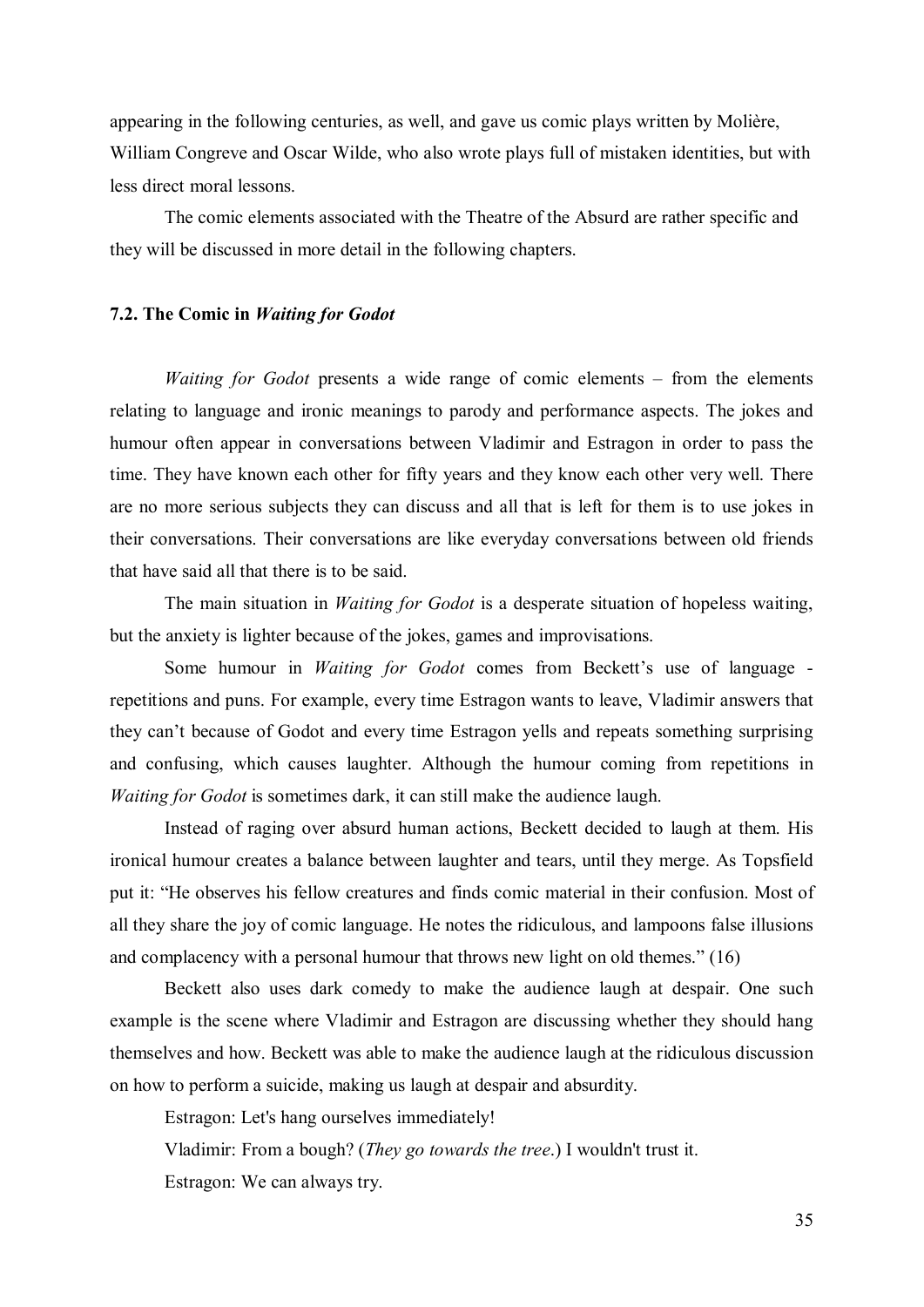Vladimir: Go ahead. Estragon: After you. Vladimir: No no, you first. Estragon: Why me? Vladimir: You're lighter than I am. Estragon: Just so! Vladimir: I don't understand. Estragon: Use your intelligence, can't you? *Vladimir uses his intelligence.*  Vladimir: (*Finally*). I remain in the dark. Estragon: This is how it is. (*He reflects.*) The bough... the bough... (*Angrily.*) Use your head, can't you? Vladimir: You're my only hope. Estragon: (with effort). Gogo light—bough not break—Gogo dead. Didi heavy bough break—Didi alone. Whereas— Vladimir: I hadn't thought of that.

Estragon: If it hangs you it'll hang anything. (Beckett 18 19)

This situation also contains ironic elements, which is commonplace throughout the play. In fact, the use of irony in *Waiting for Godot* is so accentuated that it clearly supports the opinion how Beckett saw humour as a source of hope in the bleak universe that surrounds his characters. The characters are talking about suicide and we are laughing at it. This situation accentuates this paradox between the absurd, the misery produced by their own imprisonment and humour as a way of coping with it.

Beckett is not the only author that offers some kind of solution in the absurd universe. In his novel *The Plague*, Camus offered another kind of a response to the absurd - the citizens had to become strong and decisive to be able to fight death. Characters in *Waiting for Godot* do not revolt with a clear intent through their humour, they did not choose to confront the absurd and revolt against it as Camus's characters do, but they use humour as a way of escaping misery. Their humour is not the Revolt or hope in their classical sense, but it is not complete submission to meaninglessness either. Furthermore, they escape misery by entertaining themselves with hardships of others, which can be seen in the scene where Pozzo constantly cries for help but Vladimir and Estragon ignore his cries and instead discuss whether they should help him. There are also other ways they try to escape from thinking about their situation through silly distractions like this one: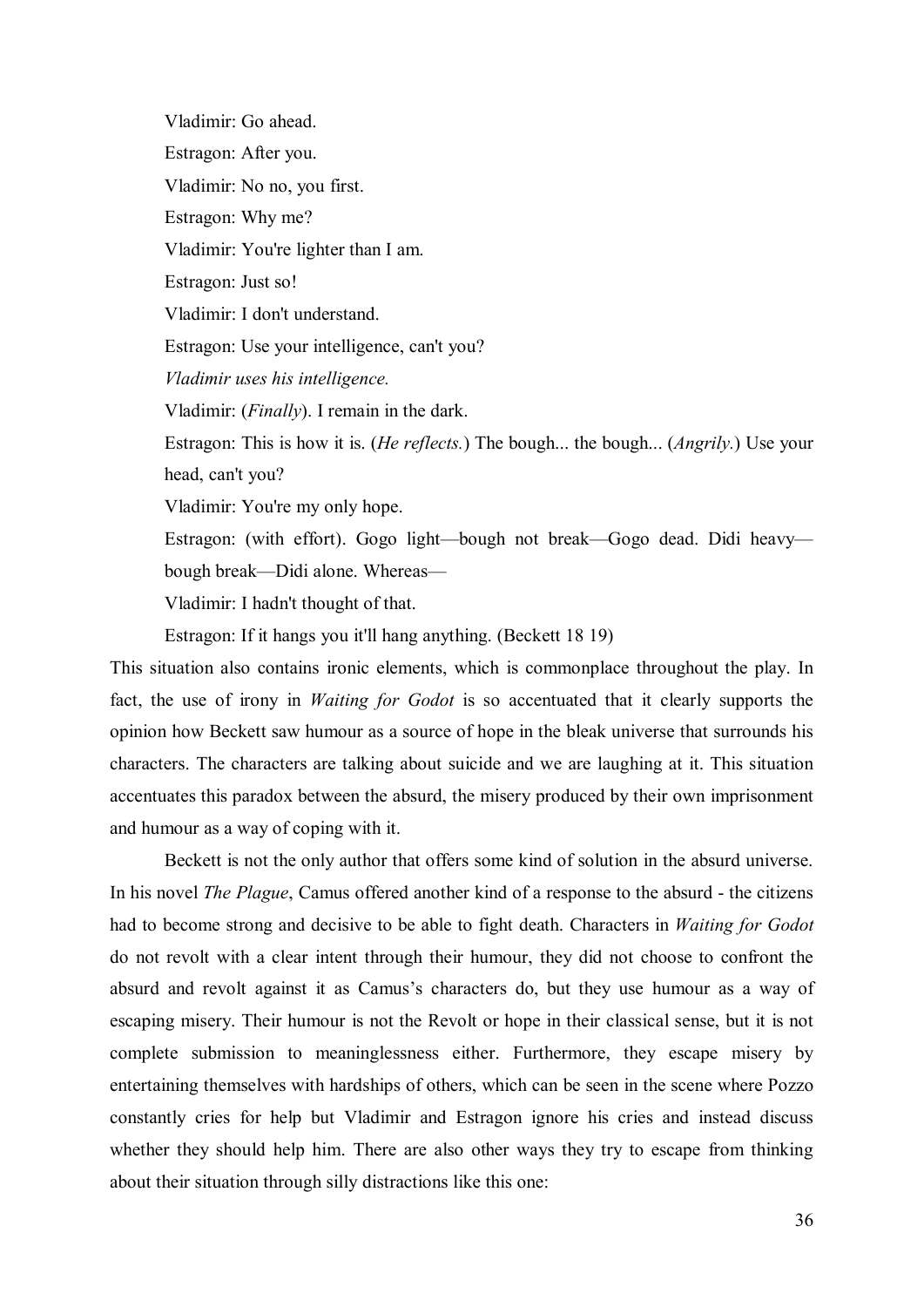Vladimir: There's nothing we can do. Estragon: But I can't go on like this! Vladimir: Would you like a radish? Estragon: Is that all there is? Vladimir: There are radishes and turnips. Estragon: Are there no carrots? (Beckett, "*Waiting for Godot*" 44)

As it was shown, Beckett has a very special approach to the absurd in this play and that is comic, and actually tragicomic approach. Beckett's dark humour is tragic, but it is also realistic and optimistic. Many dialogues and situations in this play are the result of the meaningless world in which the characters are thrown in, but they are also comic.

However, Beckett does not only use humour in order to laugh at human condition. He also uses it simply to parody high society or pompous actors. This can be seen in the character of Pozzo who has a need to keep up the appearances and to be seen: "Pozzo: Good. Is everybody ready? Is everybody looking at me? .... Will you look at me pig! ... I am ready. Is everybody listening? Is everybody ready?" (Beckett, 30 31) The exaggerations Beckett makes are comic in themselves, but he also makes fun of everybody who thinks too highly of themselves. This can be seen in the scene where the tramps meet Pozzo. They are not sure who Pozzo is so he says: "(Terrifying voice) I am Pozzo! (Silence) Pozzo! (Silence) Does that name mean nothing to you?" Estragon answers: "Pozzo....no... I'm afraid I... no... I don't seem to." (Beckett 22) By employing this kind of parody Beckett tries to tell us that popularity and appearances in reality do not mean anything. What value does fame and reputation have in a forgotten and absurd world? They mean nothing, just like Pozzo. "His melodramatic style falls flat in this world of empty waiting. His acting style, like his attitudes, is out of date and irrelevant, and his importance for Vladimir and Estragon, as well as for the audience, extends little beyond helping time to pass more quickly." (Mackean)

Fast, simple and witty conversations are also used in *Waiting for Godot* to get a comic effect. The viewers do not have time to think about what the characters are talking about and basically laugh at the confusion and absurdity of such conversations. Beckett uses this fast comic element to hide and, at the same time, stress his characters' insecurity and his philosophical views. However, some authors think that "Conversational exchanges, often non sequiturs, are meant only to keep the ball rolling; it is all a game, Vladimir tells Estragon: Come on, Gogo, return the ball can't you, once in a way." (Topsfield 100)

Beckett also uses comic effects of repetitions, puns, digressions and mixtures of "intellectual" clichés and slang, as well as empty social habits. Bergson agrees that repetition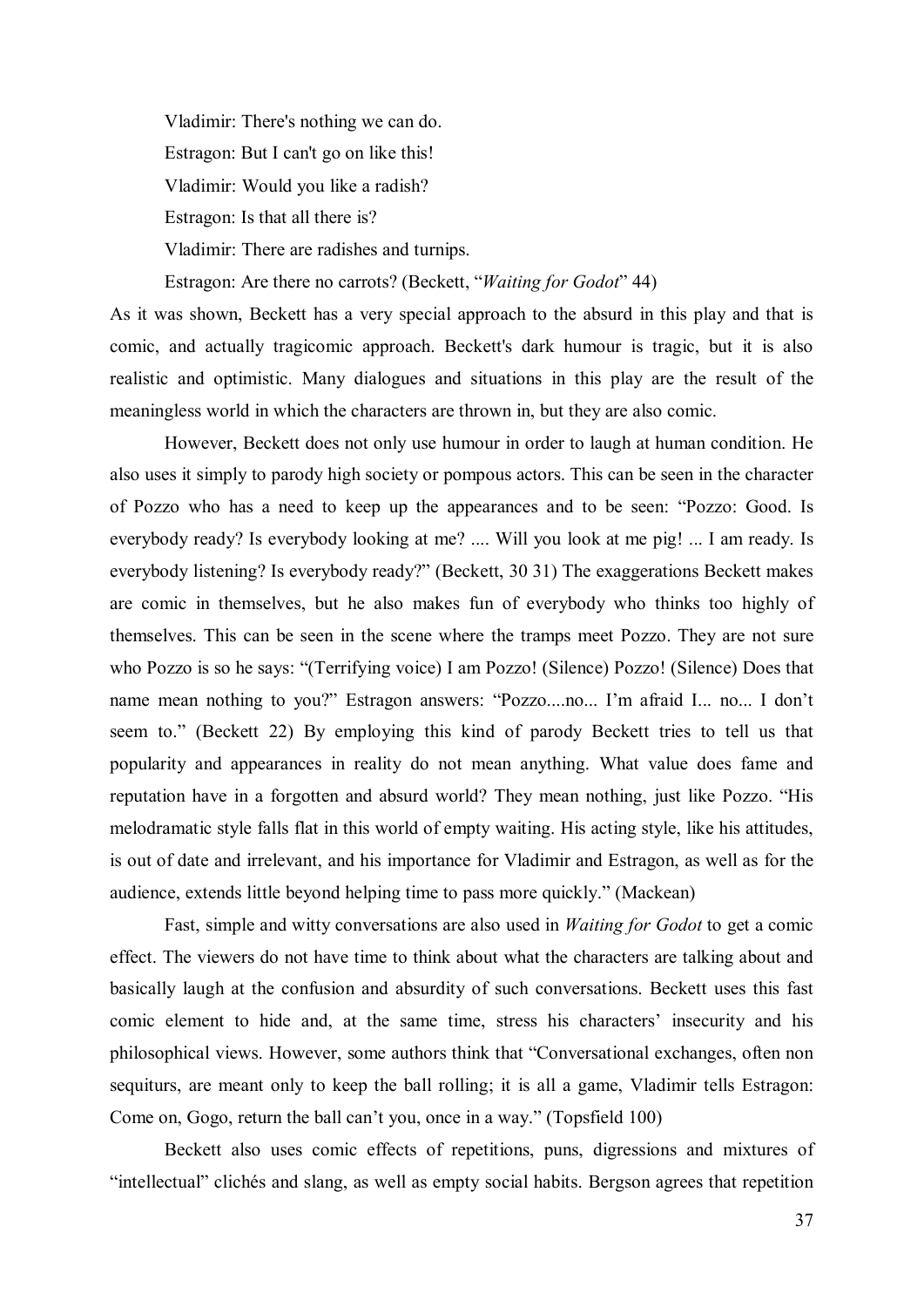produces laughter and explains why: "Wherever there is repetition or complete similarity, we always suspect some mechanism at work behind the living. Analyse the impression you get from two faces that are too much alike, and you will find that you are thinking of two copies cast in the same mould, or two impressions of the same seal, or two reproductions of the same negative,—in a word, of some manufacturing process or other. This deflection of life towards the mechanical is here the real cause of laughter." (Bergson) For example, this is evident in Pozzo's and Lucky's monologues which contain a lot of repetitions and they do not lead anywhere, the same way the characters do not go anywhere. But the comic elements make their situation seem less tragic. The characters are all stuck and pass the time by talking and making jokes to escape the tragic situation even for a moment. We laugh at their talk of suicide, at their frustration with waiting, at little games they play to escape their reality. Topsfield and Bergson comment on the audience, as well: "Laughter, says Bergson, need not be just or kind-hearted, and Beckett's often cruel. In other words, such comedy has a cathartic effect, and it is significant that *Waiting for Godot* has been particularly appreciated by audiences 'outside society': prison inmates, and minorities in totalitarian states, or where freedom is threatened." (Topsfield 22)

#### **7.3. The Comic in** *Footfalls*

Beckett is well known for his use of many different comic elements in his plays, but I think that they cannot be detected in *Footfalls*.

In this play Beckett uses some techniques that are similar to the techniques that produced laughter in his earlier plays, but in *Footfalls* they produce a significantly different, dark effect. In *Footfalls* the elements usually connected to Beckett's comedy are used for more serious purposes. They are there to make us feel trapped together with May, so it can be said that the elements like repetitions, clichés and puns are there to cause anxiety, frustration and confusion rather than laughter. For example, May says the word "sequel" twice, but Beckett asked for this word to be pronounced similarly as "seek well" because May is supposed to seek herself. This pun is not used for the comic effect, but for symbolizing May's trauma.

The same goes for the use of repetitions in *Footfalls*. Beckett uses them to symbolise the repetitive life May and her mother have or to show the deterioration of memory in May's and mother's mind. May and her mother, Voice, produce the sentences as they come to their heads, and as persons trapped in her past, they often repeat themselves. They cannot avoid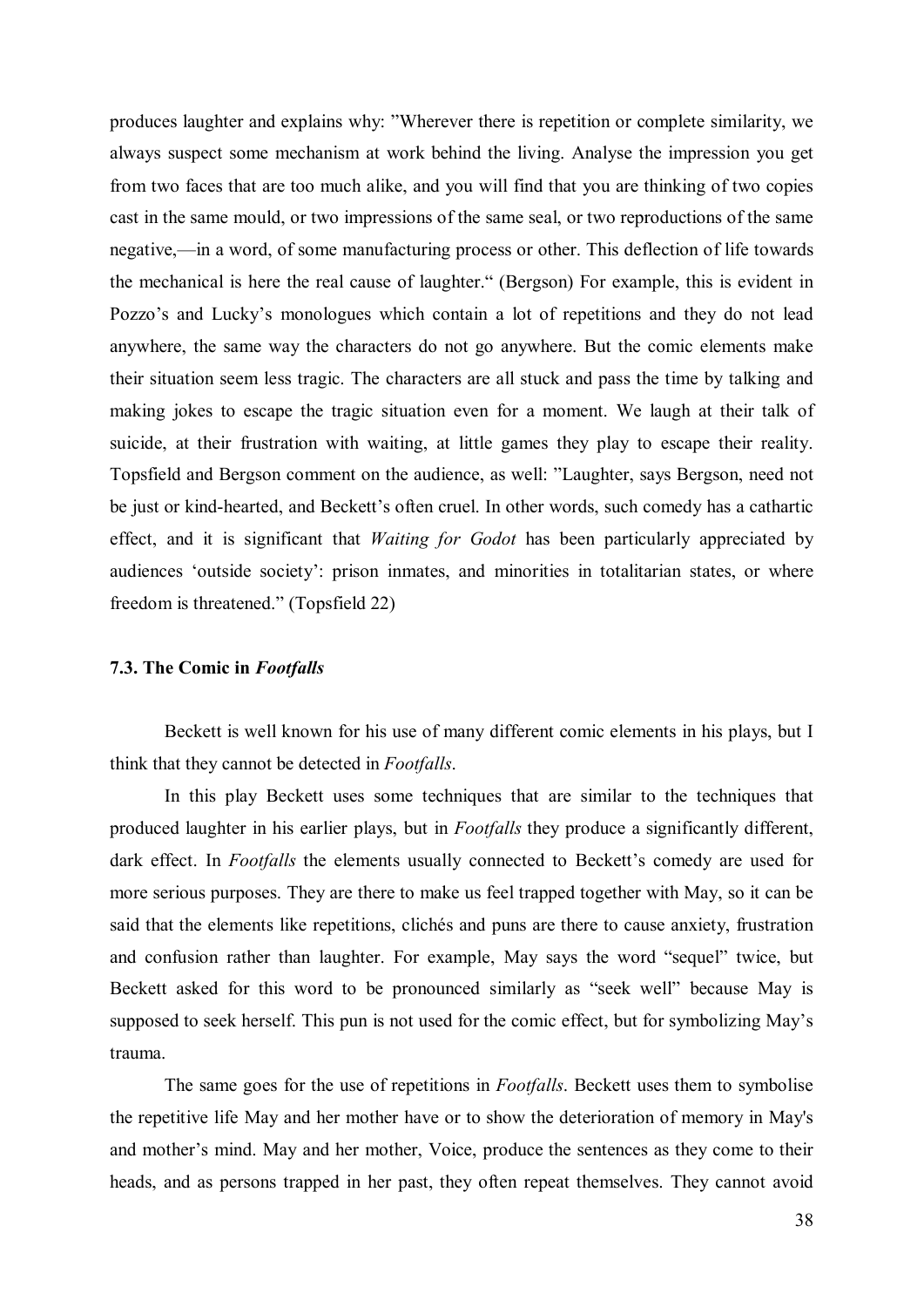experiencing the traumatic event again and repeating the thoughts and sentences connected with it.

May: Would you like me to inject you again? Voice: Yes, but it is too soon.

(Pause)

May: Would you like me to change your position again?

Voice: Yes, but it is too soon. (400)

The repetitions are also noticeable in the Voice's answers: "Yes but it's too soon". This repetition becomes boring and worn out, reflecting the repetitive and boring state of May's mother's health and life. These answers become frustrating and not at all amusing.

May and Voice have meaningless conversations that might just be invented by May. She has something to say, but there is no one who wants to hear her. She tries to get rid of her trauma by talking, but she doesn't succeed. Her meaningless sentences are deeply serious and desperate. May is probably alone and the conversation with her mother might be just her ghostly invention or memory.

There are some opinions that the dialogue between May and her mother might be somewhat comical, depending on how the actresses stress and react to the words, but that does not seem to stem from the text of the play. The main theme of the play seems to be a hopeless psychological trauma and comic elements would diminish the anxiety coming from the trauma. I think that there are no comic aspects in *Footfalls*.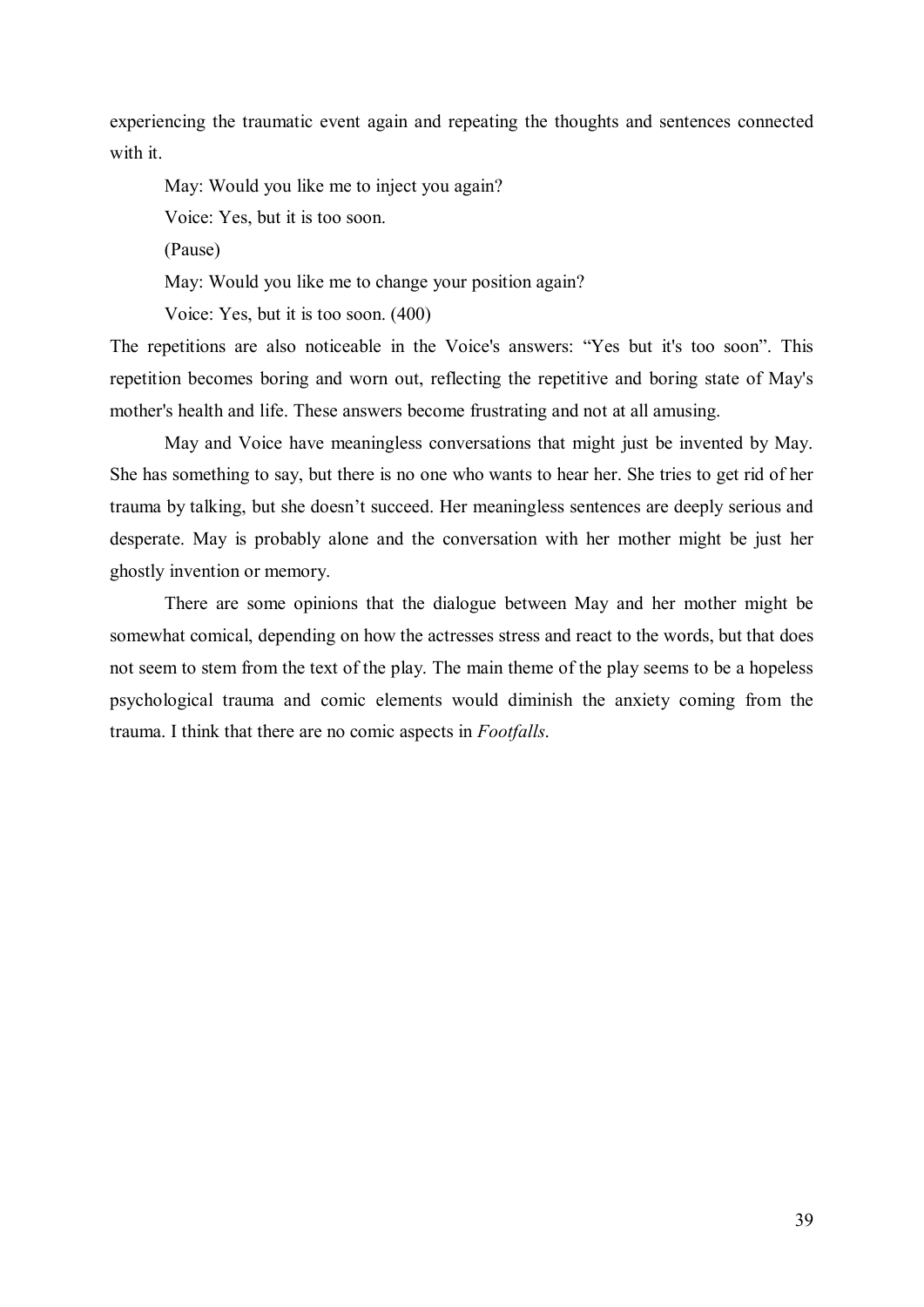#### **8. CONCLUSION**

By exploring the comic in *Waiting for Godot* and *Footfalls* we have seen that Beckett's treatment of the comic elements has significantly changed over time, although some techniques that relied on the use of language, performance and certain existentialist ideas remained similar. I think that the analysis has contributed to the confirmation that the traditional opinions about what is specific for Beckett's comic and his vision of the world are based only on the comic and the vision of the world he presented in his plays belonging to the Theatre of the Absurd and the middle phase of his career (1945-early 1960s). The works from the last phase of his career seem to be very different and call for re-examining the concepts that are traditionally connected with Beckett's name.

The language structures and techniques that are traditionally considered to be characteristic for Beckett's humour (repetitions, puns, stichomythia, irony, contradictions, nonsensical utterances, clichés, indelicacies, digressions and mixtures of "intellectual" clichés and slang, monologues, phatic communication, fast speech, substituting speech by pure sounds, musicality, silence…) produce laughter only in *Waiting for Godot*. In *Footfalls* they do not serve as means to achieve laughter, but to immerse the audience into the characters' dark mental state. In *Waiting for Godot* we can laugh at the characters that are planning suicide and in *Footfalls* we just feel cold death.

The use of performance elements changed, as well, especially the focus on characters' bodies, their posture, movement and rhythm. Their actions lead nowhere. They either wait or walk and speak to kill the time. In *Waiting for Godot* we have six characters that move around freely across a well-lit space that might be endless. In *Footfalls* we have only one protagonist walking up and down the darkened, confined space in a repetitive manner. The visual image of May's hunched body that does not go anywhere conveys her dark mental state to the audience. In *Waiting for Godot* there is also emphasis on the physical discomfort of the characters who do not go anywhere either, but it is quickly substituted by some nonsensical and fun action that makes the waiting bearable.

In both plays Beckett deals with similar existentialist ideas. The characters are frozen in time. They are somewhat aware of their situation, but are unable to break free and achieve a kind of self-fulfilment, or as the existentialist thinkers would say "lead an authentic life". The reasons for their situations are different, but the main point is that they cannot move on, either they are blocking themselves or the circumstances prevent them from doing this. The question that is traditionally considered to be specific for Beckett's plays - "How can human existence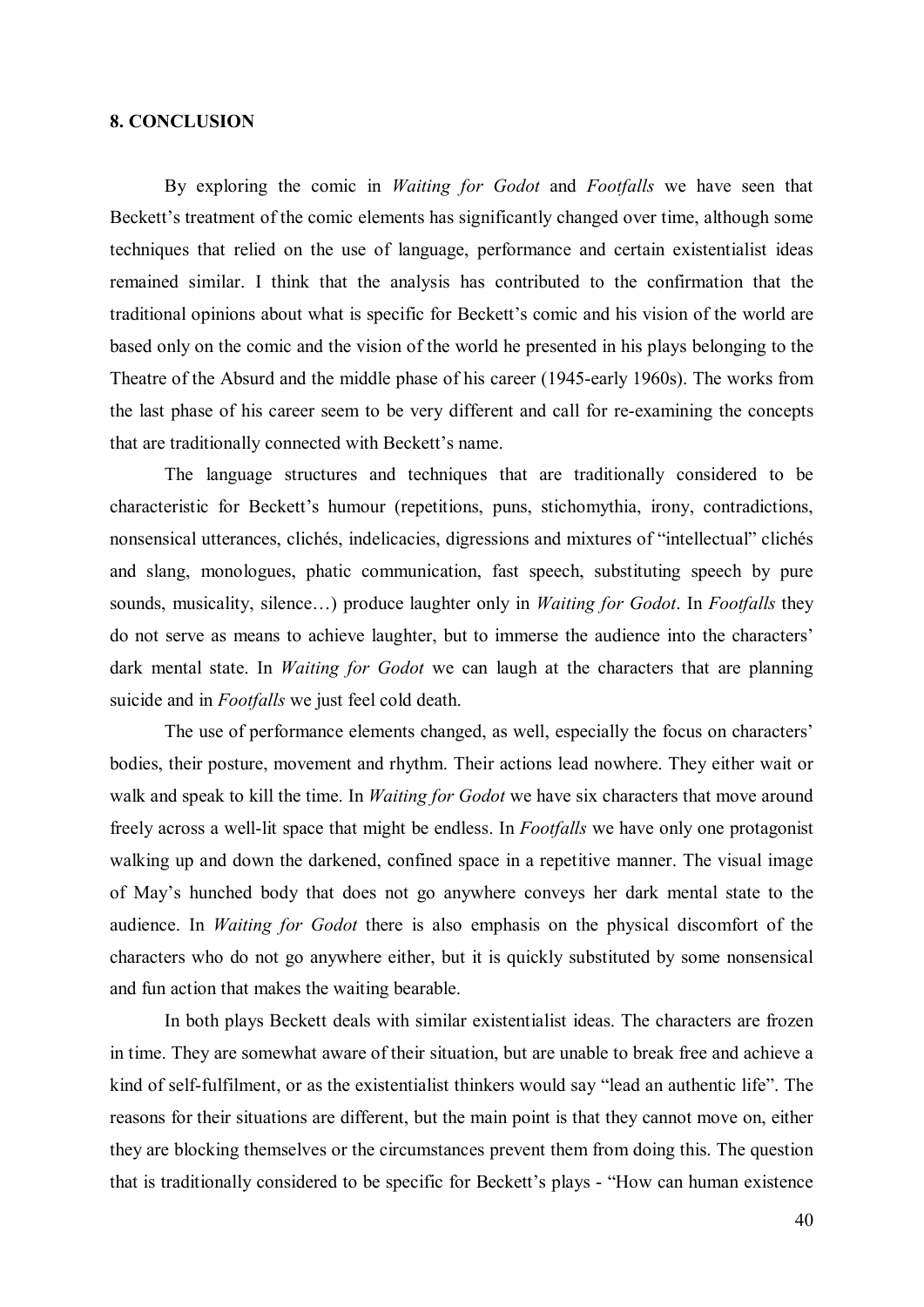face absurd and death?" - brings different answers in *Waiting for Godot* and *Footfalls*. In *Waiting for Godot* Beckett offers escape through humour, but in *Footfalls* the characters simply face death without any hope or are already dead. The concept of Revolt, the choice to live despite the depressing realization that everything is meaningless is completely absent from *Footfalls*.

I found it very interesting that Beckett is traditionally identified only with the comic and his vision of the world that he expressed in his plays between 1945 and early 1960s and I believe that his late phase deserves more research, as well as the reasons for the significant change in Beckett's vision, especially as far as the comic is concerned. I believe that the atmosphere of dark, cold absurd and death that we can feel in *Footfalls* corresponds to many aspects of the world Beckett saw around him in 1975. It is possible that he was frustrated with the world he was witnessing and he made his play short and pessimistic for a reason. He did not have anything more to add, he could not change anything. The world was doomed to suffering and repeating its mistakes so there was no point in writing lengthy plays about the absurd. It was already done, and sadly, nothing changed. It seems like he felt that he had nothing more to say, except to announce death.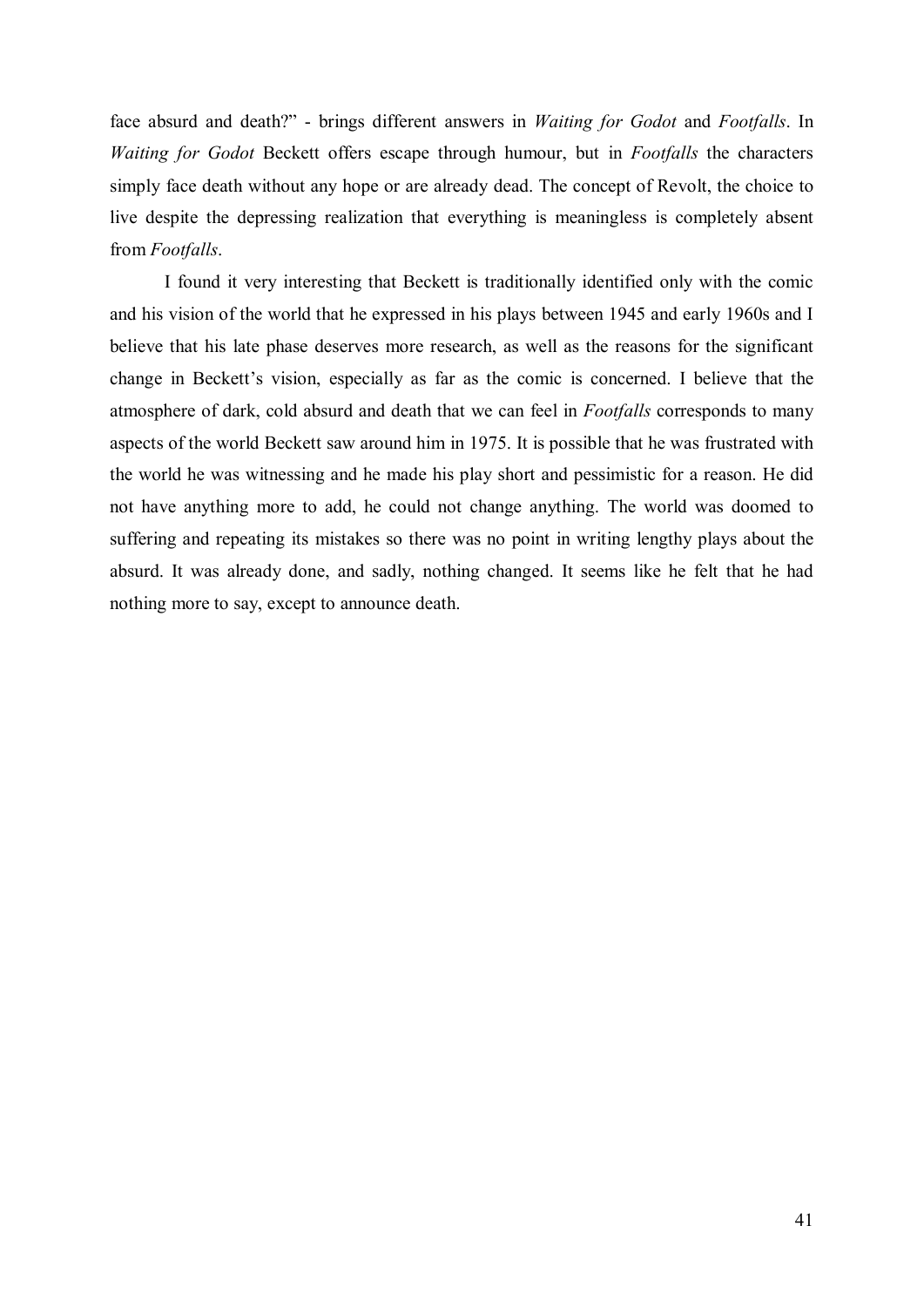#### **9. WORKS CITED**

Beckett Samuel, The Complete Dramatic Works, CPI Booknarque, Croydon, 2006

Florian Janner, Language and Drama, Munich, GRIN Verlag, 2000

Asmus, W. D., 'Practical Aspects of Theater, Radio and Television: Rehearsal Notes,' trans. Helen Watanabe in Journal of Beckett Studies 2 (Summer, 1977), p 85

Mackean Ian, The Function of Comedy in the Plays of Samuel Beckett, 2008, http://www.literature-study-online.com/essays/beckett-comedy.html pristupljeno: 11.6.2018.

Topsfield Valerie, The Humour of Samuel Beckett, The Macmillan Press LTD, 1988.

Connor Steve, Beckett, Modernism and the Material Imagination, Cambridge University Press, 2014

Bergson Henri, Laughter: An Essay on the Meaning of the Comic, 1911

Schechner Richard, Performance Studies An introduction, Routledge, 2013

Schechner Richard, Performance Theory, Routledge, 2004

Lyons B. Charles, Macmillan Modern Dramatists, Macmillan Press LTD, 1983

McMullan Anna, Theatre on Trial Samuel Beckett's later drama, Routledge, 2005

Weiss Katherine, The Plays of Samuel Beckett, Bloomsbury Publishing Plc, 2013

West Sarah, Beckett Samuel-Say it the performative voice in the dramatic works of Samuel Beckett

Liao Su-Lien, Links and Blocks: The Role of Language in Samuel Beckett's Selected Plays, World Academy of Science, Engineering and Technology, International Journal of Social, Behavioural, Educational, Economic, Business and Industrial Engineering Vol:8, No:2, 2014

Rahimipoor Saeid, Edoyan Henrik, Hashemi Masoud, Self Revelation in Samuel Beckett's Language, Procedia - Social and Behavioral Sciences 28 (2011) 820 – 824

Ben-Zvi Linda, Samuel Beckett, Fritz Mauthner, and the Limits of Language, PMLA, Vol. 95, No. 2 (Mar., 1980), pp. 183-200, Modern Language Association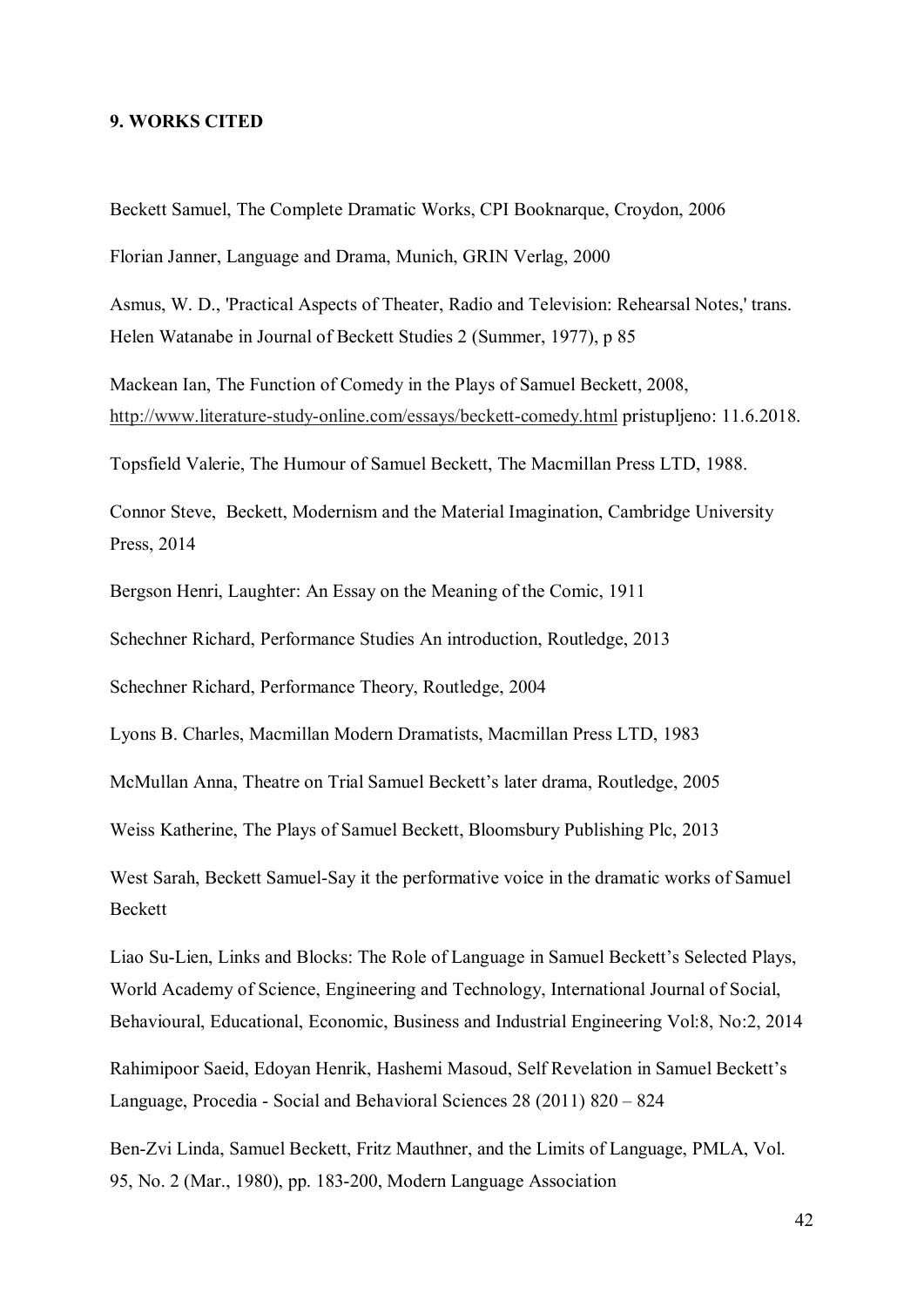Camus, The Myth of Sisyphus,

http://www2.hawaii.edu/~freeman/courses/phil360/16.%20Myth%20of%20Sisyphus.pdf

Camus, The Plague, Random House, Inc.,n.d. http://www.kkoworld.com/kitablar/Albert\_Kamyu\_Taun\_ing.pdf

Dostoyevsky, Crime and Punishment, 1866 http://www.planetpdf.com/planetpdf/pdfs/free\_ebooks/Crime\_and\_Punishment\_NT.pdf

Harold Bloom, Bloom's Modern Critical Interpretations: Waiting for Godot- New Edition, Infobas publishing, 2008

Heidegger, Being and Time, State University of New York, 1996

James. Knowlson, Damned to Fame, Life of Samuel Beckett, Bloomsbury Publishing Limited, 1997

Kierkegaard, Journal entry Gilleleie, August 1, 1835

L. Graver, R. Federman, Samuel Beckett the Critical Heritage, 1979, Routledge; Revised ed. edition (2 Sept. 2003)

L.A.C. Dobrez, The Existential and its Exists, Faculty of Arts, Australian National University, 1986

Martin Esslin, Introduction to "Penguin Plays - Absurd Drama" (Penguin, 1965)

Martin Esslin, The Theatre of the Absurd, third edition, Vintage books, 2004

Nietzsche, Thus Spoke Zarathustra, Cambridge University Press, 2006

Samuel Abba Weiss, Drama in the Modern World: Plays & Essays, Boston, Heath, 1964

Samuel Beckett, Endgame n.d., n.p. http://samuel-beckett.net/endgame.html

Samuel Beckett, Three Novels: Molloy, Malone Dies, The Unnamable, Grove Press; 1st edition, 2009

Sartre, Bitak i ništo: ogled iz fenomenološke ontologije,svezak prvi, svezak drugi, Zagreb, Demetra, 2006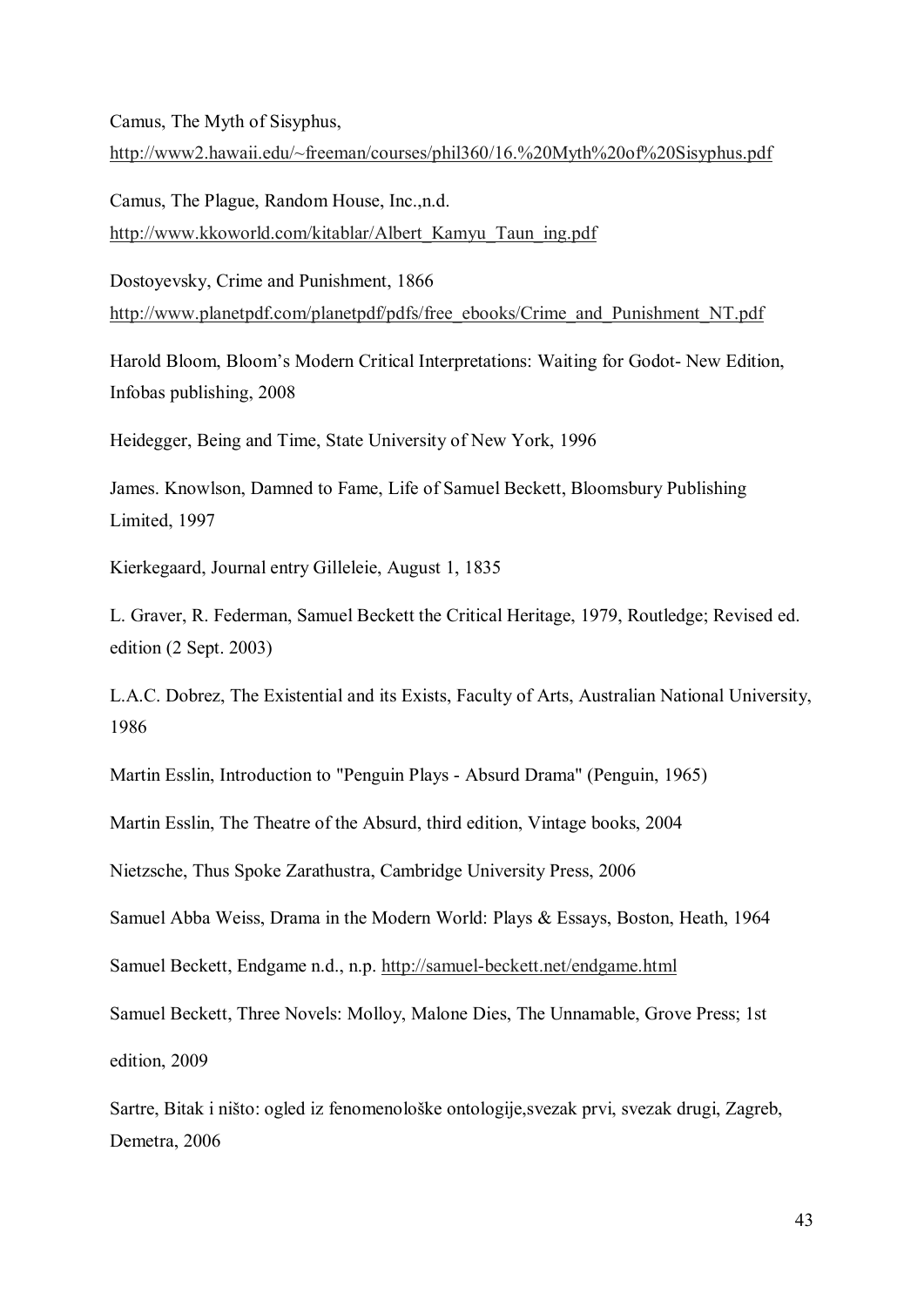Sartre, Existentialism is a Humanism

http://homepages.wmich.edu/~baldner/existentialism.pdf

Sartre, Lloyd Alexander, Nausea, New Directions Publishing 1964

Wesley Barnes, The Philosophy and Literature of Existentialism, Baron's Educational series, 1968